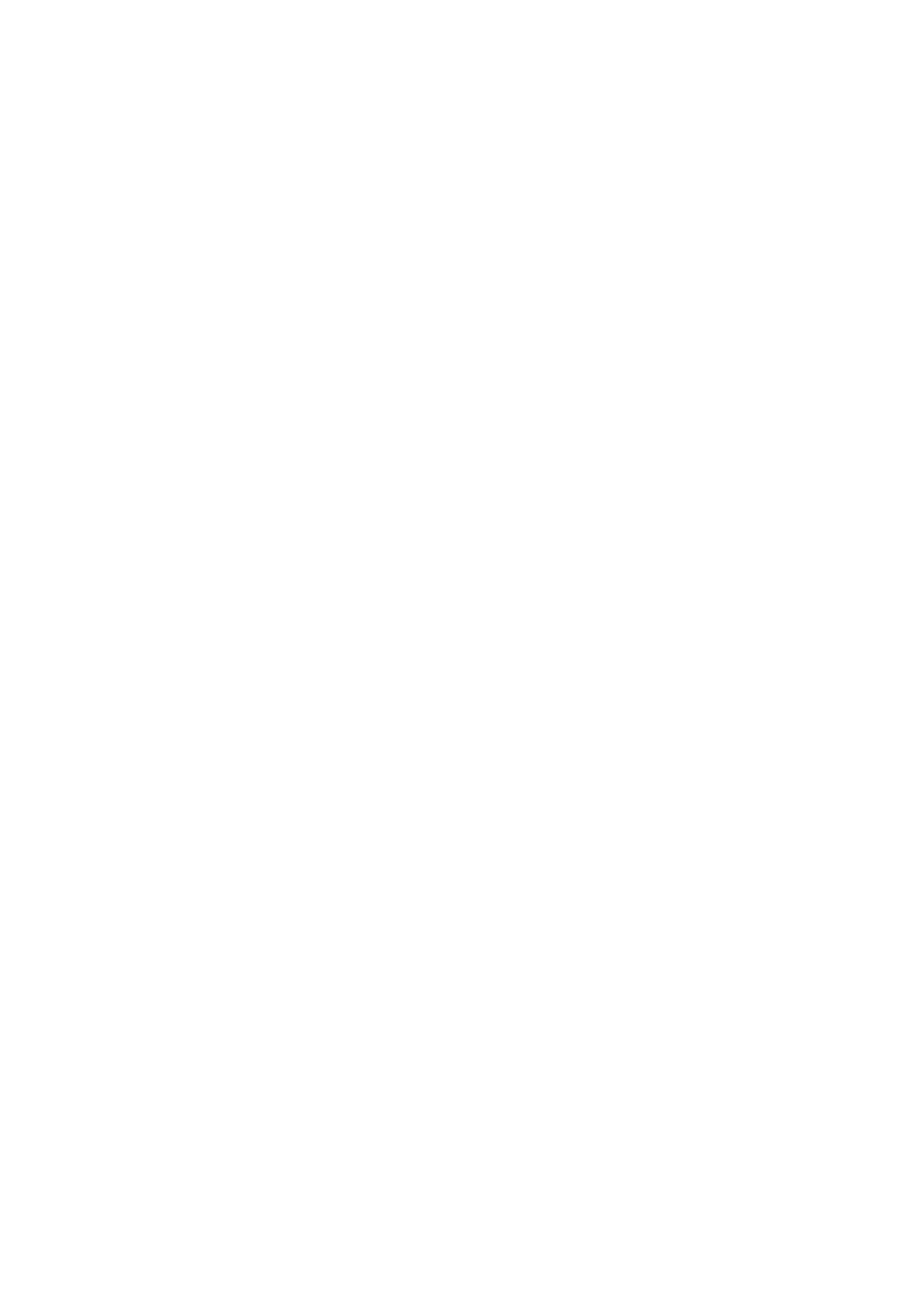# **CONTENTS**

| <b>CHAPTER III DARING TO GO OUT TO THE PERIPHERIES 47</b> |  |
|-----------------------------------------------------------|--|
|                                                           |  |
|                                                           |  |
| 3- In the Footsteps of Missionary Disciples 54            |  |
|                                                           |  |
|                                                           |  |
|                                                           |  |
|                                                           |  |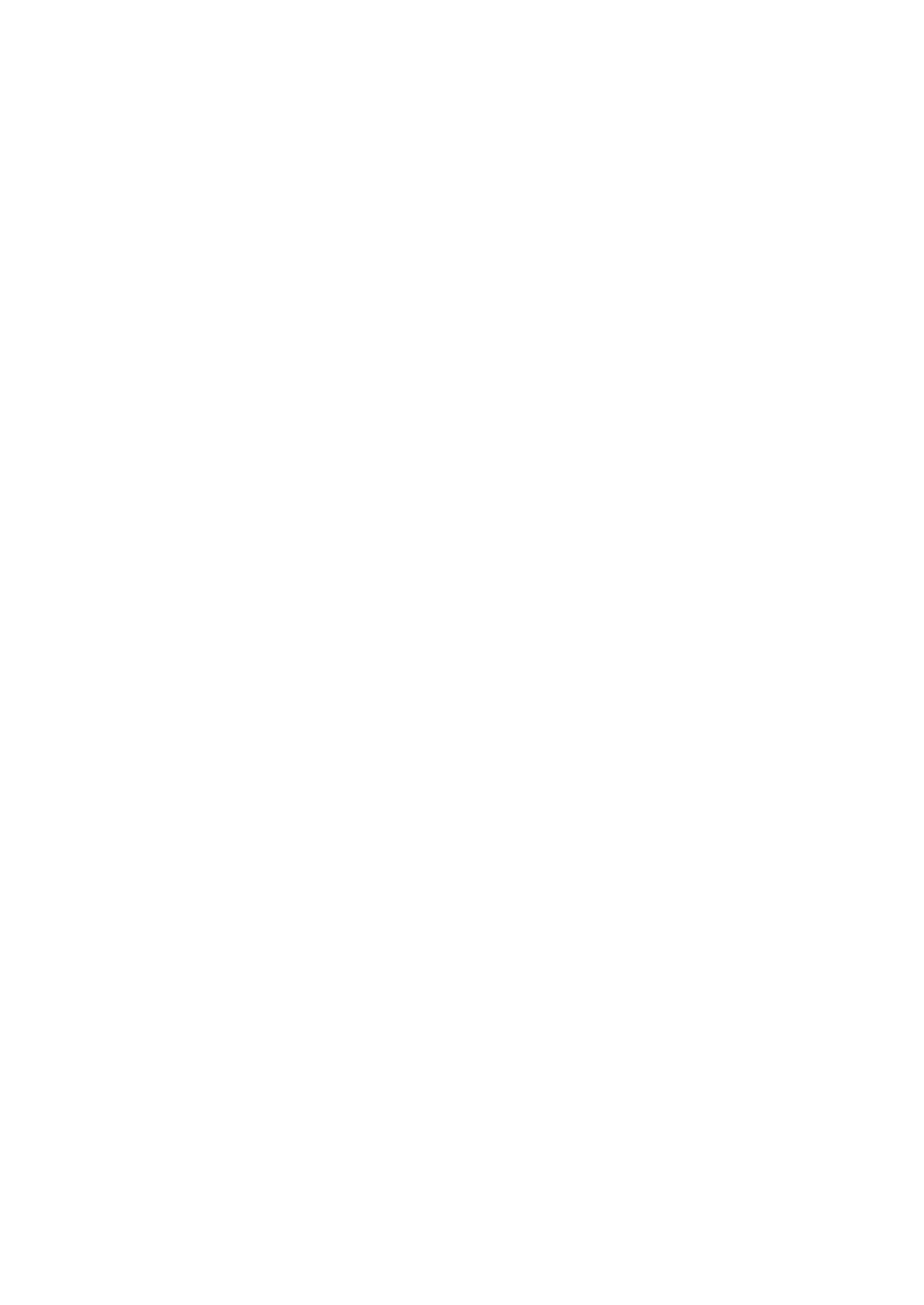## <span id="page-4-0"></span>**INTRODUCTION**

"*In a Mennaisian Family Mode*" <sup>1</sup> is the title of this circular letter. Better still, it is the commitment that the General Chapter of 2018 recommends to each Brother and to each community. What does this mean exactly? Are not the Lay people just as concerned? In fact, a clarification is in order. This expression "*in in a Mennaisian Family Mode*", specified as such both in the French and Spanish Versions, comes at the end of a paragraph in which the Capitulants say that they welcome with gratitude the proposals made by the Lay people who participated in the last General Chapter. So, everything lights up! "*In a Mennaisian Family Mode*" now designates the new lifestyle which should help Lay people and Brothers to move forward together.

This circular letter, "*In a Mennaisian Family Mode*", has only one simple objective: to encourage people to live this orientation of the General Chapter as a call from God for each Lay person and each Brother, here and now. If, at the end of this journey, everyone wonders about what concrete commitment to make, wherever they are, and takes a first step or goes a little further, my goal will have been achieved. This is the New Page that the

Note about the title of this Circular and on any subsequent use of the expression in the text:

<sup>&</sup>lt;sup>1</sup> This expression is used to refer to the specific mode of life or lifestyle. Therefore, "*In a Mennaisian Family Mode*" simply means "*In the Mennaisian Family way of Life*".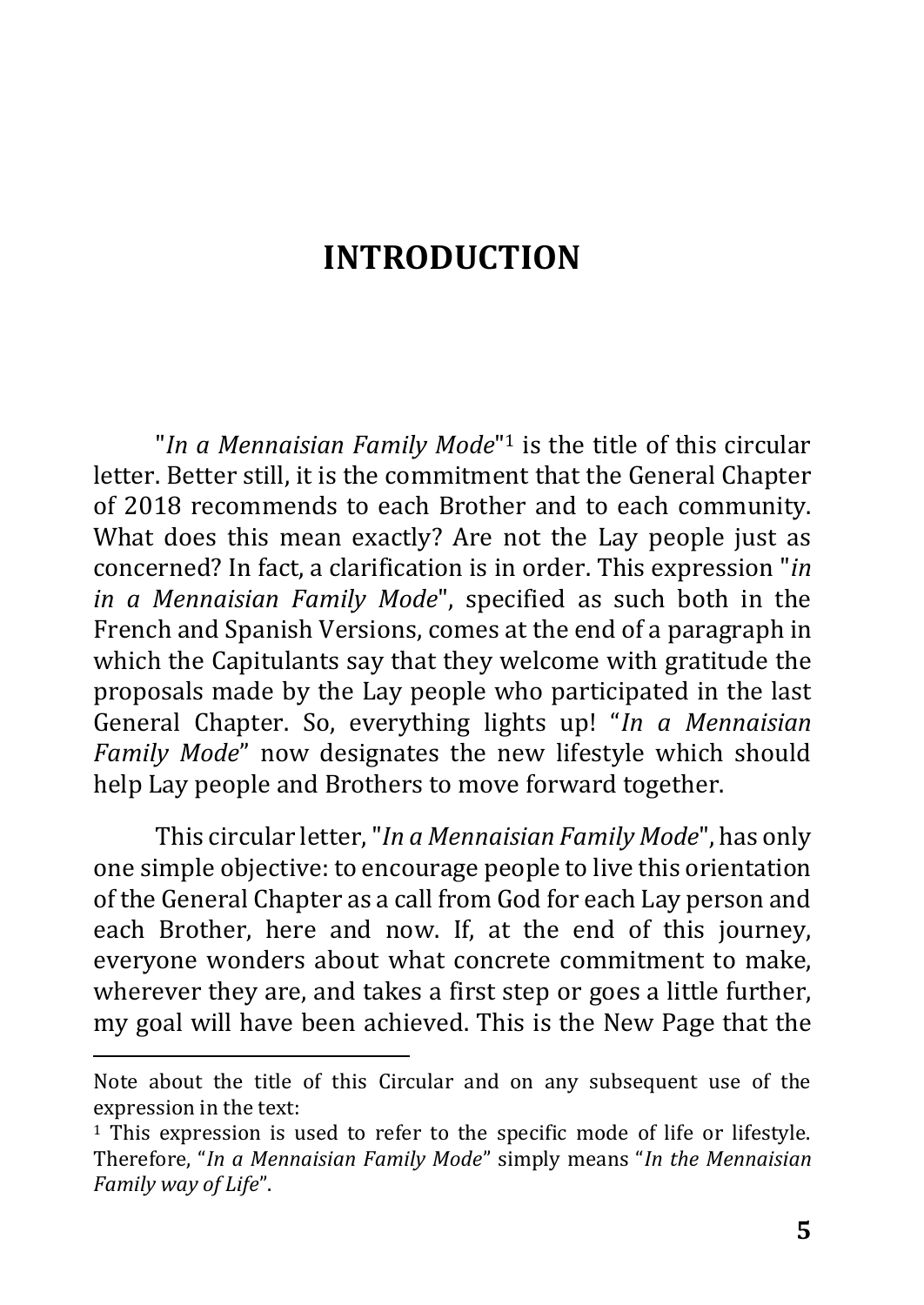Lord invites us to write on the fellowship parchment of our days, on the lines of communion and collaboration and using the ink of benevolence, compassion and dedication.

This circular is addressed to the Lay people and to the Brothers of the Mennaisian Family. Isn't this a great opportunity to delve deeper together into some elements of our charism? Drinking from this source guarantees us greater fidelity to the gift that the Holy Spirit offered free of charge to our Congregation. It is the rock on which we must build our common home if we want it to withstand the various storms that will befall it sooner or later.

"*In a Mennaisian Family Mode*" has three chapters. The first one, **returning to the wellspring**, plunges us into the heart of our spirituality by making us contemplate the humble, obedient and servant Christ (Phil 2: 5-11). The second chapter, **reaching out to others**, urges us to place fraternity at the service of the life of children and young people (Mk 10: 13-16). The last chapter invites us to the missionary conversion which prompts us to **dare go to the peripheries** to serve the poor, those who are far away (Mk 6: 34-44).

I sincerely want this circular letter to help each Lay person and each Mennaisian group, each Brother and each community, *to think and live more and more 'in a Mennaisian Family Mode* (CG 2018,  $n^{\circ}$  16). To do this, the letter can be studied either personally or in a group or in community. It does not provide ready-made answers but invites us to seek them together, in synodal mode. It provides possible content for meetings of Mennaisian groups or fraternities.

May the Holy Spirit help each and everyone to find in this circular letter what he or she needs to grow and *live more and more 'in a Mennaisian Family Mode'* (GC 2018, n<sup>o</sup> 16)!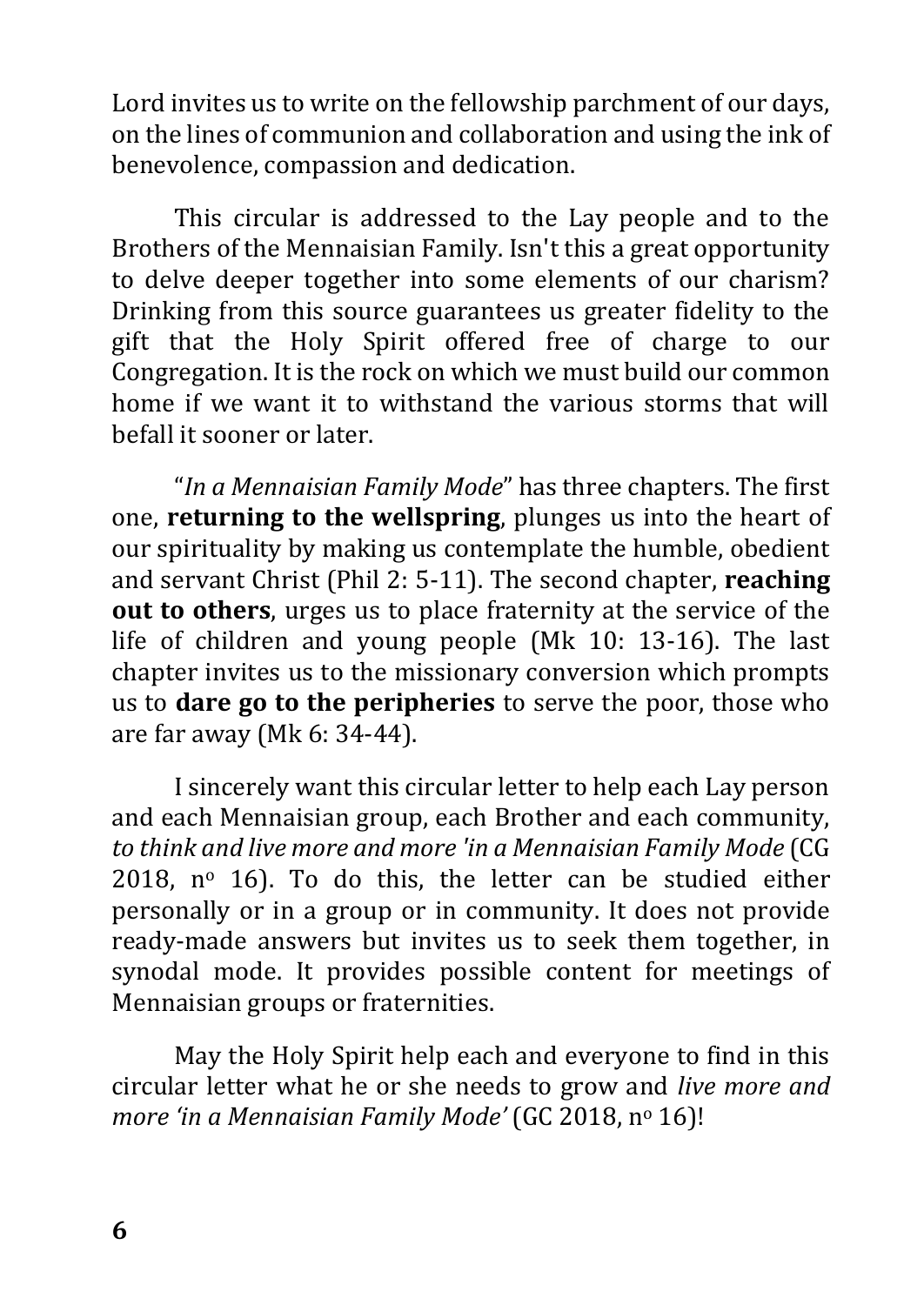# <span id="page-6-0"></span>**CHAPTER I RETURNING TO THE WELLSPRING**

Why return to the Wellspring? This is where life-giving water is found. Those who have experienced walking in the tropical midday sun know the importance of finding a waterhole. It is good to live there. It is a cool and attractive place. Life flourishes there in all its beauty and splendor. The foliage of the trees is very green. The birds sing. Everything is joy and celebration.

Did not the Samaritan woman going to the well encounter the Living Water (Jn 4: 6-14)? Was she not invited to welcome the water, better still, the Living Water? There, water is no longer something but someone: Jesus. "*Whoever drinks the water that I will give him will never be thirsty again*" (Jn 4: 14).

The Living Water that Jesus offers us today is inexhaustible, eternally fresh because it flows from his pierced side on the cross (Jn 19: 34). It "*cleanses everything it enters, and life appears wherever the torrent flows*" (Ez 47: 9). In this sense, it is a constant source of fertility, fidelity, dynamism, newness and youth for all to quench their thirst. This is what Pope Francis wants to remind us of when he says: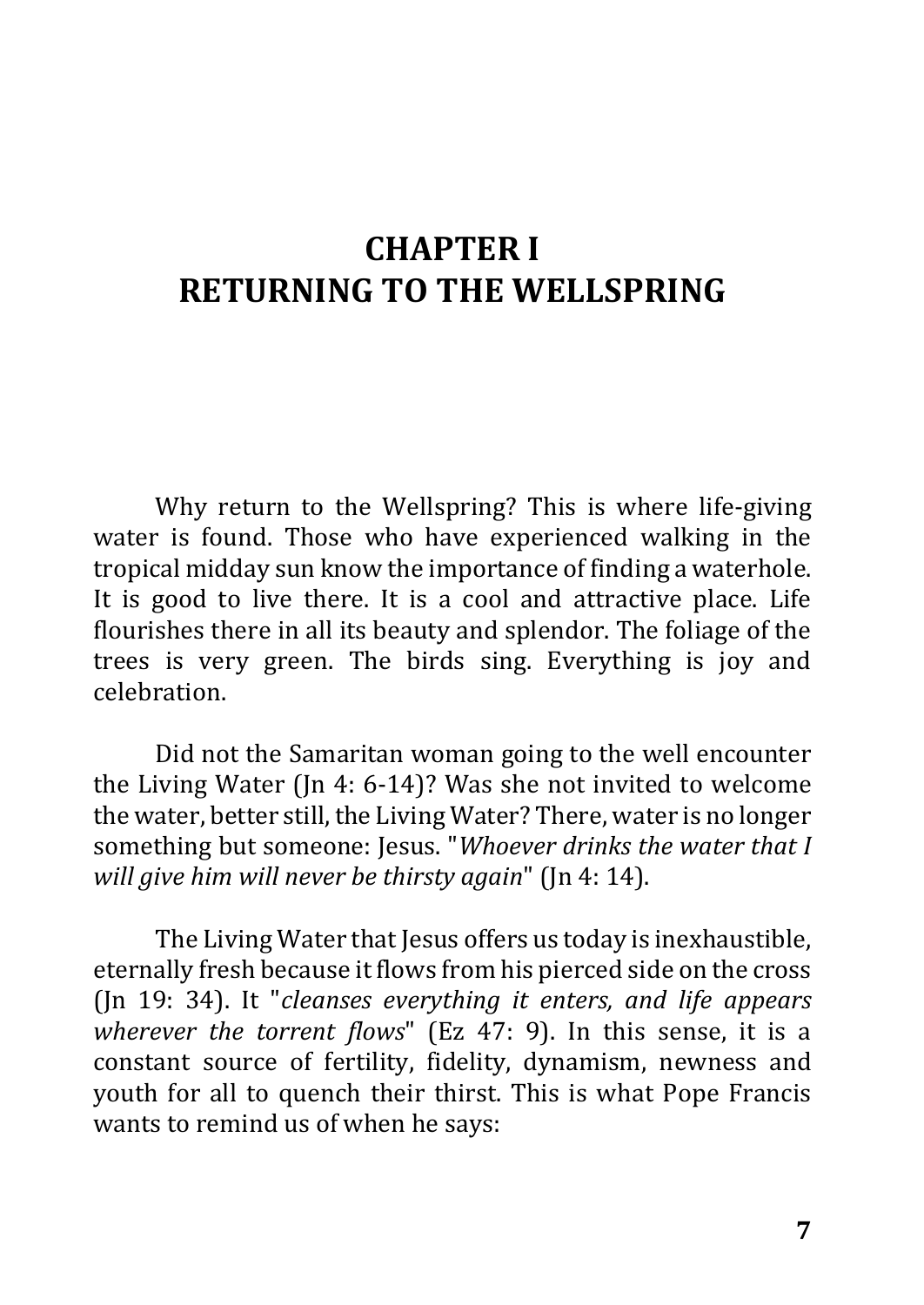"*Whenever we make the effort to return to the source and to recover the original freshness of the Gospel, new avenues appear, new pathways of creativity open up, with different forms of expression, more eloquent signs and words with new meaning for today's world"* 2*.*

Returning to the Wellspring consists in becoming more and more the friend of Jesus, he who made himself one of us through his incarnation. In other words, in Jesus, God becomes man so that man may become God. Jesus is therefore teaching us friendship with God.

In fact, returning to the Wellspring leads to living our friendship with Jesus in the footsteps of our Founders, especially Jean-Marie de la Mennais. To achieve this, the Christological hymn of the Apostle Paul to the Philippians (Phil 2: 5-11) in which we find essential aspects of the Mennaisian spirituality will provide us with some important benchmarks. Thus, the roots of the tree of the Mennaisian Family must draw from the Wellspring of Living Water which is Jesus if its branches are to keep all their greenness and continue to bear fruit.

#### <span id="page-7-0"></span>**1**- **Being in the Very Nature of God**

*"Christ Jesus who, being in very nature God, did not consider equality with God something to be used to his own advantage*" (**Ph 2: 5-6**)

This passage clarifies the identity of Jesus. He is God and his name is Christ Jesus. In Hebrew, Jesus means "*God saves*" while Christ which corresponds to the Greek term "Christos" or Hebrew "*Maschiach - Messiah*" means "*anointed, consecrated, set apart to be sent*". What does he who is the Messenger of God come to accomplish? Unlike the man who jealously retains his rank and privileges, Jesus gives himself up, gives himself out of pure love. In so doing, he reveals to us the true identity of God

<sup>2</sup> Pope Francis, *Evangelii Gaudium*, n° 11.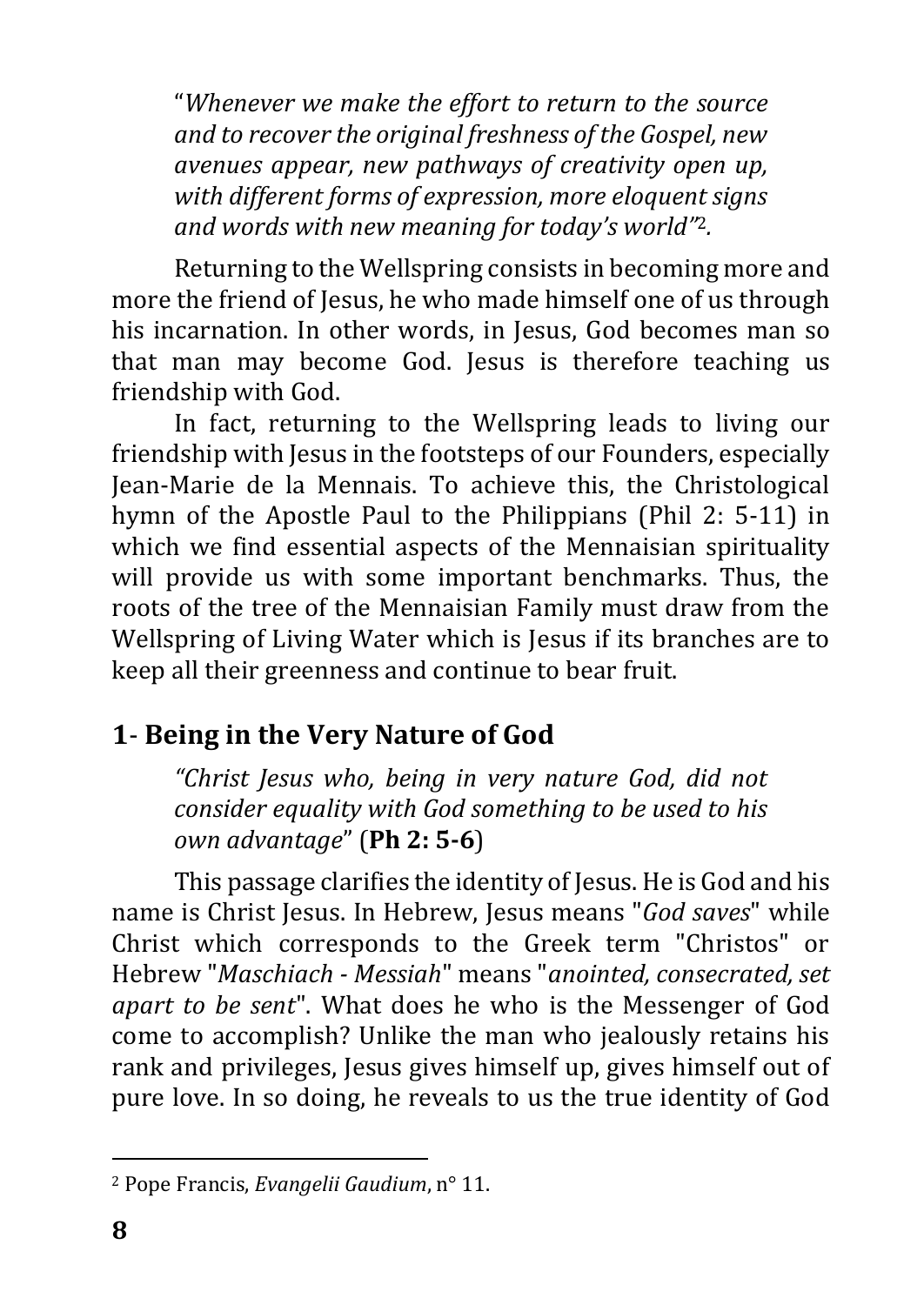who is fundamentally a free gift to mankind. In his Son, Word made flesh, God expresses to us his love which generates Life. It is this essential truth that the Gospel of John reveals when Jesus says to Nicodemus: "*God so loved the world that he gave his only begotten Son, so that whoever believes in him will not be lost but will obtain eternal life*" *(*Jn 3:16).

Christ Jesus, the Father's Envoy, gradually introduces us to the logic of giving. His words and the testimony of his life invite us to give our life like the grain of wheat which falls into the earth and which accepts to die so as to bear fruit (Jn 12:24). What makes our gift fruitful and multiply tenfold is love: "*There is no greater love than to lay down your life for those you love*" (Jn 15:13). Through his life, death, and resurrection, Jesus teaches us that all that is not given is lost. Thus, his whole person is a gift, an offering and a Eucharist. "*To be a disciple of Christ Jesus is to have in oneself these dispositions, this state of mind, this mentality of welcoming the gift, far from monopolizing it*." <sup>3</sup>

In response to the Master's example, Christians, men and women, young people and adults, have learned self-giving. In the past, some offered their lives to Christ. Deacon Stephen was stoned out of fidelity to his Christian faith (Acts 7: 58-60). Ignatius of Antioch agreed to go to Rome to be ground by the beasts in order to become the immaculate bread of Christ.<sup>4</sup> Under Emperor Marcus Aurelius, Blandine de Lyon, a young slave, born around 162, was slaughtered in August 177 by her executioner when she refused to renounce her faith. Even today, there are still many who continue to shed their blood for the cause of Jesus. This is the case, among others, of Father Jacques Hamel. Indeed, on July 26, 2016, two terrorists claiming to be from an Islamic State entered the Church of Saint-Etienne-du-Rouvray and murdered the priest while he was celebrating the Eucharist. On September 14, 2016, Pope Francis, on the feast of

<sup>&</sup>lt;sup>3</sup> Supplément Cahiers Évangile n<sup>o</sup> 164, L'hymne aux Philippiens, p. 14.

<sup>4</sup> Saint Ignatius of Antioch, Letter to the Romans.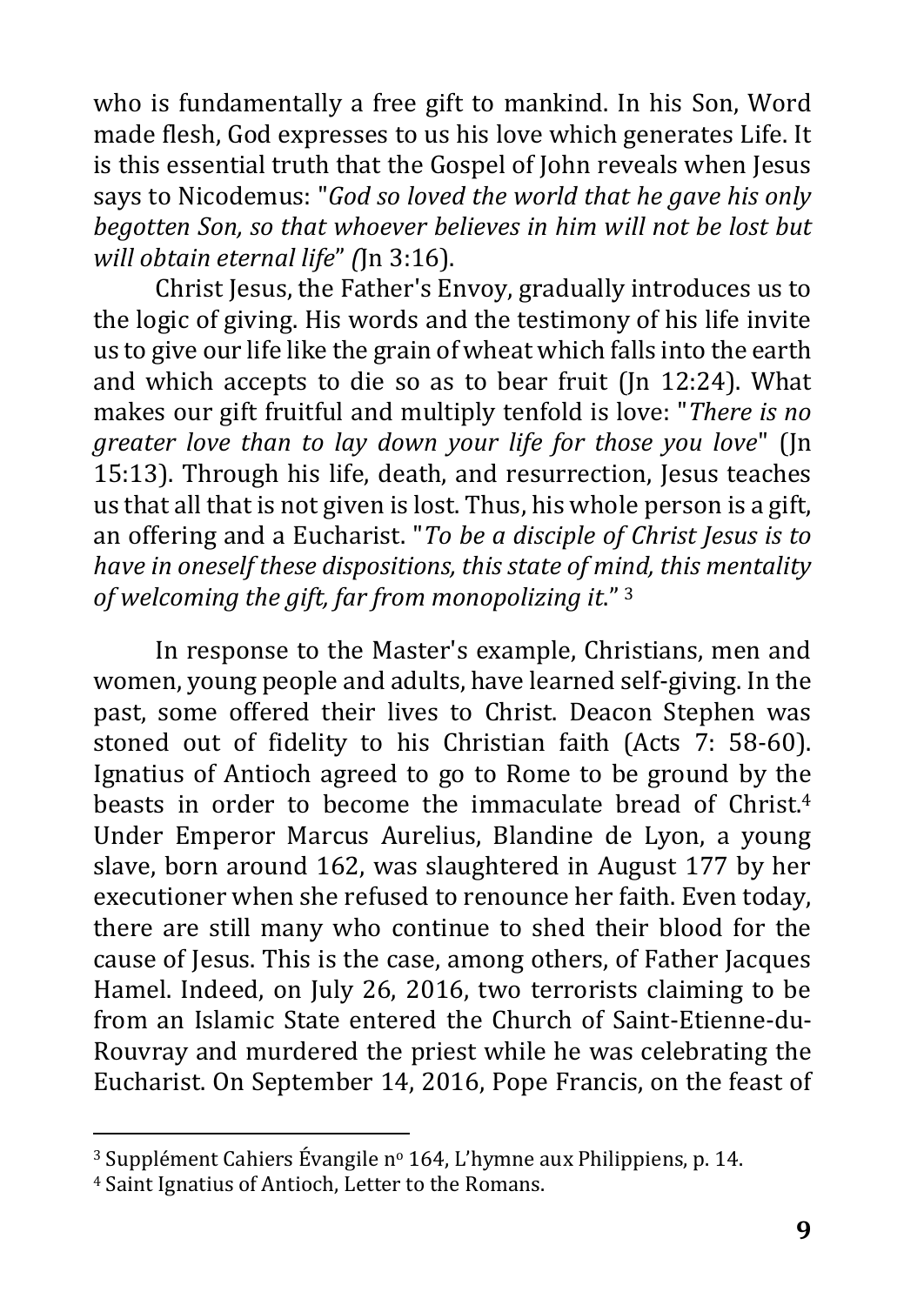the glorious Cross, while confirming that Father Hamel belongs to the long chain of martyrs, highlighted the strength of his testimony. Father Hamel "*gave his life for us, he gave his life so as not to deny Jesus. He gave his life in the very sacrifice of Jesus on the altar*". 5

How does Jean-Marie de la Mennais invite us to practice self-giving today, after the example of Jesus and of the martyrs in the Church? First of all, he invites us to make our own the attitude of the Son: "*Sublime vocation! It is that of Jesus Christ himself; he only left his Father's womb to do what you are going to do after his example*." <sup>6</sup> What did he do? He gave his life to proclaim the Good News to the poor, to free the captives, to heal the sick and to show the Father's tenderness to the afflicted (Lk 4:18). Then, Jean-Marie de la Mennais exhorts us to imitate his availability by learning to listen to the Son, while being ready to accomplish whatever he tells us with joy and love. He then encourages us to have but one desire: never to put up the slightest resistance to what the Lord asks of us and to surrender ourselves entirely to him.<sup>7</sup> Finally, our Founder urges us to be women and men according to the heart of God, that is to say, Lay people and "*zealous Brothers, ready to undertake and to suffer everything to spread his word, extend his reign and kindle that divine fire which Jesus Christ brought into the world*".<sup>8</sup>

When the last General Chapter *commits each Brother and each community to live more and more 'in a Mennaisian Family Mode'* (n<sup>o</sup> 16), it certainly intends to invite us to welcome into our homes, Jesus, the Father's Envoy, who has given himself to us by way of his availability. Who better than Mary knew how to follow her Son more closely through the gift of self? Indeed, after welcoming Jesus, the gift par excellence, into her home, she sets

<sup>5</sup> Pope Francis, Homily, September 14, 2016.

<sup>6</sup> Jean-Marie de la Mennais, S II, 525.

<sup>7</sup> Jean-Marie de la Mennais, GC I, 127.

<sup>8</sup> Jean-Marie de la Mennais, S II, 549-550.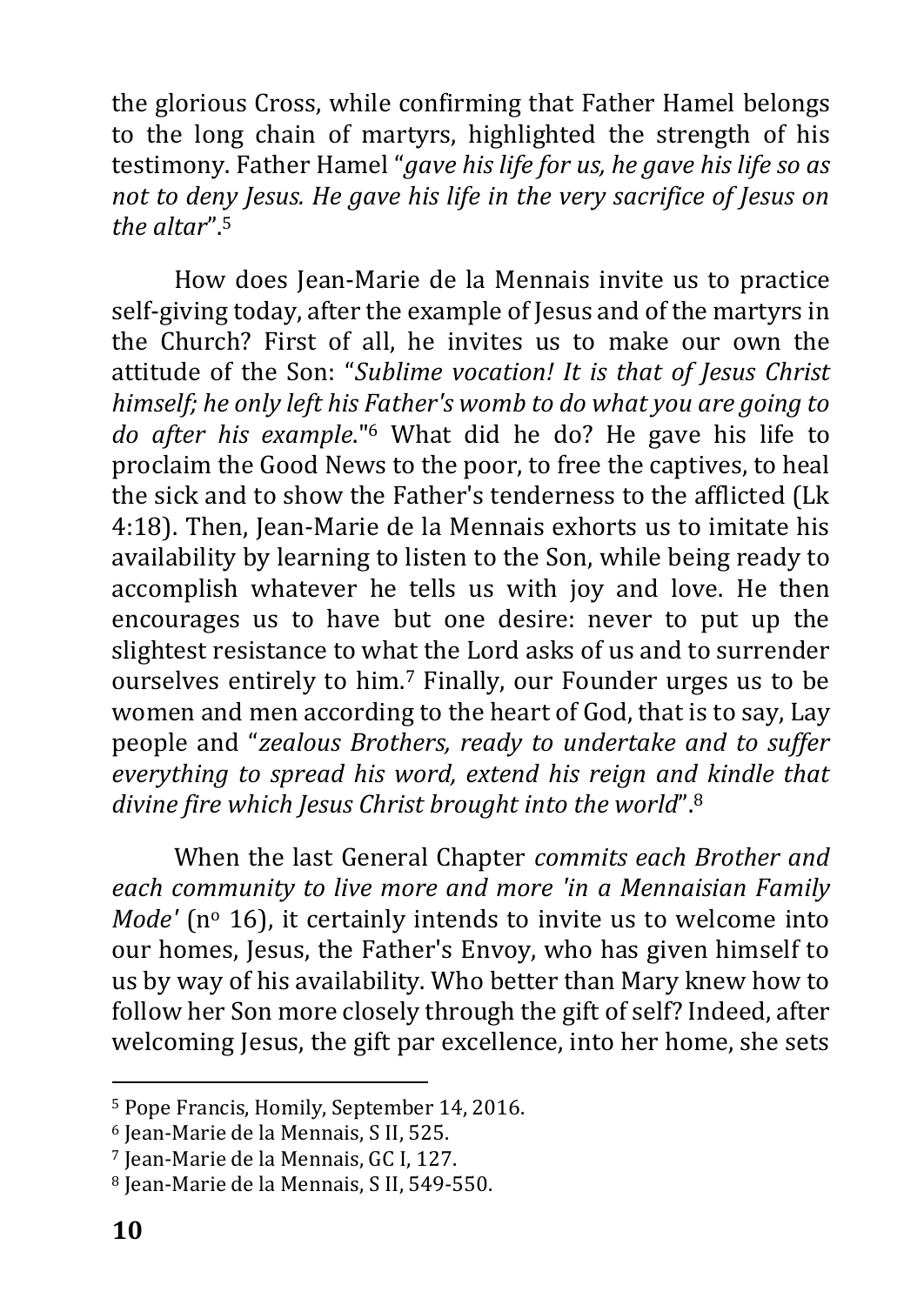out to serve her cousin Elizabeth. In so doing, far from selfcentring, she becomes a woman for others. Father Peter-Hans Kolvenbach, former Superior General of the Jesuits, explains it this way:

"*The grace with which Mary is filled urges her out of her home, out of her everyday life. It makes her take to the mountain road and become, in the name of her Lord, 'a woman for others'… Her eagerness to disregard herself, to leave those around her, the joy that bursts in her meeting Elizabeth, are the natural outcomes of setting out, of the exodus which love that comes from above induces. Whoever is seized by the love of God is urged to embody him, here and now.*" 9

## <span id="page-10-0"></span>**2- Taking the Very Nature of a Servant**

"*But Christ Jesus made himself nothing by taking the very nature of a servant, being made in human likeness*" (**Ph 2: 7**)

The apostle Paul presents Christ Jesus as the Servant. In him, God puts himself at the service of mankind. He annihilates himself freely. He empties himself to better serve his creatures. He renounces a status: he does not jealously retain the rank which makes him equal to God (Phil 2: 6). He descends to the bottom of the ladder by agreeing to become a servant. In the Hebrew vocabulary, there is only one word to mean servant and slave: "*ebed*". It is the same thing in the Greek language: "*doulos*". In Jesus, God becomes our slave, but freely and out of love. Thus, he makes himself poor among the poor. This is the fundamental meaning of the gesture made by Jesus, on the eve of his Passion, when he washes the feet of his disciples (Jn 13: 1-5).

<sup>9</sup> F. Hans-Peter Kolvenbach, Letter to the Company of Jesus, March 1998.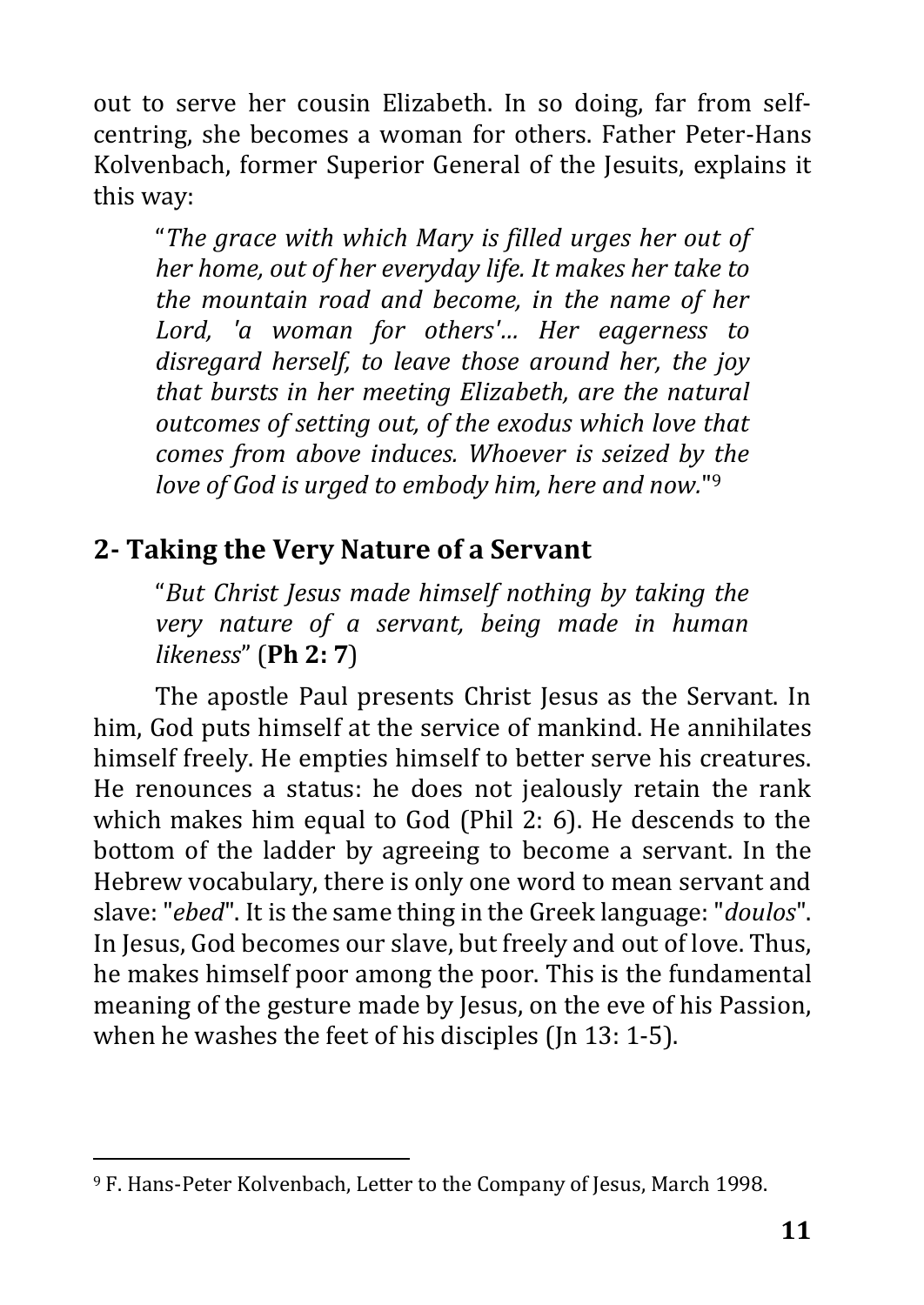Extraordinary wonder of love: God kneels before us to wash our feet. Indeed, the act of Jesus is an example which is both a calling and a challenge.

"*Now that I, your Lord and Teacher, have washed your feet, you also should wash one another's feet. I have set you an example that you should do as I have done for you. Very truly I tell you, no servant is greater than his master, nor is a messenger greater than the one who sent him. Now that you know these things, you will be blessed if you do them*." (John 13: 14-17)

By this gesture, Jesus introduces a new beatitude: that of the Master who serves and who invites his friends to follow his example. He overturns the Jewish custom that the disciple should serve the master by washing the feet of those he has chosen to be with him. He thus changes the relationship to the point of considering them as friends, because he has made known to them everything he has heard from the Father (Jn 15:15). A Master, both servant and friend! Thus, he fulfills his real mission: not to be served but to serve and give his life as a ransom for the multitude (Mk 10: 45). In this sense, the revolution that Jesus brings "*is played out in a new frame of mind that radically emphasizes the service of others*."<sup>10</sup>

From the beginning, the Church took seriously Christ's call to live the beatitude of service. For her, serving neighbor is a concrete pedagogy for expressing her love for God. To wash the feet of a brother is to restore to him all his dignity as an image of God. Very quickly, the ministry of deacons was established, the main purpose of which was to preside over the service of charity (Acts 6: 1-7). The Apostles and the Fathers of the Church have always kept the flame of service alive in the hearts of Christians. Aphraate the Wise, who lived in the first half of the 4th century

<sup>10</sup> Camille Focant, Lettres aux Philippiens et à Philémon : clés de lecture, Cahiers Évangile n<sup>o</sup> 188, p. 28.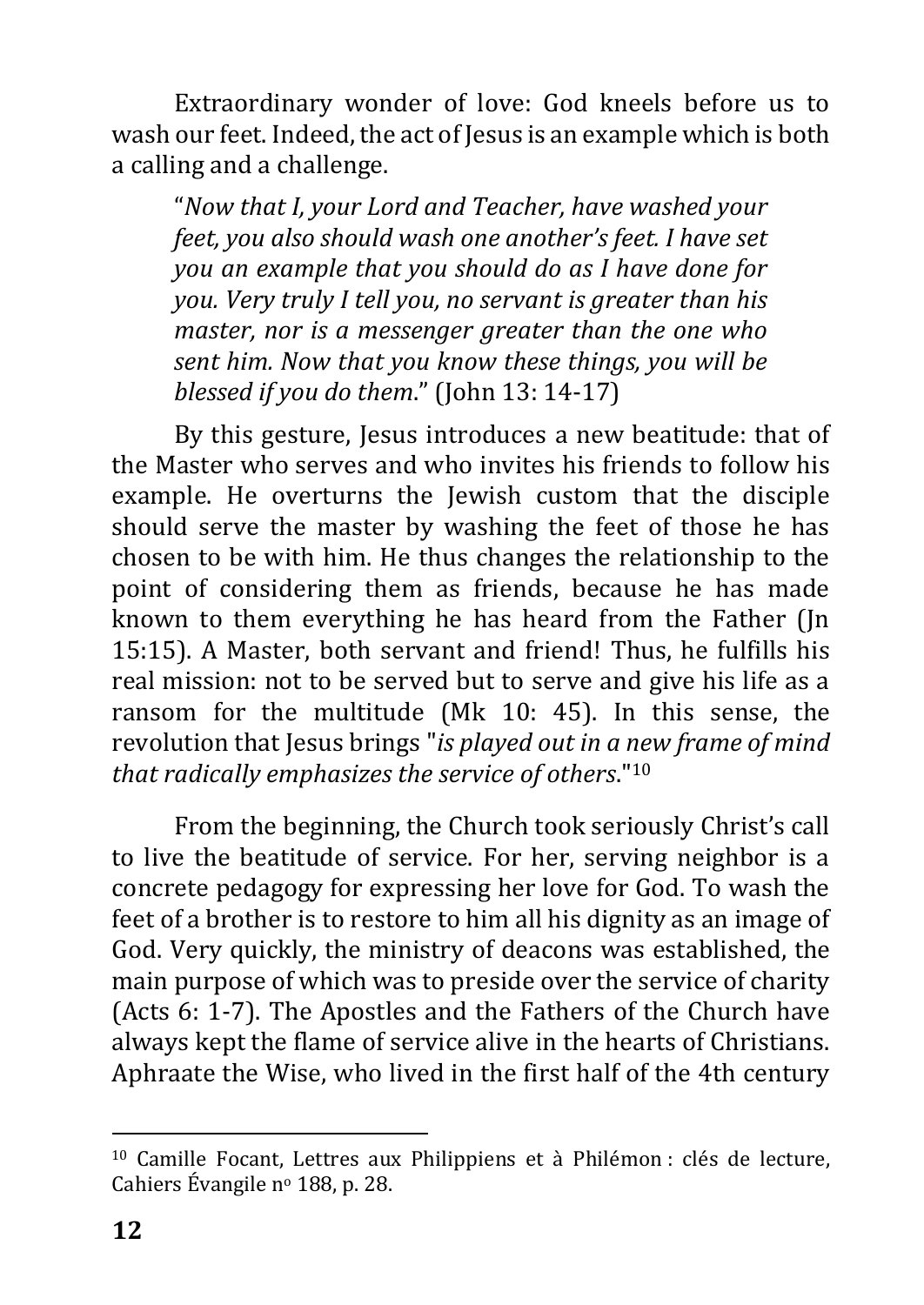in the region of Nineveh, the Mosul of present-day Iraq, shows humility as the virtue which helps the disciple to serve at the example of the Master. Thanks to humility, a Christian, like a good tree, can bear fruits which are pleasing to the Lord: "*If the root of man is planted in the earth, his fruits ascend to the Lord of greatness.*" <sup>11</sup> Benedict of Nursia, founder of monasticism in the West, sees monastic life as a "*school for learning to serve the Lord*".<sup>12</sup> Through constant practice, a monk becomes a disciple of Christ who humbly washes the feet of his brothers.

As for Jean-Marie de la Mennais, he defines humility as a two-way street: in Jesus, God puts it on to come and stay with us and, as for us, it leads us to God. It makes us into the likeness of Christ and makes us participate in the life of God which is above all an eternal self-effacement so that others can exist:

"*Humility is the most necessary virtue since it is the foundation of all the other virtues, and without it, we cannot be in any way like Christ, whose birth, life and death were, so to speak, a great act of humility*."<sup>13</sup>

In fact, imitating the humility of Christ results from the wisdom acquired through contact with his life, model of how to be a Son. This translates into proximity, simplicity, transparency, gentleness, availability and humble service.

Humility strips us of the old man to clothe us with Christ and make us disciples of the Master, friend and servant, as Jean-Marie de la Mennais reminded the Daughters of Providence:

"*The Sisters will remember the words and examples of Jesus Christ and of the Saints. They taught that Christians must annihilate the old man in themselves in order to become new creations in God; to lower themselves, to be raised; to decay in the ground, to* 

<sup>11</sup> Aphraate le Sage, Exposés 9, 14.

<sup>12</sup> Saint Benedict, Rule, Prologue, 45.

<sup>13</sup> Jean-Marie de la Mennais, S II, 649.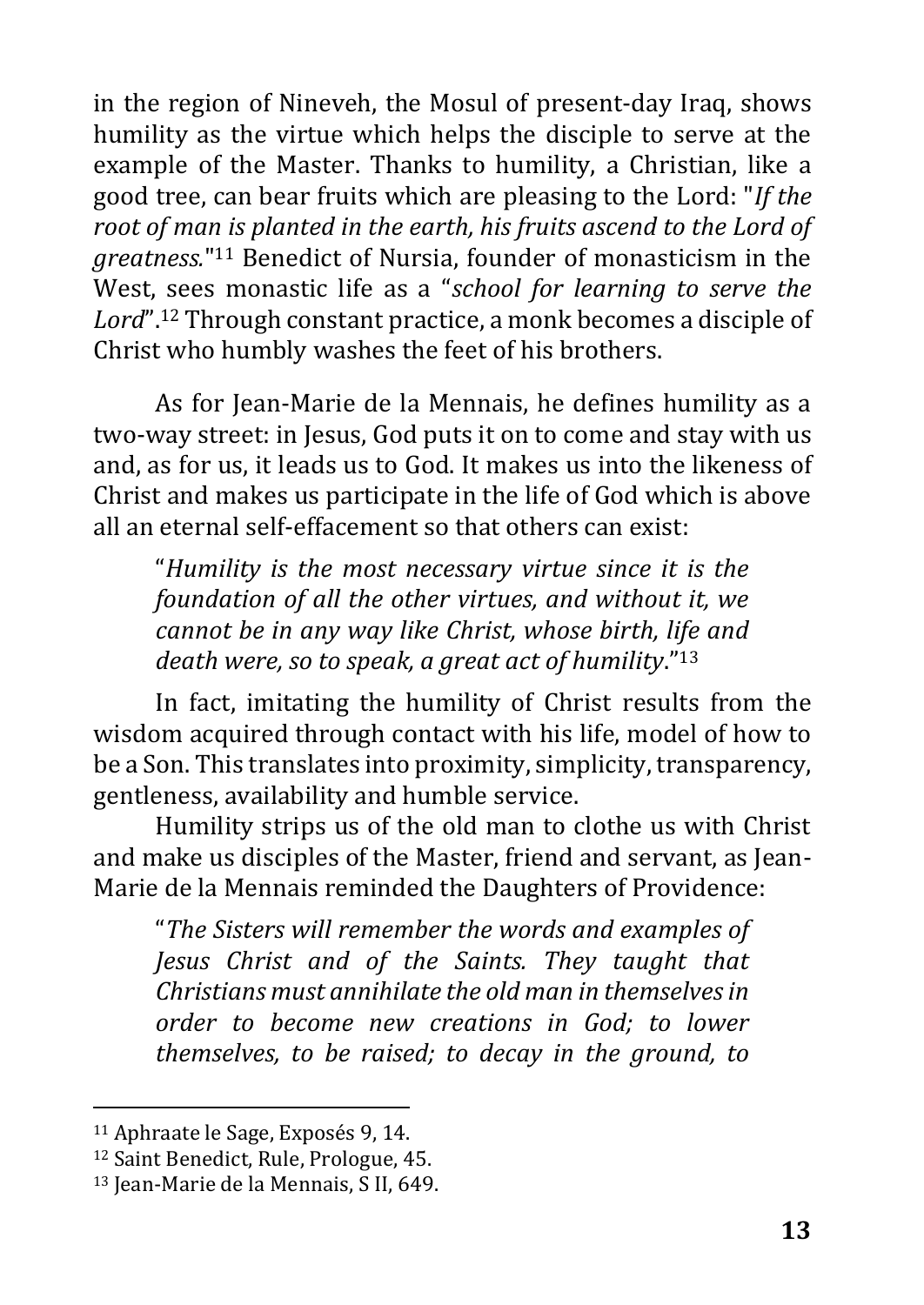*germinate and grow; in a word, to pass humbly through the annihilation of the earthly man to enter into the glory of the spiritual man*."<sup>14</sup>

Like the grain of wheat that has fallen to the ground, this virtue flourishes in our life when we accept to die with the One who gives Life, when we recognize ourselves as the last of all or the least (1 Cor 15: 8).

Through humility we become one with Christ. He lives in us and we live in him. The more we progress in humility, the more we enter his intimacy and the more his feelings, desires, thoughts and actions become our standards of reference and of decision.<sup>15</sup>

Humility is the source which gives fecundity to our apostolate. "*All the success of our work depends on the progress we will have made in humility*."<sup>16</sup> Humility allows us to count, not on our own human strength, but on the Lord who wants to accomplish great things in us and through us. Thus, we will be true missionary disciples of Christ the servant, able to step aside in favor of the Master who has the words of eternal life (Jn 6: 68), to be new 'John the Baptists' who cry out in the desert and who prepare the way of the Lord (Jn 1: 23).

Jean-Marie de la Mennais not only urged us to be humble, but he also lived humbly in his daily life. His whole life prolongs, in its own way, the humility of Jesus. Bishop Laveille summarizes this masterfully:

*"This man, distinguished by birth, born in wealth, accustomed to dealing with the most cultivated minds of his time, and from the start of his career exalted to the most prominent ecclesiastical offices, - this man confined himself to the center of Brittany, in a remote country almost inaccessible at that time. There, he surrounded himself with young uneducated peasants* 

<sup>14</sup> Marcel Doucet, Jean-Marie de la Mennais, Anthology, Chapter 12, RDP. <sup>15</sup> Philippe Friot, The Spirituality of a Man of Action, p. 212-213.

<sup>16</sup> Jean-Marie de la Mennais, S II, 650.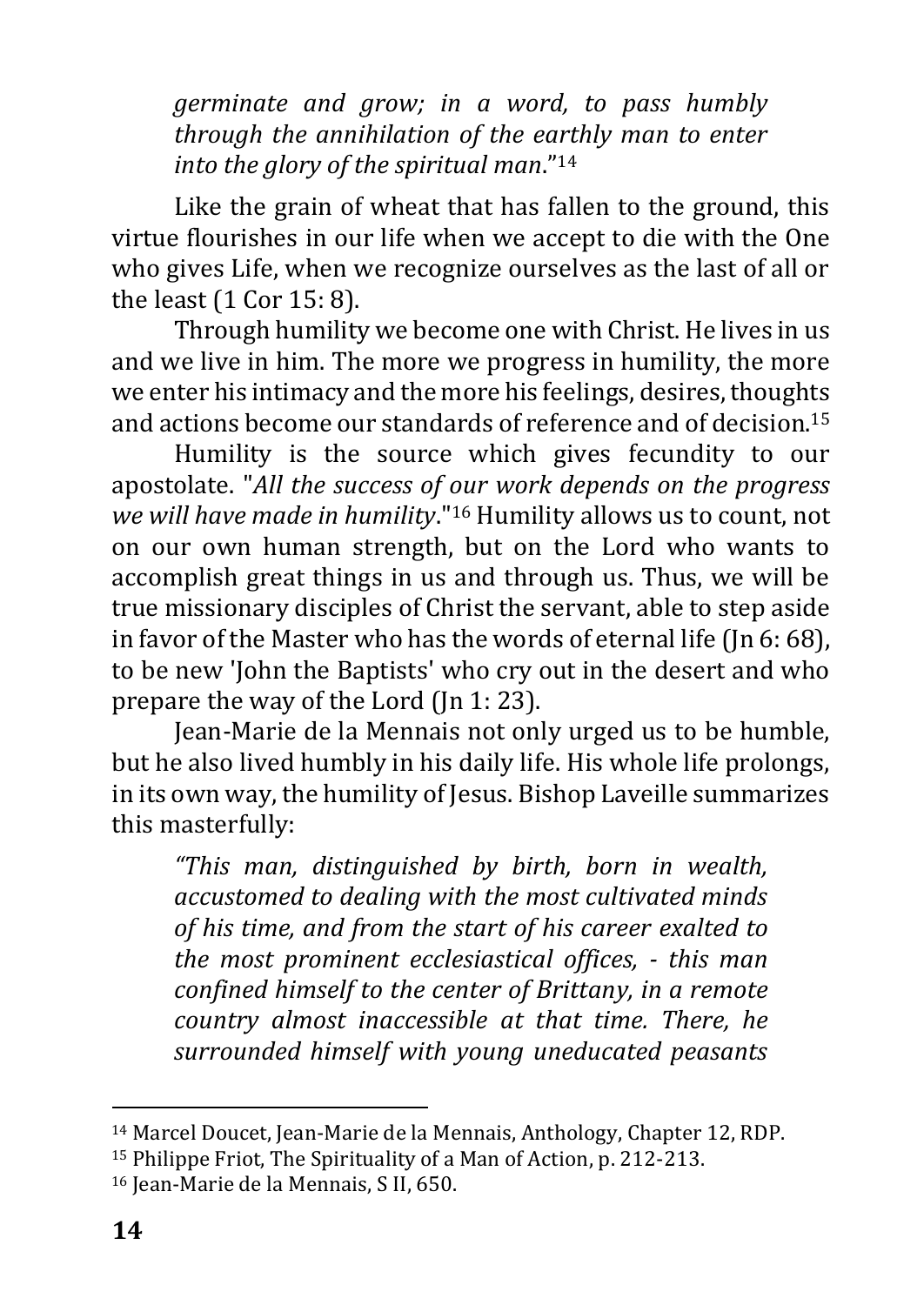*and, at the cost of countless sacrifices, applied himself to educating them, not to raise them to his level and to find in them, after a few years, men capable of thinking and feeling like him, but to give them the rudimentary culture of countryside teachers. In order to exercise this modest role of catechist and teacher until extreme old age, …. he gave up the highest intellectual satisfactions and, in a way, downgraded himself to becoming and remaining to the end, at least through daily chores, 'the ignoramus Breton'.*" 17

If we want to live more and more "*in a Mennaisian Family Mode*", we must strive, day by day, to be in the likeness of Christ, the humble servant. Following his example and invitation, let us learn to occupy the last place. Let us welcome the grace of being unprofitable servants (Lk 17:10). Let us train ourselves to wash each others' feet. Let us imitate the big-heartedness of the Master who made himself our servant to become our friend and brother. Let us not be afraid to kneel in front of our sisters and brothers to serve them.

#### <span id="page-14-0"></span>**3- Becoming Obedient to Death**

"*And being found in appearance as a man, he humbled himself by becoming obedient to death—even death on a cross!*" (**Ph 2: 8**)

For Paul, Jesus' obedience is a single lowering movement in two stages, namely the incarnation, then death on the cross. Indeed, the Son of God freely becomes flesh and makes his dwelling among us to become our brother. Out of love, he accepts to die to restore our filial dignity to us. Even more impressively, he died on the cross: scandal for the Jews and folly for the pagans (1 Cor 1:23). In the letter to the Hebrews, chapter 10, the author

<sup>17</sup> Mgr. Laveille quoted by Brother Philippe Friot: Spirituality of a Man of Action, p. 81-82.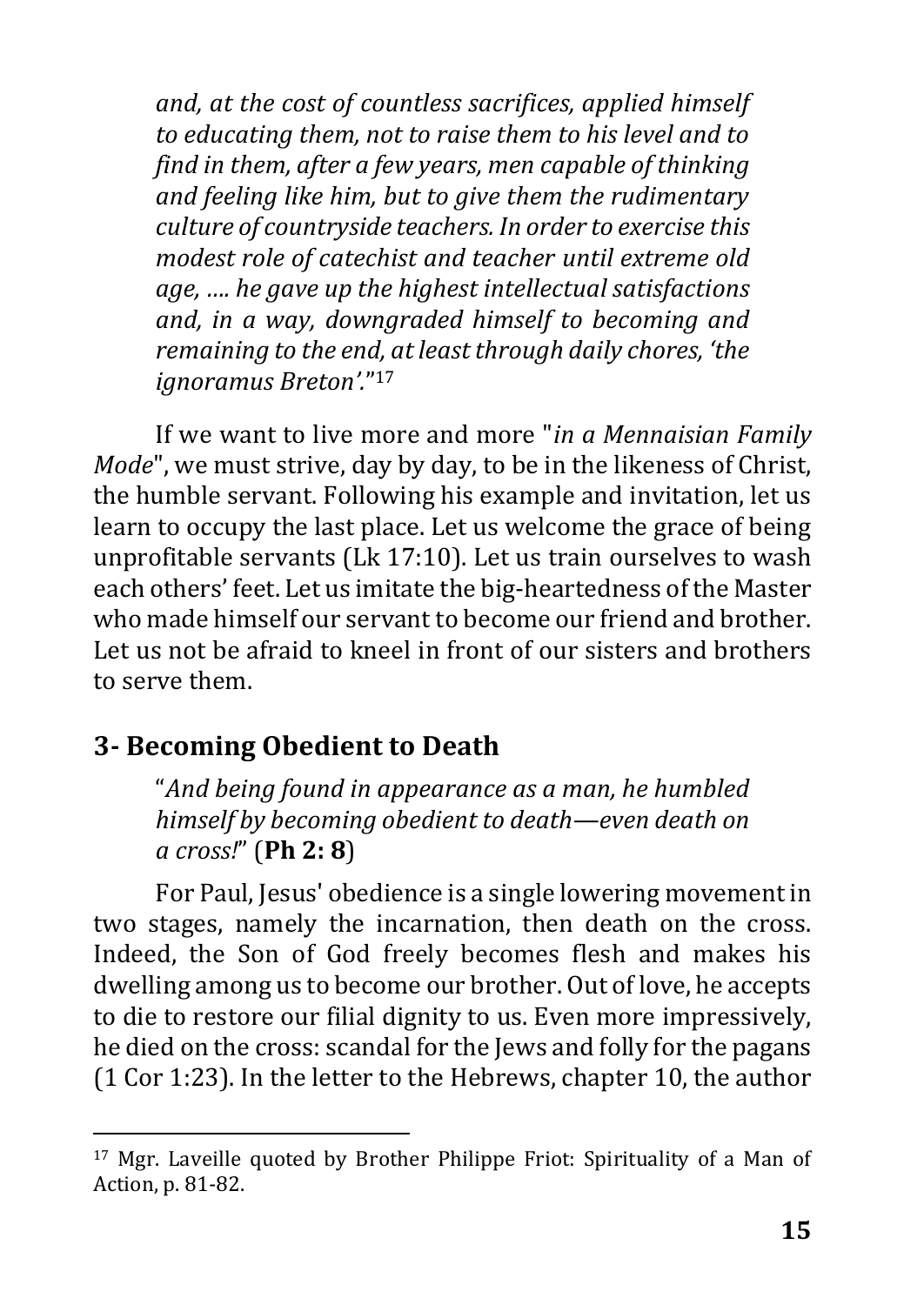emphasizes the fundamental unity that obedience establishes between incarnation and redemption. For him, the coming of Jesus in our flesh is part of his desire to do the will of the Father: "*Therefore, when Christ came into the world, he said: 'Sacrifice and offering you did not desire, but a body you prepared for me; … Then I said, 'Here I am, I have come to do your will, my God.*'" (Heb 10: 5.7) His freely accepted death on the cross, an extension of his lowering, brought us redemption and sanctification, thanks to the offering he made of his body once and for all (Heb 10:10).

"*To obey to death, even death on the cross*" (Phil 2: 8), was a long struggle and a laborious apprenticeship for Jesus! In the desert, the devil leads him to a very high mountain and shows him all the kingdoms of the world with their glory and says to him: "*All this I will give you, if you bow down to worship me*" (Mt 4: 8). But Jesus refuses his proposal by putting him in his place: "*Get back, Satan! for it is written: 'You shall bow down to the Lord your God, and you shall worship him alone'*" (Mt 4:10). Thus, Jesus opts for obedience to the will of God which consists in kneeling before God alone. During the Passion, on the Mount of Olives, Jesus prays to his Father and tells him of his fear of death, while renewing his readiness to do his will (Mt 26: 39-42).

Obeying and dying to oneself are two requirements as followers of Christ. This is what the evangelist Luke believes when he affirms: "*Whoever wants to be my disciple must deny himself and take up his cross daily and follow me. For whoever wants to save his life will lose it, but whoever loses his life for me will save it.*" (Lk 9: 23-24). In this sense, walking in the footsteps of Jesus, renouncing oneself, taking up one's cross are all gestures that express our desire to die to ourselves in order to belong to Christ whose food is to do the will of the Father (Jn 4:34). In so doing, we no longer live as enemies, but rather as friends of the cross of Christ (Phil 3:18).

From the very beginnings of the Church, obedience and the cross have occupied a central place in the Christian faith. We need only remember the response of Peter and of the Apostles to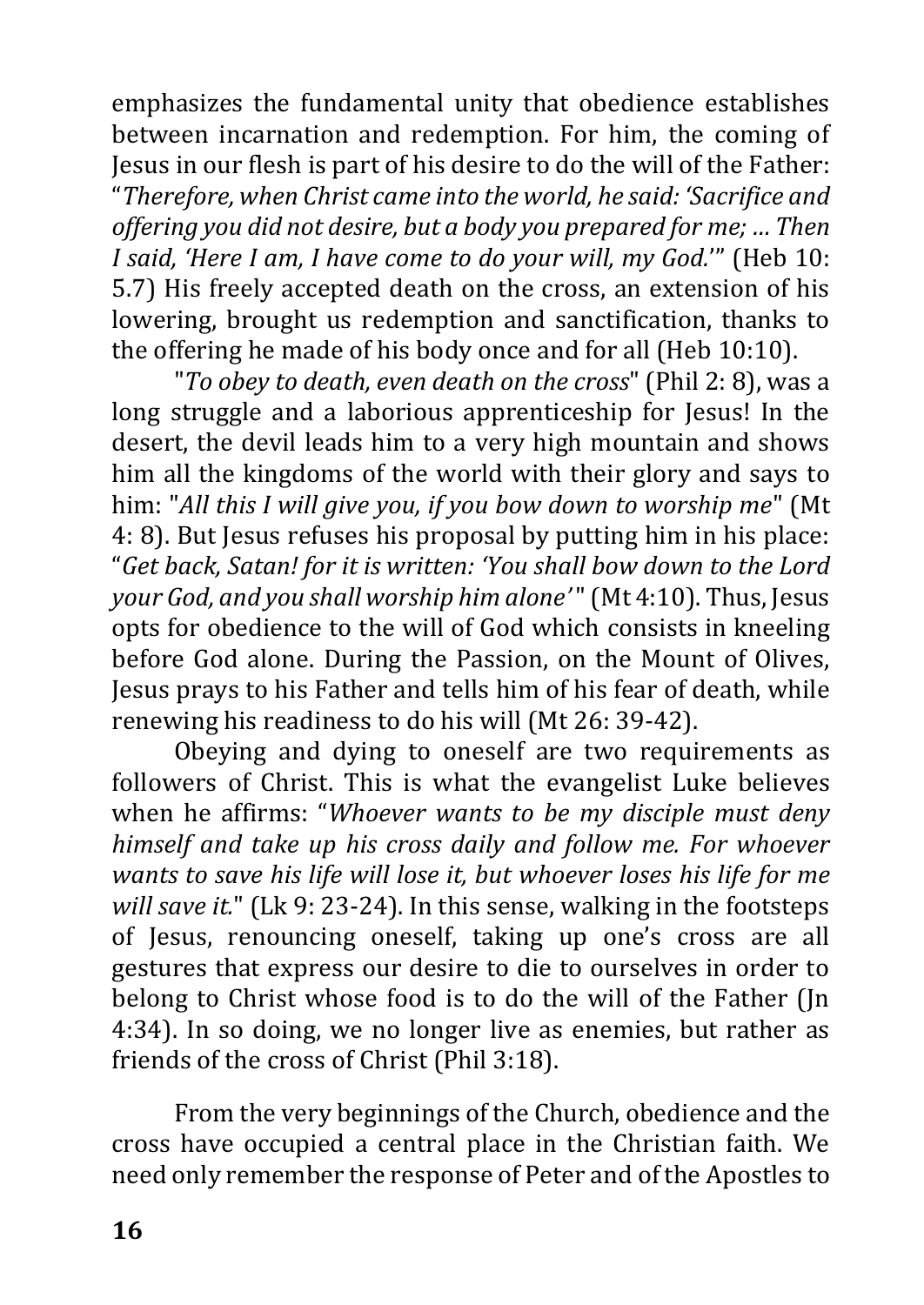the Sanhedrin: "*We must obey God rather than men*" (Acts 5:29). As a result, they were beaten and prohibited from speaking in Jesus' name. Did they not joyfully go away at having been deemed worthy to suffer for Christ (Acts 5: 40-42)? Saint Jerome, born around 347 and died around 420, is the translator of the Bible into Latin, commonly known as the Vulgate. For him, obedience is the highest virtue and the most pleasing to God.<sup>18</sup> Saint Benedict, for his part, insists on listening to the brothers, especially the younger ones, because "*often the Lord shows to a younger brother what is best*".<sup>19</sup>

Ignatius of Loyola<sup>20</sup> (1491-1556), the Founder of the Jesuits, evokes stages in the discernment of the will of God, what he calls the three degrees of humility. But this term should be well understood. For our author, he is humble who recognizes himself as dependent on God and who is convinced that his salvation, his happiness is linked to the accomplishment of what is in accordance with the will of the Creator. The first degree of humility consists in stooping as much as is possible and necessary to seek and achieve all that pleases the Lord. The second degree, more perfect than the first, aims at acquiring that indifference which makes it possible to welcome wealth or poverty, honors or contempt, health or disease, success or failure, provided that all of this leads to greater love for, and more intimacy with, the Lord. The third degree encompasses the first two and leads to making Christ the absolute center and the total meaning of one's life. All that matters is to be with Christ, in poverty, insults, success, glory and in whatever else. Because of him, we accept to lose everything in order to gain a single advantage: to be his in everything (Phil 3: 8).

Origen, born in Alexandria around 185 and died around 253 in Tyre, a region of present-day Lebanon, presents the cross as the route a Christian must travel if he wants his life to be an

<sup>18</sup> Saint Jerome, Homelia de oboedientia : CCL 78, 552.

<sup>19</sup> Saint Benedict, Rule, 3, 3.

<sup>20</sup> Saint Ignatius of Loyola, Spiritual Exercises, Second Week.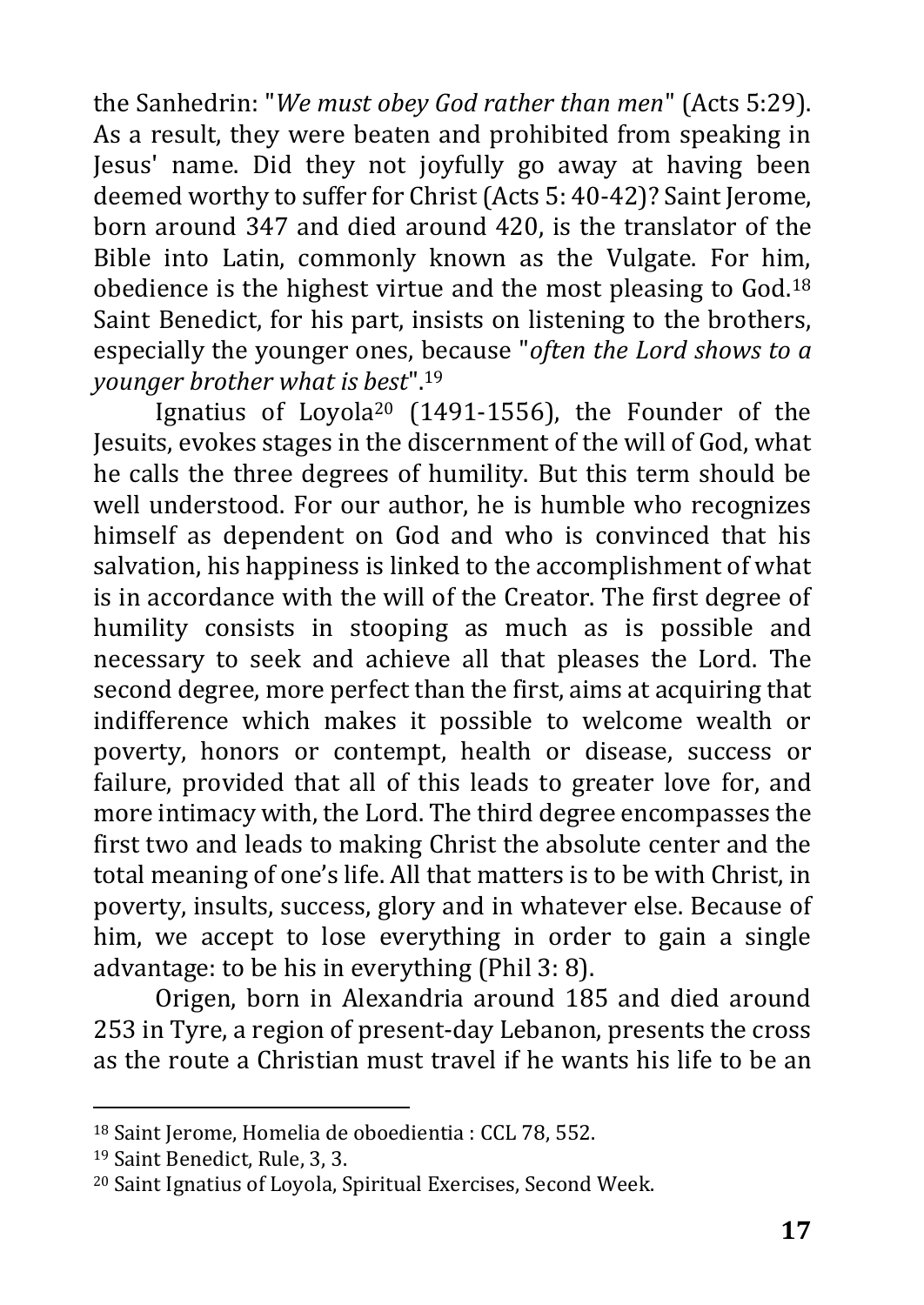offering pleasing to God. "*If I renounce all that I have and take up my cross and follow Christ, I offer my burnt offering on the altar of God; and if I surrender my body to be burned and have charity and have access to the glory of martyrdom, I offer my burnt offering on the altar of God*."<sup>21</sup> For his part, Tertullian, the African, born in Carthage towards the end of the second century, underscores the fecundity of the cross: "*The blood of martyrs is a seed of Christians.*" 22

Benedict XVI presents the cross as the manifestation of the power of God's love which saves mankind:

"*The 'scandal' and 'folly' of the Cross are found precisely in the fact that, where there seems to be only failure, pain, defeat, precisely there is all the power of the infinite Love of God, for the Cross is an expression of love and love is the true power which is revealed precisely in this apparent weakness."<sup>23</sup>*

By surrendering himself to the will of the Father, the Crucified is wisdom for he truly expresses who God is, namely, the power of love that goes as far as the Cross to redeem us. In other words, the Christ whom God identified for us with sin (2 Cor 5: 21) died for all (2 Cor 5: 14). In his person, God has reconciled us to himself by not keeping an account of our sins (2 Cor 5: 18-20).

Jean-Marie de la Mennais defines obedience as a way of self-denial and of surrender to God. For him, Jesus Crucified is the perfect model. This is the meaning of his exhortation to Brother Ambroise Le Haiget:

"*I would like to see you more resigned to the holy will of God, and more eager to become conformed to Jesus* 

<sup>21</sup> Origen, Homily on Leviticus 9, 9.

<sup>22</sup> Tertullian, Apologetics, 50, 13.

<sup>23</sup> Benedict XVI, General audience, October 29, 2008.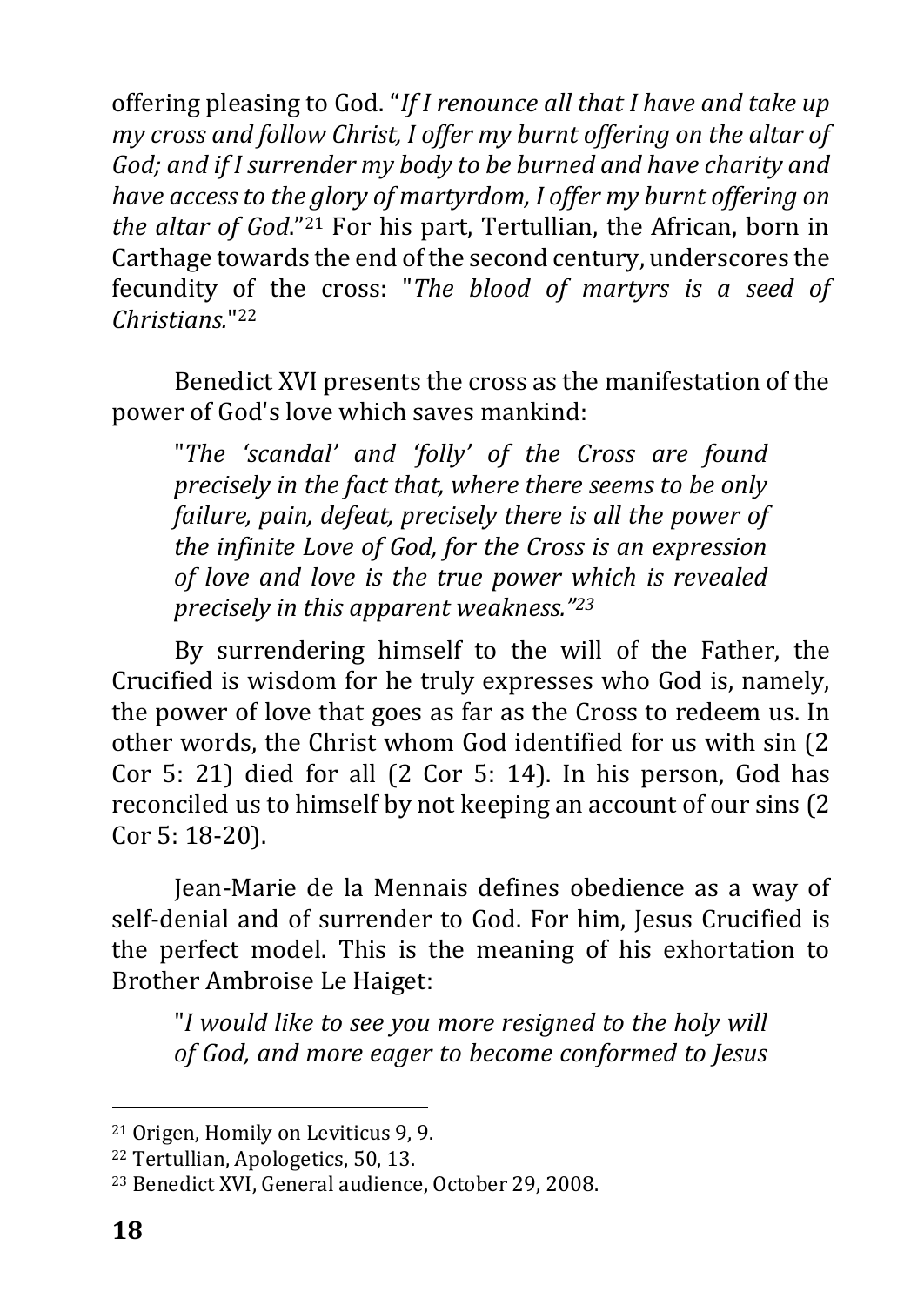*Christ crucified: you will have peace of soul and you will taste joy in your heart only in as much as you make yours these holy dispositions of surrender to God and of self-denial*."<sup>24</sup>

If we want to live in peace and experience joy in our heart, the itinerary proposed by our Founder is that of readiness to do the will of God, even if we must go through the cross. As he knows the difficulties of the course, he provides us with a methodology to move forward. He therefore advises us to be women and men of good will, like the shepherds ready to go looking for the Newborn. He recommends that we lose ourselves in God, that we let him lead us even in the smallest things, that we always walk in the light of his face and that we take the happy and holy habit of seeing God and of seeing only God in everything.<sup>25</sup>

To exhort us to become obedient until death, and death on the cross if necessary, following the example of Christ Jesus, Jean-Marie de la Mennais develops a full spirituality of the cross. First of all, this is the place of our new birth. United with Jesus Crucified, we learn self-emptying in order to be new creatures in Christ. If the cross is welcomed and accepted, it can purify our earthly affections and our feelings of vainglory, of curiosity, of greed and of worldliness. We are exhorted to know only one thing, namely, "*Jesus and Jesus Crucified, whether we are despised, insulted, persecuted. All of this should not matter, or rather we should rejoice*." 26

Furthermore, the cross is the place where we, in turn, learn to love God and neighbor with unconditional love. As we contemplate "*crucified charity*,"<sup>27</sup> like Jesus, we practice

<sup>24</sup> Jean-Marie de la Mennais, Letter to Brother Ambroise Le Haiget, February 9, 1837.

<sup>25</sup> Jean-Marie de la Mennais, S I, 111.

<sup>26</sup> Jean-Marie de la Mennais, S II, 655.

<sup>27</sup> Marcel Doucet, Jean-Marie de la Mennais, Anthology, Chapter 4, To Bruté regarding Mgr. de la Romagère who replaced him as the head of the Diocese of Saint-Brieuc.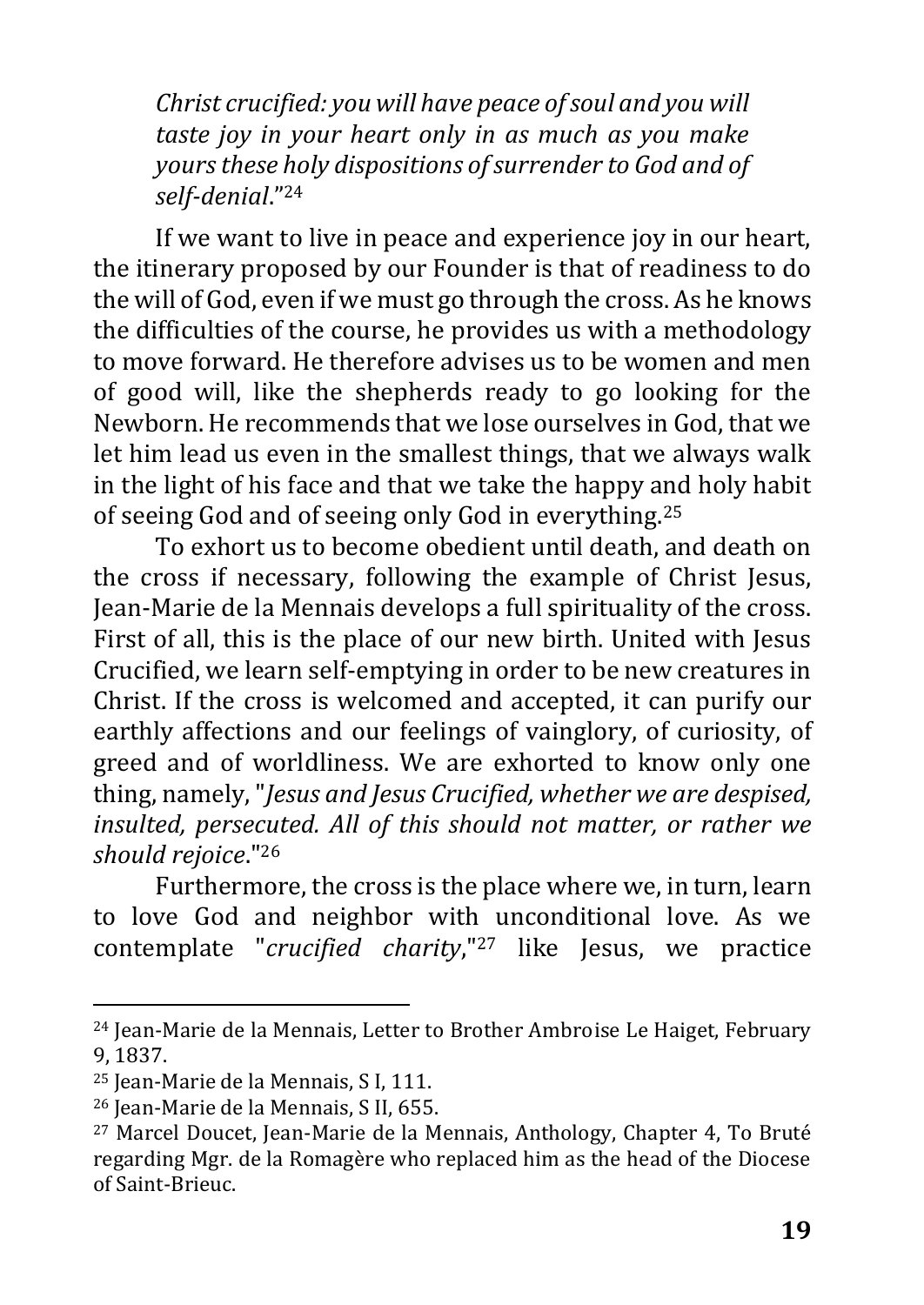responding to insult, ingratitude and mockery with forgiveness. Armed with this spiritual experience, we avoid breaking the already crushed reed and hurting those who hurt us the most.<sup>28</sup>

Finally, the cross is a life-fostering teacher for it "*contains all that we must know and reveals all that we must put into practice*".<sup>29</sup> The more we contemplate it and the more we put into practice what it teaches us, the more we will succeed in unifying our lives and living what our intelligence has understood and our heart has loved.

To live more and more "*in a Mennaisian Family Mode*" is learning to come together to listen to the Spirit so as to discern the will of God for the social body that we are. It is also welcoming him even if it requires us to go through the cross. It is gradually acquiring the happy and holy habit of seeing God and seeing only God in everything. It is accepting the permanent purification that our daily crosses, large or small, carry out in us. It is learning, day after day, from Jesus Crucified because he alone can teach us free and unselfish love, forgiveness and constancy in life.

#### <span id="page-19-0"></span>**4- Exalted by God**

"*Therefore, God exalted him to the highest place and gave him the name that is above every name*." (**Ph 2: 9**)

Paul highlights the glorification of Christ by the Father: "*God exalted him to the highest place and gave him the name that is above every name*." By this affirmation, the Apostle reveals the paschal glory of Christ<sup>30</sup> who, after death, manifests himself again in the splendor of his divine majesty. On the other hand, in the biblical tradition, the name expresses the essence and

<sup>28</sup> Jean-Marie de la Mennais, Letter to Brother Lucien Deniau, June 7, 1843.

<sup>29</sup> Jean-Marie de la Mennais, S II, 505.

<sup>&</sup>lt;sup>30</sup> Pope Benedict XVI, Catechesis on the hymn of the epistles to the Philippians, October 26, 2005.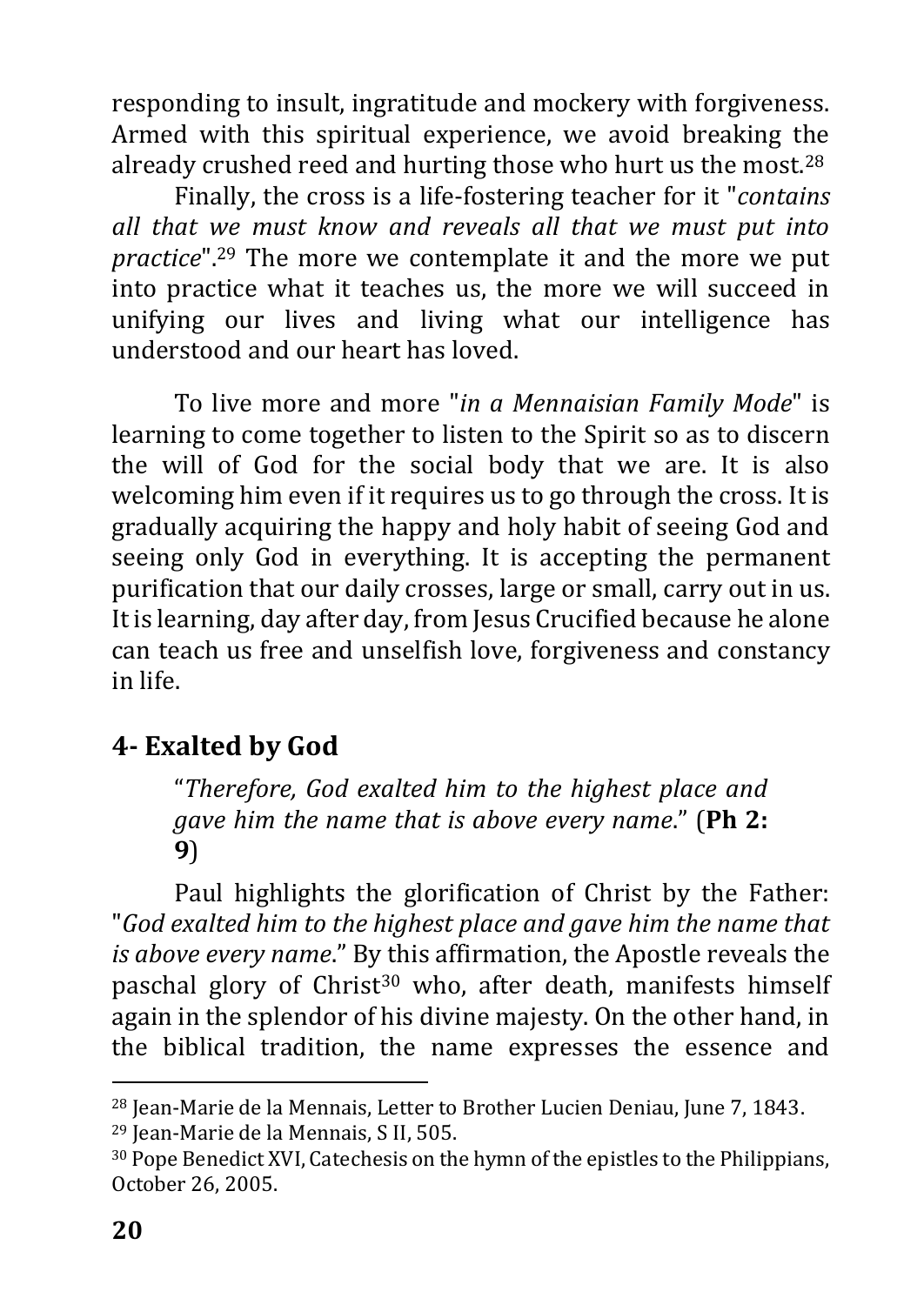identity of the person. It manifests a person's intimate and deep reality. On his Son, who, out of love, made himself "*obedient unto death, and death on the cross*" (Phil 2: 8), the Father confers an unmatched dignity, the Name par excellence, that of Lord. "*Jesus Christ is Lord*" (Phil 2:11).

The glory which the Son receives from the Father (Jn 8:54), passing through death on the cross and the resurrection, is offered us to share. "*As the serpent was lifted up by Moses in the wilderness, so must the Son of man be lifted up, so that in him everyone who believes may have eternal life*" (Jn 3: 14-15). The glory of the Father and of the Son comes from our bearing much fruit (Jn 15: 8). This superabundant fruitfulness is none other than eternal life. Thus, through the Risen Christ, God gives us fullness of life as an inheritance. Being disciples of the One who received the Name which is above every name, that of Lord, we henceforth belong to the family of the saints (1 Pet 2: 9) and to the people of the blessed (Mt 5: 1-12). "*Basically, holiness consists in associating oneself with the death and resurrection of the Lord in a unique and personal way, in dying and constantly being risen with him*."<sup>31</sup>

Before his passion and resurrection, during the great priestly prayer, Jesus asked the Father that his disciples be where he is and that they contemplate his glory, that which he gave him before the foundation of the world (Jn 17: 24). So as to follow through on this intercession of Christ, the Church has always accompanied Christians on the path to holiness. Thus, Saint Irenaeus of Lyon (130-202), by meditating on the beatitude of the pure of hearts, exhorts his faithful to respond to their own vocation, that of seeing God.

"*Blessed are the pure of heart, for they will see God (Mt 5: 8). Just as those who see the light are in the light and participate in its splendor, similarly those who see God are in God and participate in his glory, life-giving* 

<sup>31</sup> Pope Francis, Gaudete et Exultate, n° 20.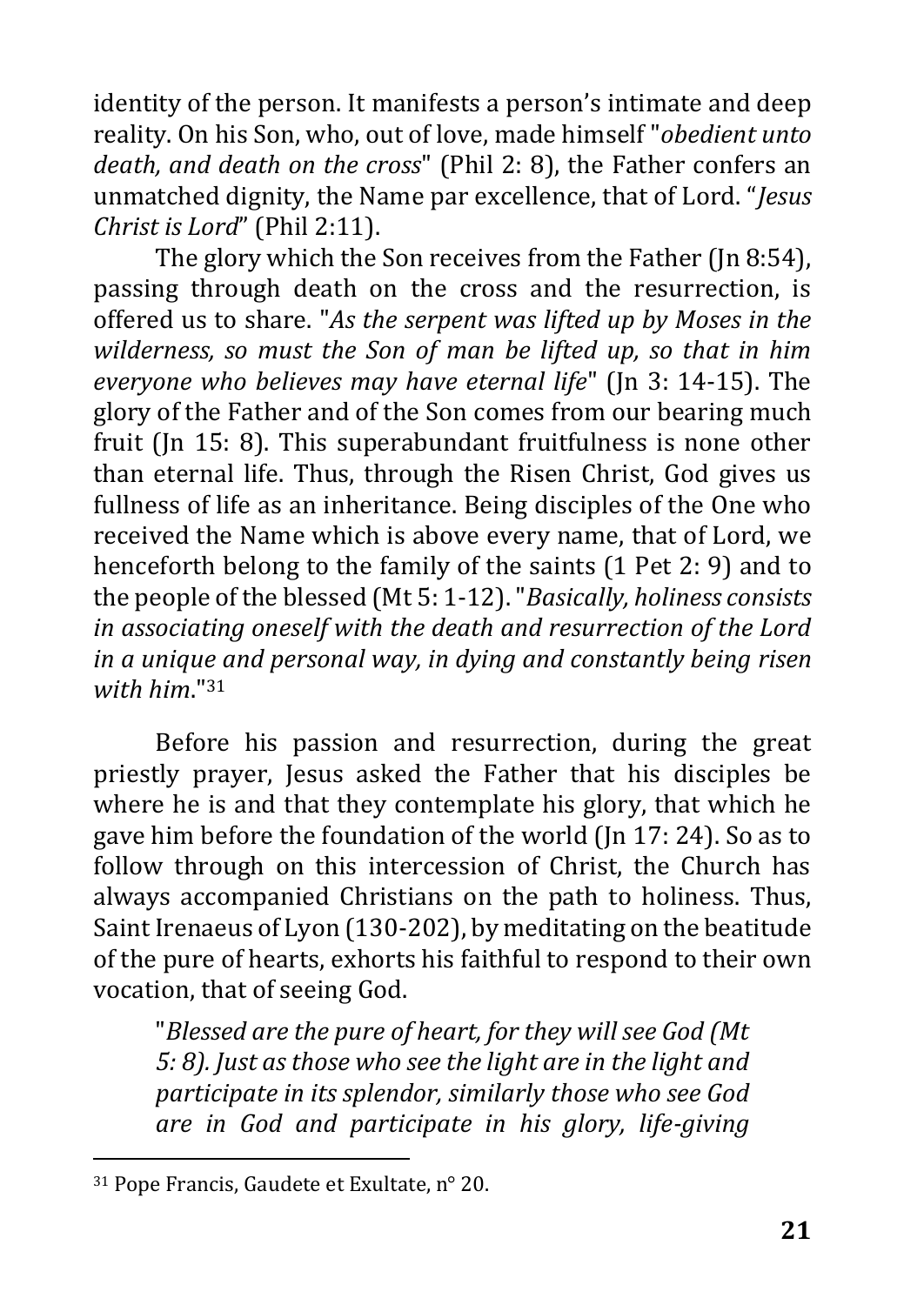*splendor, and thus those who see God will have a part in Life… There is life only through participation in God, and this participation in God consists in seeing God and enjoying his Goodness. The Glory of God is man fully alive, and man's life is seeing God*." 32

Saint Athanasius of Alexandria conceives of holiness as a deification of man made possible by the incarnation, death and resurrection of Christ. Gregory of Nazianze specifies that it is the quest to be like Christ who "*took upon himself what is the worst, to give us what is best*".<sup>33</sup> Gregory of Nyssa defines it as the full realization of man by becoming like God who is righteous, holy and good and by being as perfect as the Father.<sup>34</sup>

Jean-Marie de la Mennais understands holiness as a configuration to Christ Jesus. "*None of us will enter into the bosom of God unless he conforms to the image of his Son*."<sup>35</sup> For him, Jesus is the way that leads to sharing in the glory of the Father. But how can one be configured to Christ? To achieve this, our Founder suggests that we make the Son the central reference in our life.

"*When God says that he wants our sanctification, it is as if he said that he wants to find in us the perfections of his Son, that we be in some way, as far as human weakness allows, clothed with Jesus Christ, as the Apostle says, that we follow Jesus Christ in all his ways, that we judge of all things as he judged, that we love what he loved, that we despise what he despised, that we hate what he hated. In short, that all our thoughts be in accordance with his thoughts and that we be his living image*."<sup>36</sup>

<sup>32</sup> Saint Irenaeus, Adversus Haereses, 4, 20, 5.7.

<sup>33</sup> Grégoire de Nazianze, Discours, 1, 5 ; SC 247, p. 78.

<sup>34</sup> Grégoire de Nysse, Sur l'oraison dominicale 2, PG 44, 1145ac.

<sup>35</sup> Jean-Marie de la Mennais, S II, 497.

<sup>36</sup> Jean-Marie de la Mennais, S II, 631-632.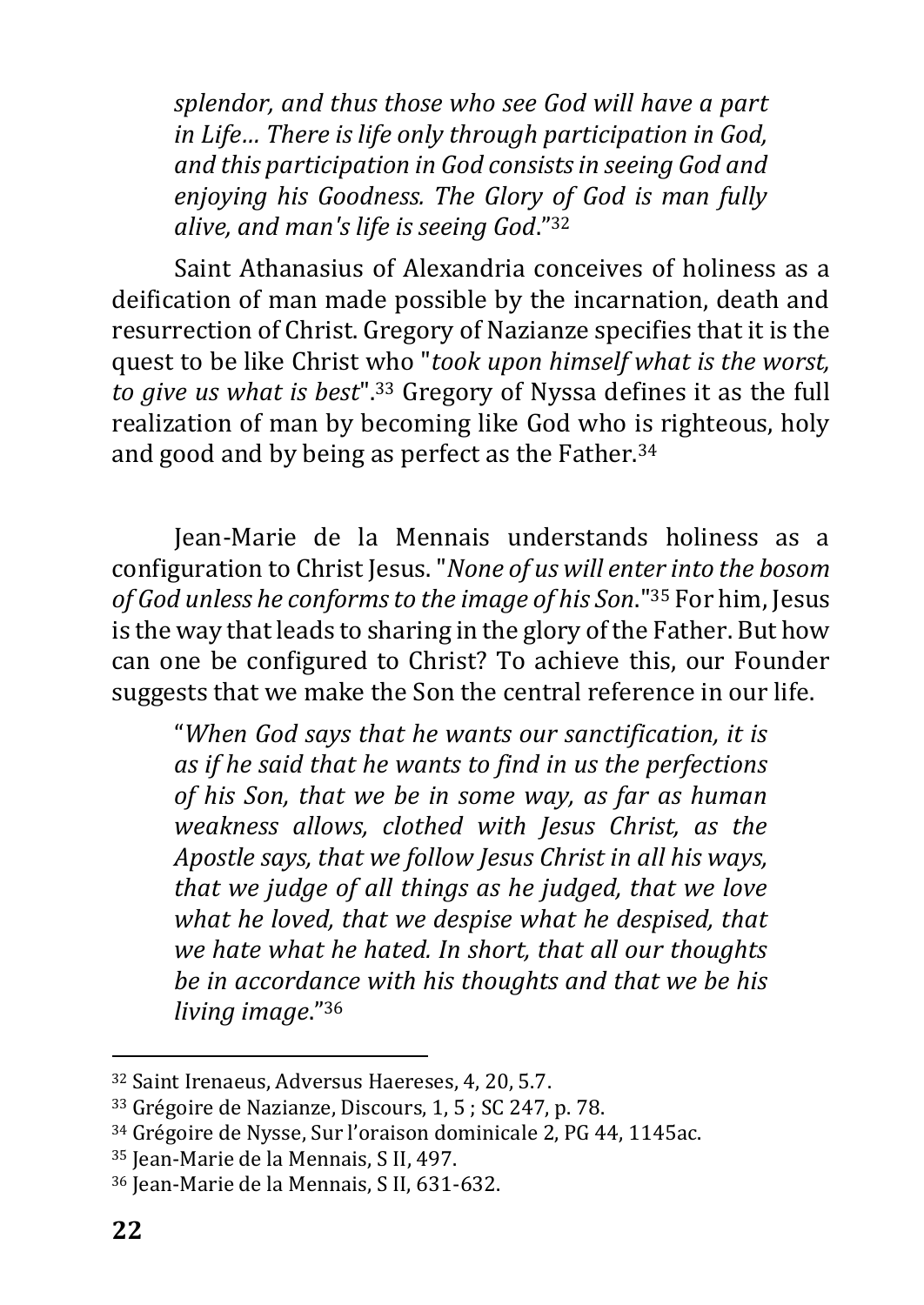Taking the path of holiness indicated by Jean-Marie de la Mennais lets baptismal grace flourish in our life in all its fullness. In fact, at baptism, God clothed us with holiness and marked us with his seal.<sup>37</sup> As a result, baptismal consecration configures us to Christ king, priest and prophet. As king, we participate in the exercise of his charity towards men. As priest, we offer our life for the redemption of the world. As prophet, we work zealously for the glory of the Father.

Living more and more "*in a Mennaisian Family Mode*" is learning, day after day, to love like Jesus, to follow him in all his ways and to be his living image. It is practicing daily echoing the yes of the Son that gives access to the fullness of God (Eph 3:19). It is working daily at perfecting the divine imprint received at baptism. It is letting Christ grow in us to the state of the perfect Man (Eph 4:13).

#### <span id="page-22-0"></span>**5- In the Name of Jesus**

"*…that at the name of Jesus every knee should bow, in heaven and on earth and under the earth…"* (**Ph 2: 10**)

After the death and resurrection of Jesus, the Father endows him with a new Name. He is the Lord. The apostle Paul emphasizes his sovereignty: In the name of Jesus, every knee bows in heaven, on earth and under the earth. Thus, "*Christ is worthy of the homage of the whole creation because he allows God to reveal himself as Father when he gives his name to the One in whom he recognizes his completed image.*" 38

Calling on the name of Jesus is both a prayer and a profession of faith. Jesus himself reassures us: The Father will give us whatever we ask him in his Name (Jn 15:16). He encourages us to dare test our faith: "*Up to now you have not* 

<sup>37</sup> Marcel Doucet, Jean-Marie de la Mennais, Anthology, Chapter 15, Sermon on the profession of a Sister, S VIII, 2168-70.

<sup>38</sup> Camille Focant, Lettres aux Philippiens et à Philémon : clés de lecture, Cahiers Évangile n<sup>o</sup> 188, p. 32.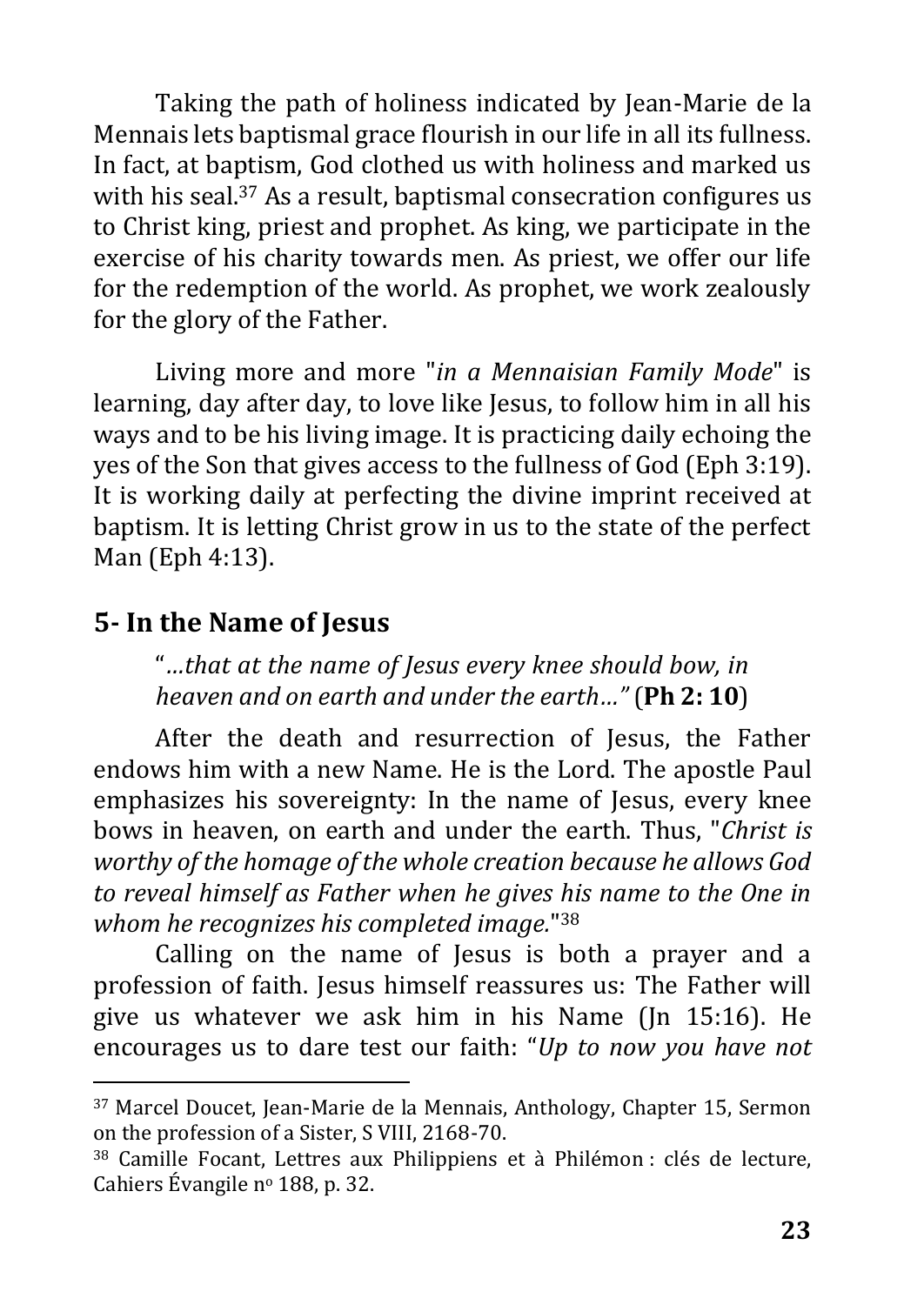*asked for anything in my name; ask, and you will receive*" (Jn 16: 24). During his public life, Jesus answered the many faith-filled requests that were made to him. Among others, those of the leper (Mk 1: 40-42), of the Syro-Phoenician woman (Mk 7: 26-29) and of the good thief (Lk 23: 39-43). He welcomed the silently expressed wishes such as those of the carriers of the paralytic (Mk 2: 3-5), of the bleeding women who touched his garment from behind (Mk 5: 27-29), of the sinner in tears at Simon's home (Lk 7: 37-38). Thus, as in the old days, Christ Jesus, who knows better than anyone what we need, stands ready to answer our requests and to intercede for us with his Father, provided we invoke his Name with faith and perseverance.

Prayer has always been a central element in the life of Christians. Like water, it irrigates and accompanies growth until maturity and harvest time. This is what explains the insistence of many Fathers of the Church on its importance. For Saint Justin39, the daily and assiduous encounter with Christ opens the doors to light for Christians. Origen<sup>40</sup> presents *lectio divina*, that is to say the prayerful reading of the Word of God, as the way to know and love Jesus Christ because it is by knocking that the door will be open to us and it is by asking that we will find what our heart is looking for (Mt 7, 7). Saint Jerome suggests that we make the Word of God our companion and our teacher. This is the only way to become a friend of Jesus: "*To ignore the Scriptures is to ignore Christ*."<sup>41</sup> Saint Cyprian, for his part, invites us to let our heart speak when we address ourselves to the Lord. "*We must not scatter our prayers in loose words or throw to God, in loud chatter, a request which should be commended for its modesty, for God listens, not to the voice but to the heart.*" 42

<sup>39</sup> Saint Justin, Dialogue with Tryphon 7, 3.

<sup>40</sup> Origen, Letter to Gregory, 4.

<sup>41</sup> Pope Benedict XVI, General audience, Catechesis on Saint Jerome, November 7, 2007.

<sup>42</sup> Saint Cyprian, Sunday Meditation, 4.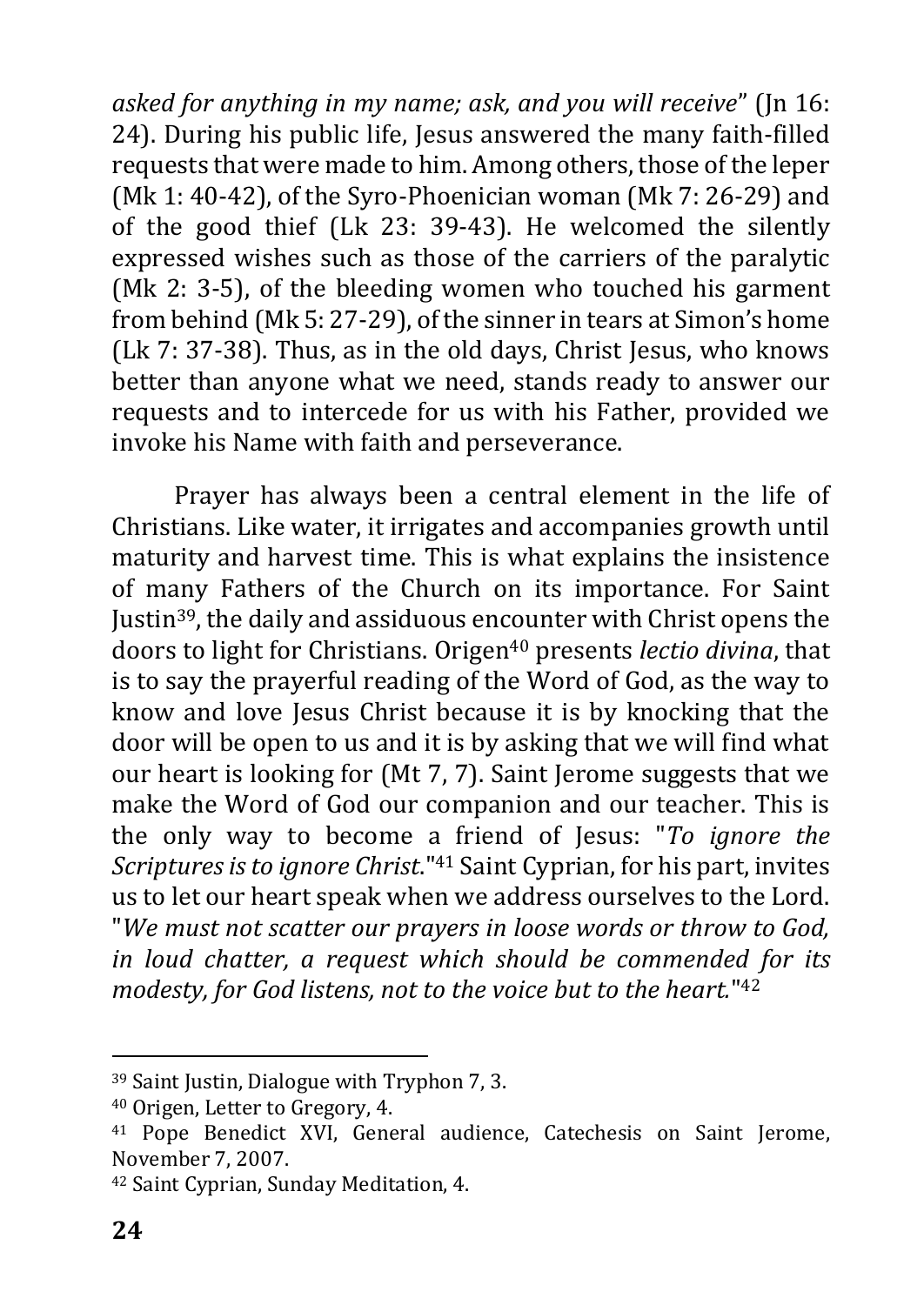Saint Gregory of Nazianze exhorts us to incessant prayer by asking us to remember God more often than we breathe. For him, prayer is the meeting of two thirsts, that of God and ours. "*God thirsts for our thirst for him*." <sup>43</sup> Saint Gregory of Nyssa conceives of prayer as a place of purification of the heart so as to be faithful to our Christian commitments. "*Through prayer we succeed in being with God ... It supports and defends chastity, restraints anger, appeases and controls pride. Prayer is the guardian of virginity, the protection of fidelity in marriage, hope for the watchmen.*" 44

For Saint Augustine, Christ "*prays for us as our priest, he prays in us as our head, he is prayed by us as our God. Let us therefore recognize our voices in him and his voice in us*."<sup>45</sup> Saint Benedict defines prayer as an act of listening to the Lord in his Word 46

Jean-Marie de la Mennais starts from the conviction that every Christian is called upon to make his life an incessant prayer (1 Th 5:17). Quite a challenge: how is this possible? To substantiate his advice, he asserts that "*prayer is but love and love is the most beautiful as well as the most perfect of prayers.*" <sup>47</sup> If someone is truly in love, his whole life will be imbued with this passion and it will color and flavor who he is and what he does.

For our Founder, praying is living a communion of love with the person of Jesus Christ so that our prayers are intimately united with his and are but one voice with him.<sup>48</sup> And if, over time, this amorous passion loses its strength and intensity, he

<sup>43</sup> Saint Gregory of Nazianze, Speeches 27, 4.

<sup>44</sup> Saint Gregory of Nysse, On Sunday Meditation, 1.

<sup>45</sup> Saint Augustine, Psalm 85, 2.

<sup>46</sup> Saint Benedict, Rule, Prologue, 9-11.

<sup>47</sup> Jean-Marie de la Mennais, S II, 176.

<sup>48</sup> Marcel Doucet, Jean-Marie de la Mennais, Anthology, Chapter 8, On prayer, S IV, 1469-71.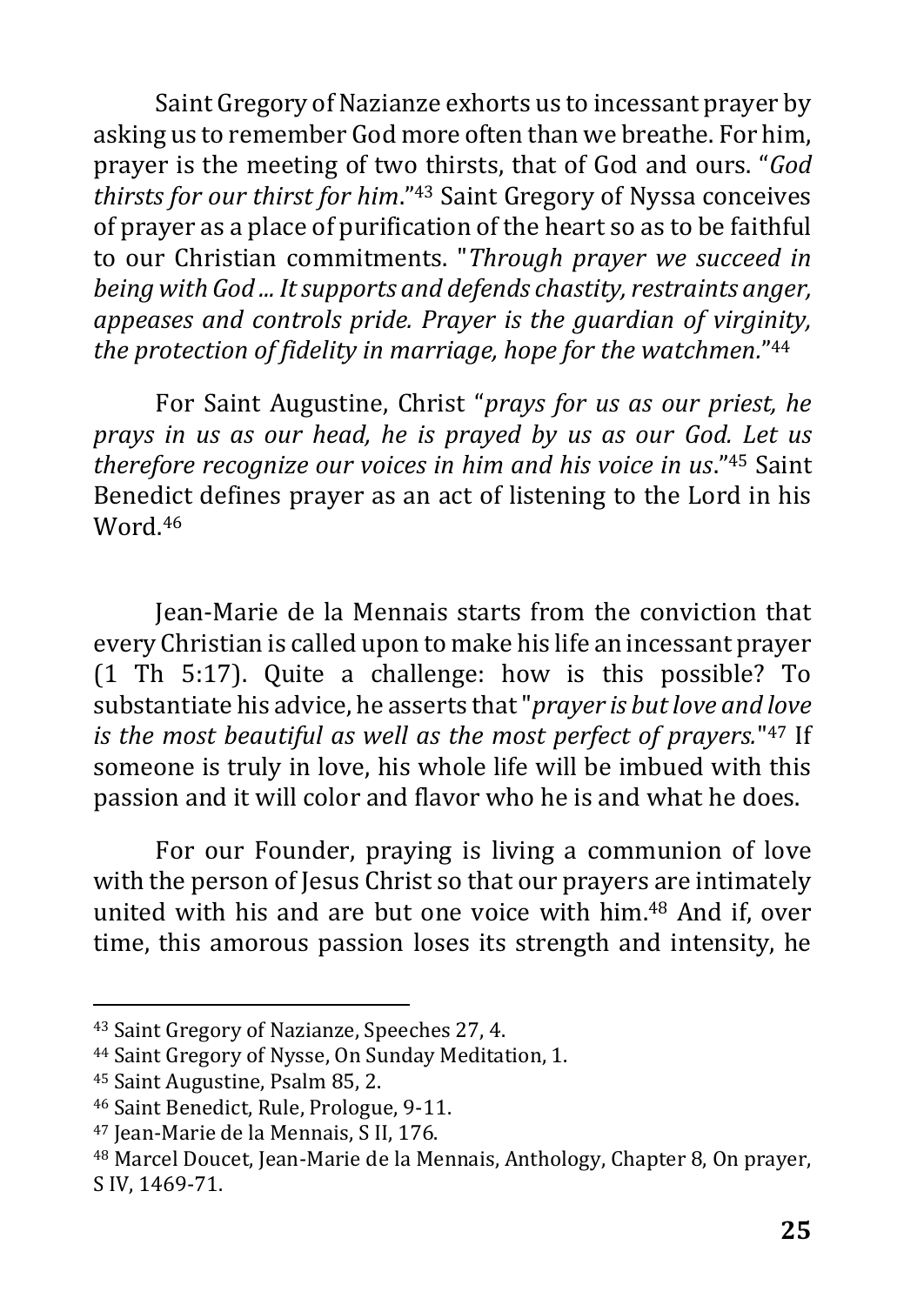recommends two ways to "*rekindle the fire of divine love*": the "*holy exercise of the presence of God and the meditation of the passion of Jesus Christ.*" 49

To achieve incessant prayer, Jean-Marie recommends the silence of lovers which creates the conditions for listening to "*this interior word which teaches from within, and which, according to the expression of the prophet, spreads deep in our hearts like dew*." <sup>50</sup> He advocates regular meditation of the Word of God, especially the Gospel of Saint John. "*To know Jesus Christ well, we must search the scriptures, and he himself gave us this advice. Above all, it is necessary to read and reread again, with a soul afire with faith and love, the divine Gospel of the beloved disciple. Each word must be meditated on, tasted, savored with delight*." <sup>51</sup> He even wants each of us to have a New Testament that we will read, if not a chapter, at least a few verses<sup>52</sup> every morning. Putting the Word of God at the center of our life and making it our daily food is the way he suggests we will become more and more Christ-like.

Living more and more "*in a Mennaisian Family Mode*" means knowing how to spend time at Jesus' feet contemplating him, adoring him, listening to him and being with him. It means establishing a dialogue of love with the One who prays for us, who prays in us and who is prayed by us. It means having a daily heart-to-heart that expresses our thirst for Living Water. It means frequently nourishing ourselves with the Word which satisfies, which purifies the heart, which rejuvenates, and which gradually introduces us into greater friendship with Christ Jesus.

<sup>49</sup> Jean-Marie de la Mennais, Letter to Brother Hippolyte Morin, March 31, 1829.

<sup>50</sup> Jean-Marie de la Mennais, S I, 485.

<sup>51</sup> Jean-Marie de la Mennais, GC I, 58.

<sup>52</sup> Jean-Marie de la Mennais, S I, 603.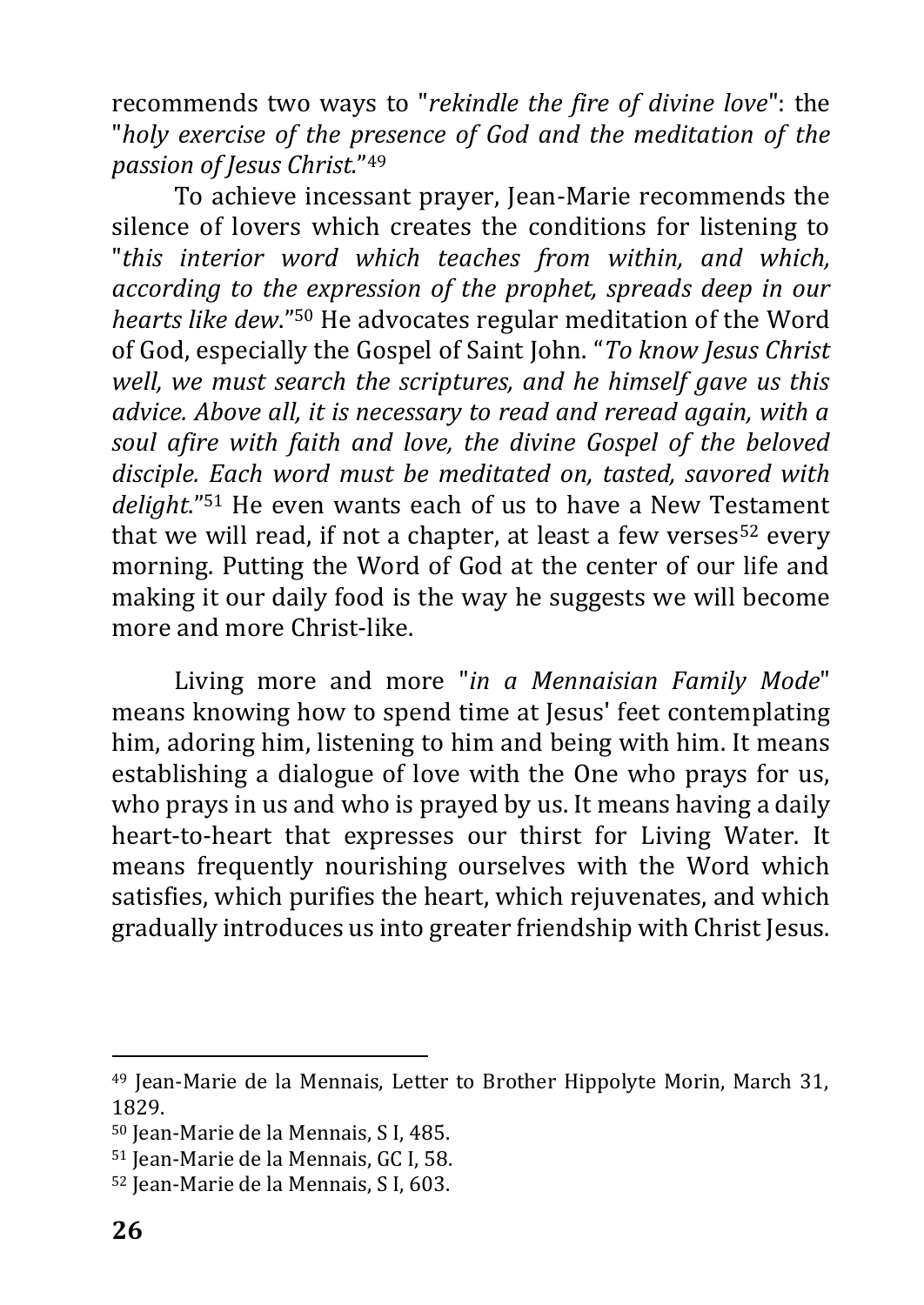#### <span id="page-26-0"></span>**6- To the Glory of God the Father**

"… *and that every tongue acknowledge that Jesus Christ is Lord, to the glory of God the Father*." (**Ph 2: 11**)

In the hymn to the Philippians (2: 5-11), Paul presents Christ Jesus as the origin (Phil 2: 5) and the end of everything  $(2:$ 11). In him everything is recapitulated "*to the glory of God the Father*" (Phil 2: 11c). In Jesus, God comes down to us to lead us to our Father. Consequently, he is the Way: no one goes to the Father without passing through him (Jn 14: 6). In everything, he seeks the glory of the One who sent him (Jn 5: 44; 7: 18; 8: 54).

In the tradition of the Church, Christians have learned to give glory to the Lord for all the wonders he performs in their lives. He alone is at the origin of all good for which we must give him thanks. Each Eucharist celebrates this. The *Gloria* at Sunday Mass and on solemnities professes this. The testimonies of the saints witness to this: they strove to dedicate their entire lives to the glory of God. Saint Augustine's *Confessions*is a hymn of praise and thanksgiving to God because the Lord has done wonders in his life despite his own frailties and sins. Saint Ignatius of Loyola proposed to the congregation he founded the motto: "*Ad majorem Dei gloriam - For the greater glory of God*". For him, praising the Lord and serving one's brothers constitute one and the same activity. Everything is and must be done for the greater glory of God.

Jean-Marie de la Mennais, through his life and works, wished to act for God alone. This is the meaning of our motto: God alone must be the motivation for everything we are and do. So, he invites us to examine our actions from our fundamental option: "*Have we not lost all our merits? Have we not defiled them by attributing all the glory to ourselves? Have we worked for God,*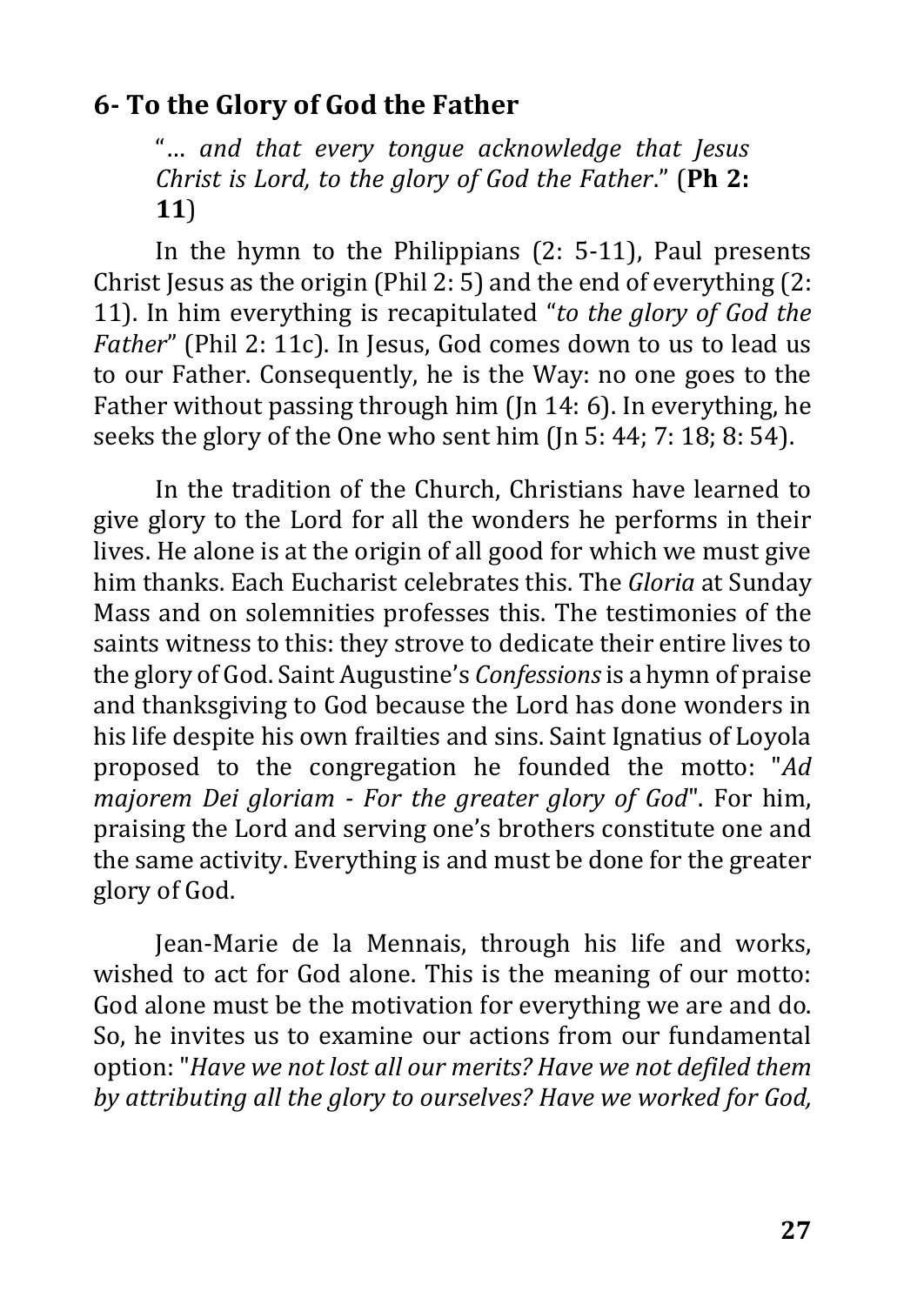*for God alone?*" <sup>53</sup> As soon as the opportunity arises, he urges us to report all our successes to the Lord, the source of all grace, and he asks us to act for God alone. For Jean-Marie, only a life configured to that of Jesus truly brings glory to God. "*The sacrifice of Jesus Christ was complete: he renounced goods, honors, the conveniences of life, from the manger to Calvary, renouncing his family to look after the interests and the glory of his Father… This is what we must imitate*." 54

To live more and more "*in a Mennaisian Family Mode*" means to act for God alone, to do everything for his glory after the example of Christ Jesus.

<sup>53</sup> Jean-Marie de la Mennais, S II, 615-616.

<sup>54</sup> Jean-Marie de la Mennais, S II, 642.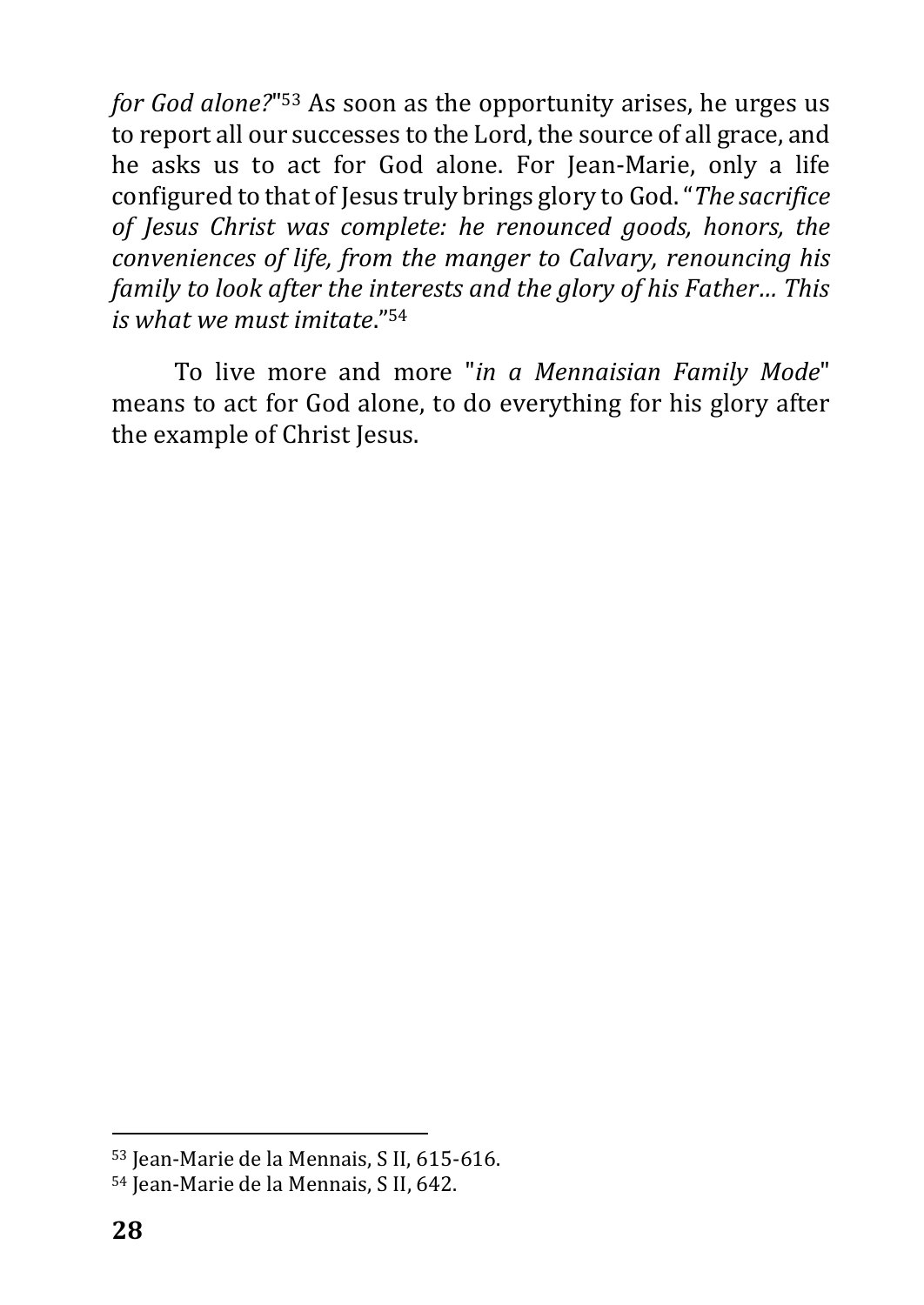# <span id="page-28-0"></span>**CHAPTER II REACHING OUT TO OTHERS**

Reaching out to others is the second gateway offered by our last General Chapter to the Mennaisian Family that would like to open new pathways of fraternity. It is also the means used by Jesus to teach us to live as brothers and sisters. Did not the scribes and the Pharisees often reproach him his choice of associates? Indeed, seeing him seated at Zacchaeus' table, they disowned him by saying that he had gone to stay with a sinner (Lk 19: 7). At Simon's, he accepts the gestures of affection and care of a woman of bad reputation (Lk 7: 36-50). To the Samaritan woman who is astonished when he speaks to her and asks her for a drink, and to the apostles who are surprised to see him speak with this woman (Jn 4: 4-42), Jesus' advice is to widen their orbit to give to their "*capacity to love a universal dimension capable of overcoming all prejudices, all historical or cultural barriers, all petty interests*".<sup>55</sup>

Reaching out to others daily opens new pathways of fraternity through mutual love, by "*the witness of the charity of Christ towards all, especially towards the least and most in need*".<sup>56</sup> This is a whole program of life, the realization of which depends on our ability to put ourselves at the school of him through whom we are no longer strangers or people passing through, but members of the one family of God (Eph 2:19).

<sup>55</sup> Pope Francis, Fratelli Tutti, n° 83.

<sup>56</sup> CICLSAL, Identity of the Religious Brother in the Church, n° 11.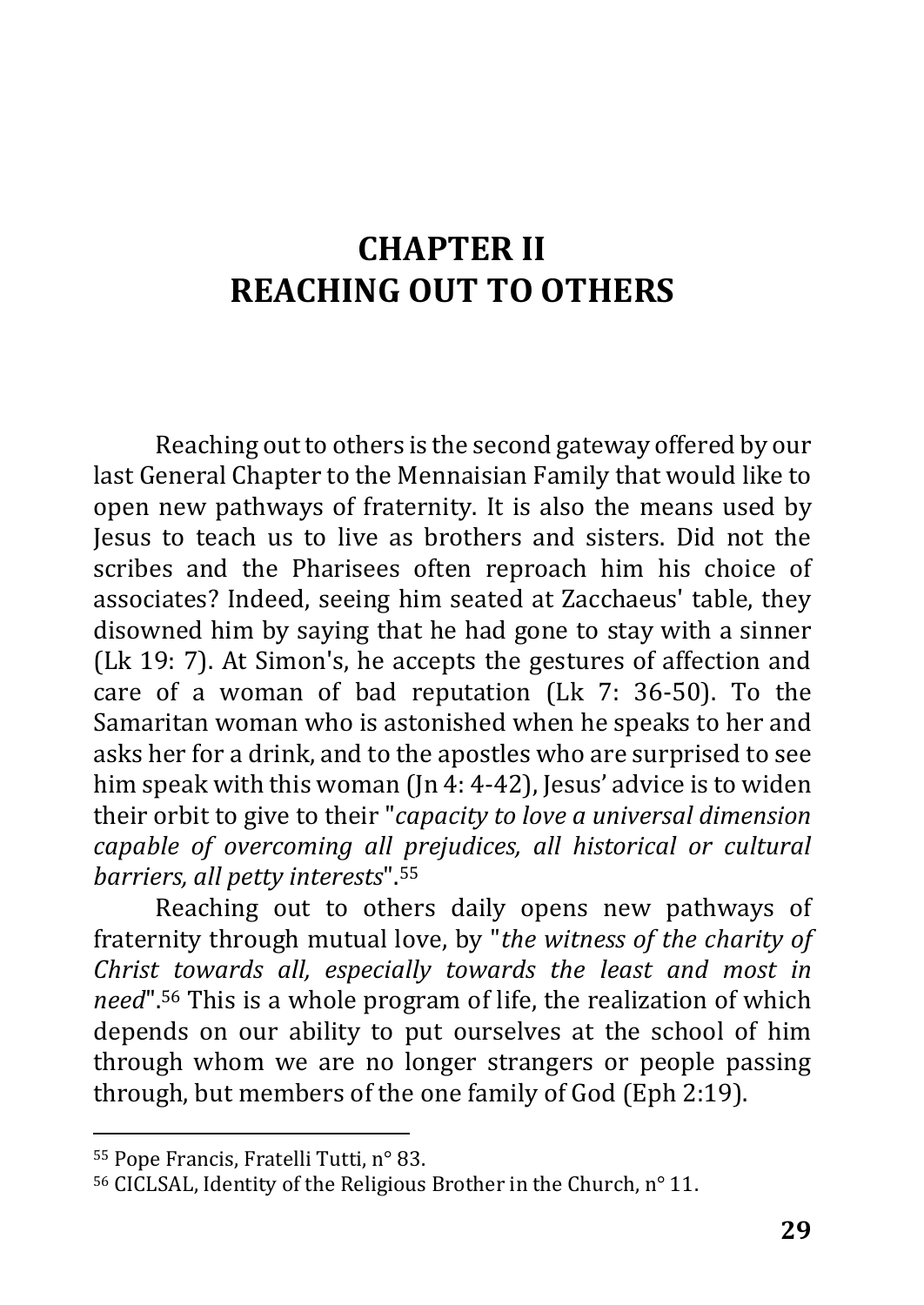The story of Jesus' encounter with the children (Mk 10: 13-16), another fundamental text for Jean-Marie de la Mennais, will serve as a leading thread in our reflection. In this passage, Jesus teaches his apostles to reach out to others.

#### <span id="page-29-0"></span>**1- Trust**

"*People were bringing little children to Jesus for him to place his hands on them, but the disciples rebuked them*." (**Mk 10: 13**)

Mark the Evangelist paints a scene where two camps are opposed: people, probably parents, present children to Jesus for a blessing while the disciples, like bodyguards, push them away rather brusquely. What are these fathers and mothers looking for? They just want Jesus to bless their children. Why are the disciples hostile to this? In Jesus' day, children were excluded from the company of adults. Often seen as intrusive and spoiled, they can upset the good or bad habits of this one or that one.

By presenting their children to Jesus, parents reach out and show confidence. This is the complete opposite of the distrustful and aggressive attitude of the exclusionary, dismissive, pushing back and rough disciples. In reality, thanks to trust, others can be seen as a present, a gift, an opportunity that opens up to wonder, joy and collaboration. But if seen with mistrust, they quickly become a threat to be neutralized or eliminated, an obstacle to be circumvented or a burden to be cast aside.

In the biblical context, when the contract of trust is broken, the relationship is damaged and the possibility of reaching out to others seems difficult, if not impossible. So, after disobeying God, Adam and Eve hide from the voice of their Creator and blame each other. Cain denies being his brother Abel's keeper (Gn 4: 4- 14). In the desert, the people of Israel revolt against Moses and want another leader to return to Egypt (Num 14: 1-4). Jonah sets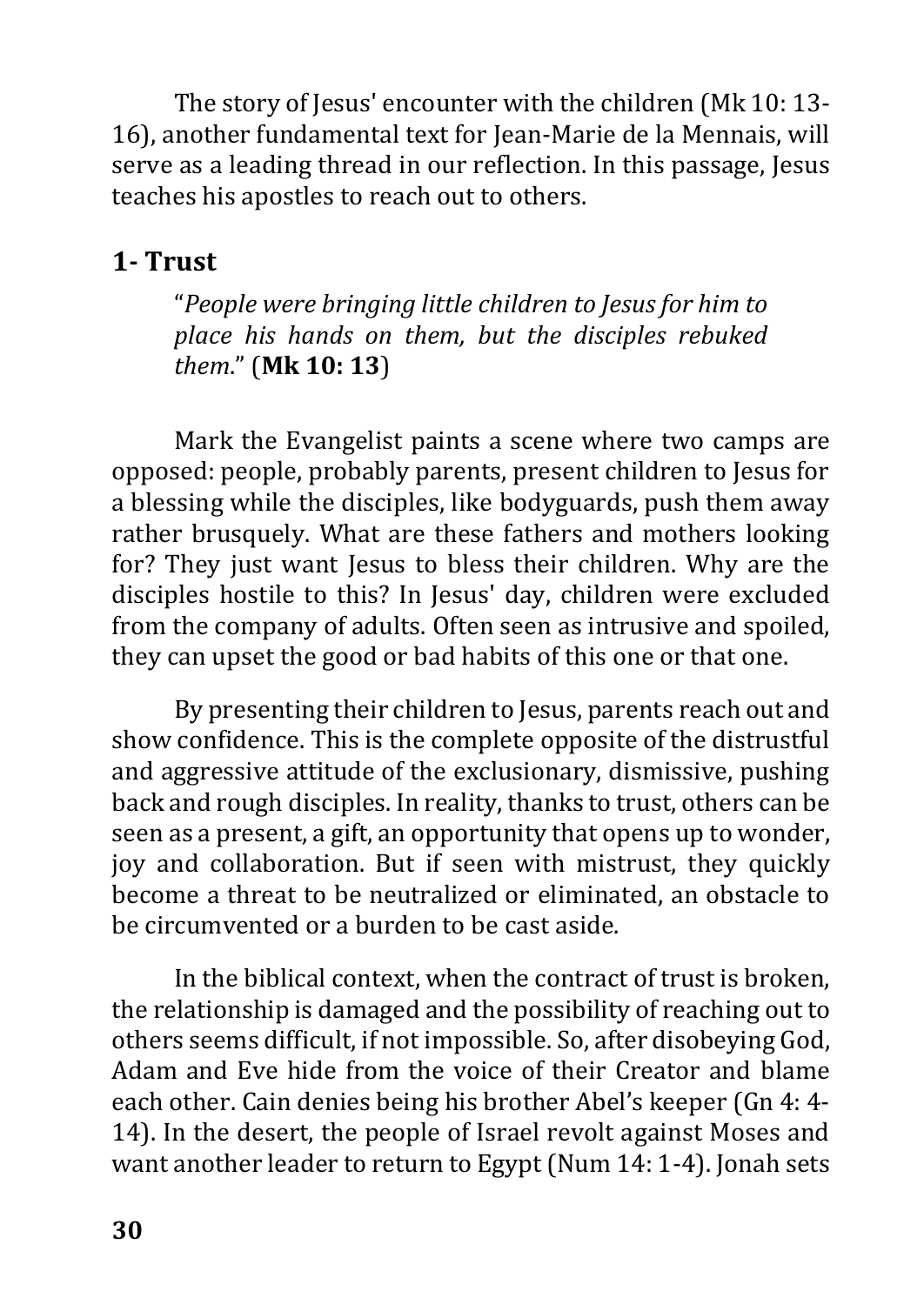out to flee to Tarshish, far from Yahweh (Jon 1: 3). After the multiplication of the loaves and Jesus' announcement that he is the living bread that came down from heaven, many of his disciples parted ways with him (Jn 6: 66).

Conversely, when trust exists, it is possible to carry each other's burdens (Gal 6: 2), to pay attention to each other and to join hands to live in love (Heb 10: 24). When the storm hits our boat and we are afraid of sinking, the Lord always joins us in our night to invite us to trust (Mt 14: 27). When we recognize what isolates us and prevents us from reaching out to others, Jesus comes to our aid as he did blind Bartimaeus (Mk 10: 46).

In everyday life, trusting remains a challenge for anyone who wants to reach out to another. In fact, you put yourself in a situation of vulnerability in relation to others. You embark on the path of daily responsibility: trust is a dynamic reality. It is not acquired once and for all. It is built day after day. It connects us to each other and facilitates communication, cooperation and interdependence. "*It helps build long-term relationships and a connected network of relationships around which the ecosystem operates smoothly and efficiently*."<sup>57</sup>

The confidence to which Jean-Marie de la Mennais invites us imitates the attitude of Jesus who welcomes others, especially the most fragile and the weakest, without prejudice. For him, this is the best pedagogy to create give-and-take relationships that build friendship, allowing others to offer the best of themselves. Promoting openness helps everyone present themselves in their true light, with their strengths and wounds. Like a simple and docile child<sup>58</sup> who rests in his mother's arms, trust brings peace

<sup>57</sup> <sup>57</sup> Éric Simon, *La confiance dans tous ses états*, Lavoisier « Revue française de gestion », 2007, n<sup>o</sup> 175, p. 90.

<sup>58</sup> Jean-Marie de la Mennais, Letter to Bruté de Rémur, February 2, 1808.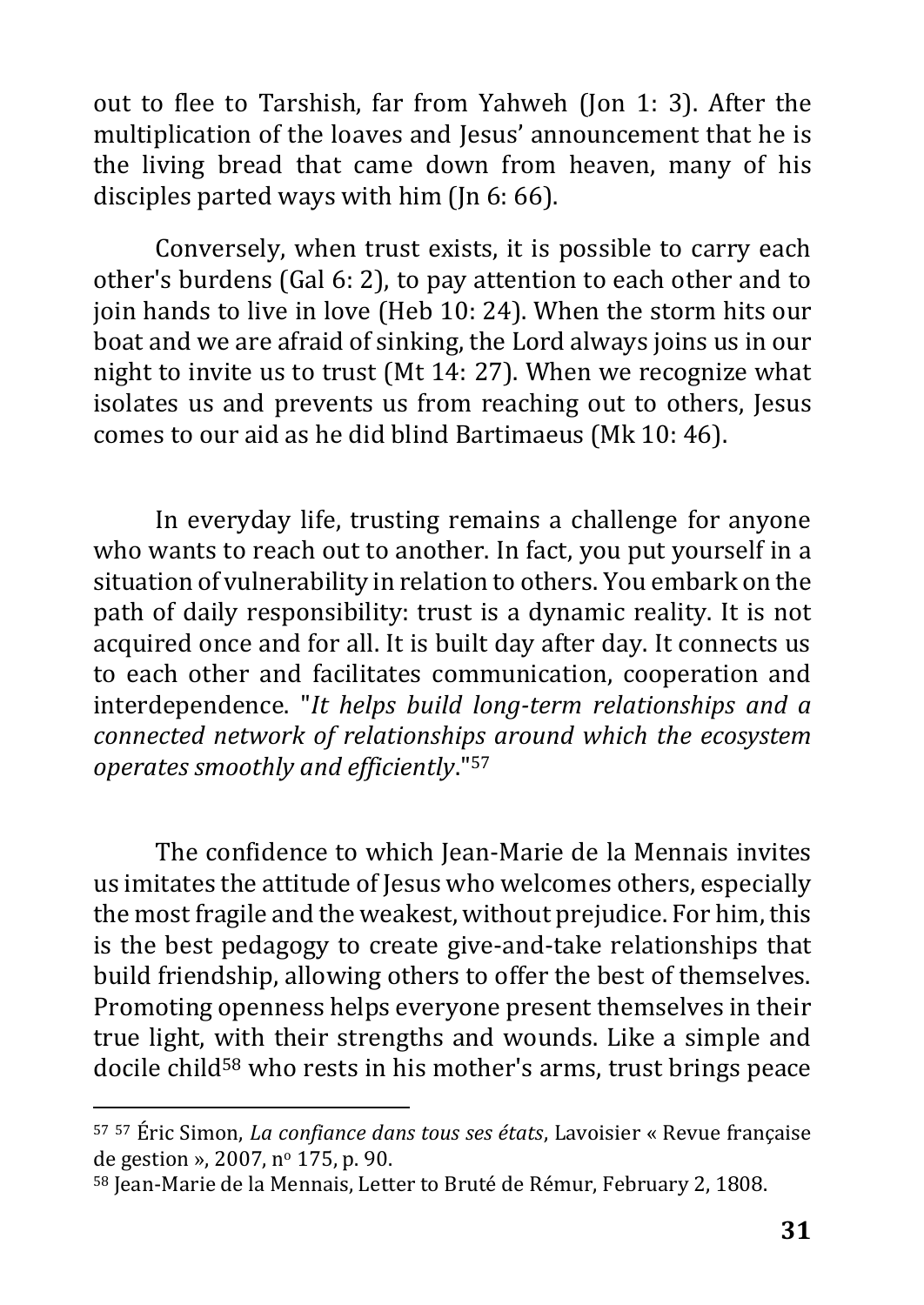to oneself and with others. But when it weakens, rejection, distancing, whispering, mistrust and mutual accusation ensue, as with Adam and Eve.<sup>59</sup>

At the call of Jesus and at the invitation of Jean-Marie de la Mennais, Brothers and Laity of the Mennaisian Family are invited to travel the route of mutual trust if they want to join hands to reach out to others and open new pathways of fraternity. This is the way to mutual appreciation. On both sides, fears and mistrust exist. Prejudices sometimes thwart our desire to live more and more "*in a Mennaisian Family Mode*". Do we not often hear it said that the invitation to open up to Lay people is a response to the lack of vocations and that it does not concern the whole Congregation? Has Jean-Marie de la Mennais founded the Mennaisian Family? How can we keep our specificity as Lay people and share the charism, the mission and the spirituality of the Congregation?

For mutual trust to grow, time and patience are needed. Like a shrub, confidence grows and develops when we water it daily and patiently with the water of attention and when we offer it the sunshine of proximity, the air of mutual knowledge, the nourishment of listening and the prop of thoughtfulness. Does not trust call for trust?

## <span id="page-31-0"></span>**2- Let Them Come**

**"***When Jesus saw this, he was indignant. He said to them, "Let the little children come to me, and do not hinder them, for the kingdom of God belongs to such as these***."** (**Mk 10: 14**)

Mark underscores the positive attitude of Jesus which contradicts that of the disciples. He wants to welcome; they try to thwart his attempt. Jesus protests vigorously. How can we understand the resistance of the disciples to the openness and

<sup>59</sup> Jean-Marie de la Mennais, S II, 551.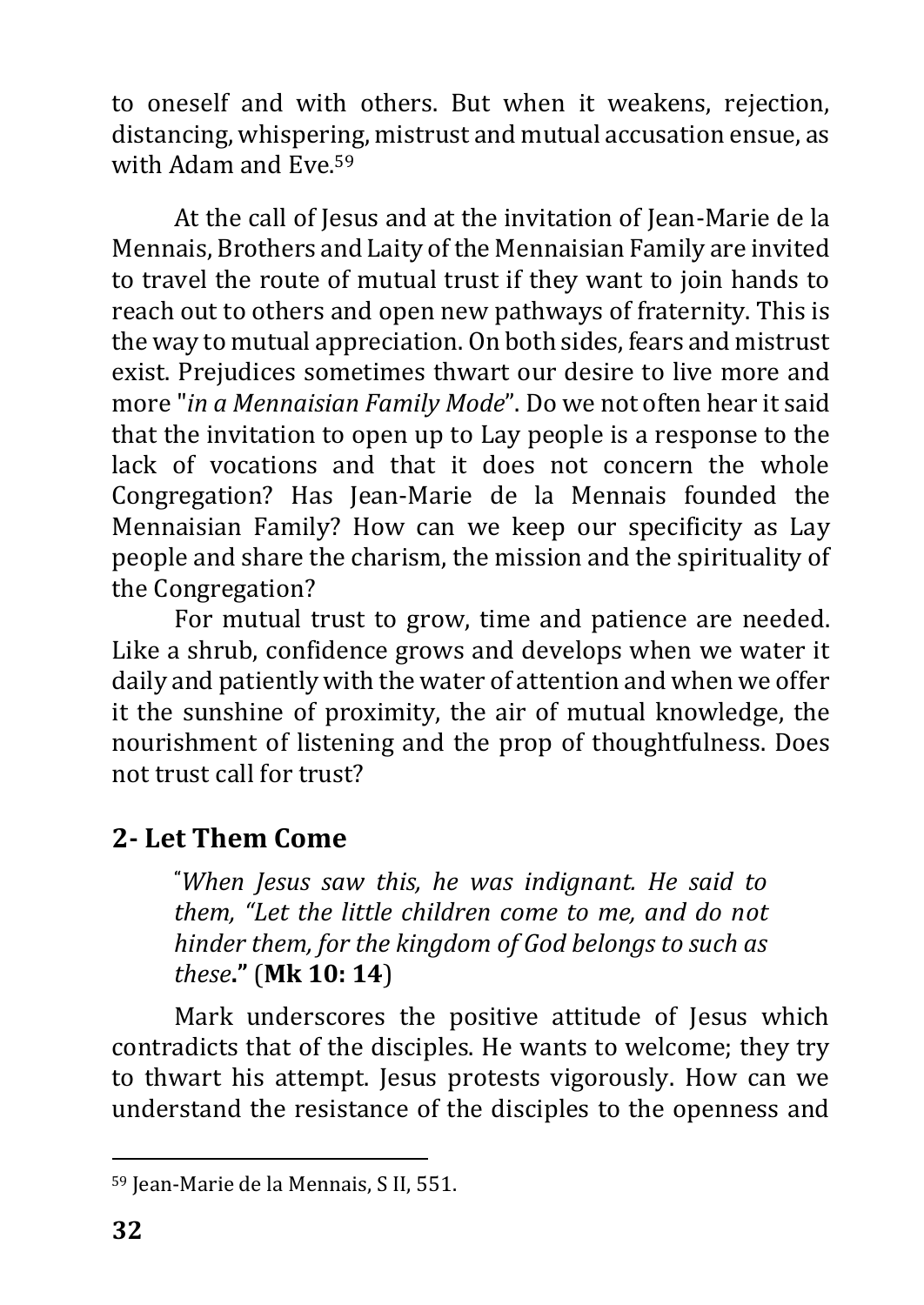availability of their Master? They are probably afraid of being disturbed, bothered. Jesus invites them to go beyond self and show openness to others.

In the biblical tradition, Jesus denounces anything that is not in accordance with the will of the Father. He drives out the sellers from the temple who had turned it into a trading house (Jn 2: 13-21). He is deeply moved by the hard-hearted Pharisees who want to prevent him from healing the man with the withered hand on the Sabbath (Mk 3: 2-5). He protests against the hypocrisy of the Scribes (Mt 23: 13-15). He reminds the disciples of God's will: to let children come to him "*for the Kingdom of God is to those who are like them*" (Mk 10: 13).

Let them come: the expression is meaningful. It implies a double openness: the move of the one who takes the initiative by setting out and the attitude of the other person who opens his arms to welcome. In the Benedictine tradition, this translates into hospitality: the poor and pilgrims are received in the monastery "*with the greatest care and solicitude*".<sup>60</sup> For many Fathers of the Church, including Saint John Chrysostom and Saint Augustine, opening the heart to neighbors confirms the true love of God. "*We do not live better*," Pope Francis says, "*when we flee, hide, refuse to share, stop giving and lock ourselves up in our own comforts. Such a life is nothing less than slow suicide.*" 61

In everyday life, the person who opens up to others grows, matures and flourishes. The more one widens his social circle, the more one learns to lend a helping hand by opening himself up. This makes it possible to welcome those who are different and to receive their contribution to living together. Without this openness of mind and heart, others are condemned to live in an isolation which impoverishes and tarnishes the beauty of fraternity. We understand Father Franco Imoda better when he

<sup>60</sup> Saint Benedict, Rule, 53, 15: « Pauperum et peregrinorum maxime susceptioni cura sollicite exhibetur ».

<sup>61</sup> Pope Francis, Evangelii Gaudium, n° 272.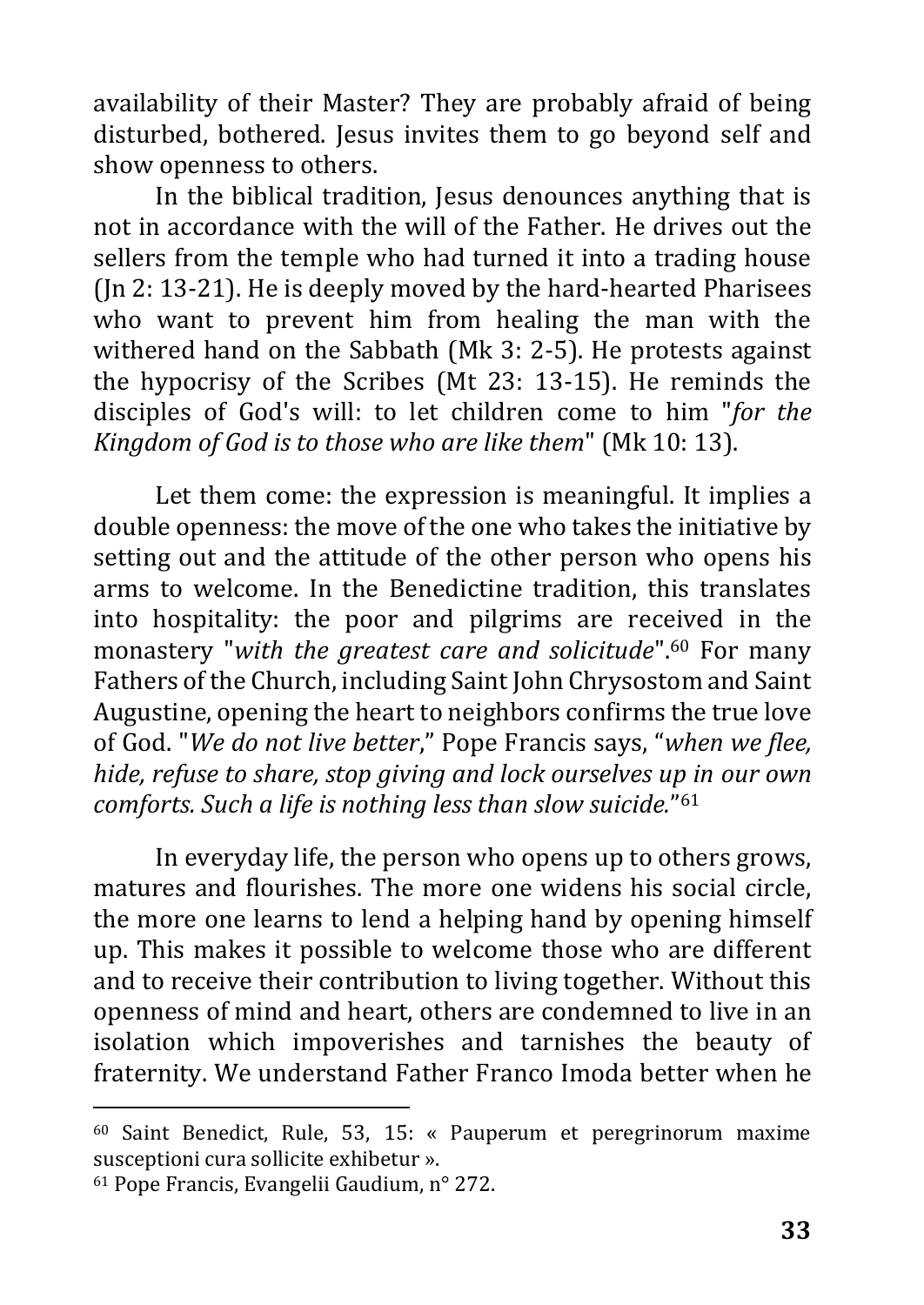says: "*The human person is not only enriched but accomplished when what is taken for granted is given up in favor of a world of ever more transcendent otherness.*" 62

For Jean-Marie de la Mennais, openness is above all an interior reality which banishes jealousy, promotes fraternal communion and applauds the success of others. This is what our Founder urges us to do: "*Let us have a truly Catholic heart; may all those who, like us, work to enlarge the patrimony and the kingdom of Jesus Christ be always dear to us; let us be interested in their projects and their works as much as in ours."*<sup>63</sup> It is this Catholic heart that enabled Jean-Marie de la Mennais to sign the Treaty of Union of June 6, 1819 with Father Gabriel Deshayes, the founding act of our Congregation. Moreover, Jean-Marie de la Mennais never wanted to open a school in Saint-Brieuc. This was his strategy to support and showcase the excellent work that the Brothers of the Christian Schools were doing in this city. Thus, God blesses and fecundates our initiatives when they allow a new openness to others and when they promote better collaboration with all those who work in the one vineyard of the Lord.

"Effata!" "Open up!" (Mk 7: 34)! It has been more than two thousand years since this cry was uttered to the deaf-mute whose healing Mark the Evangelist tells us about. Today, Jesus addresses this strong invitation to us, Lay people and Brothers of the Mennaisian Family. Are we ready to let the One who wants to recreate us to open our ears and untie our tongue?

As with the Apostles at Pentecost who were purified by the tongues of fire, the wind of the Spirit conquers our shyness and our fears and urges us to open our doors to invent new pathways of brotherhood together. Life is found in reaching out to others, not in withdrawing into oneself. Vitality belongs to those who

<sup>62</sup> Franco Imoda, Sviluppo umano, mistero e pscologia, p. 84.

<sup>63</sup> Jean-Marie de la Mennais, S II, 645.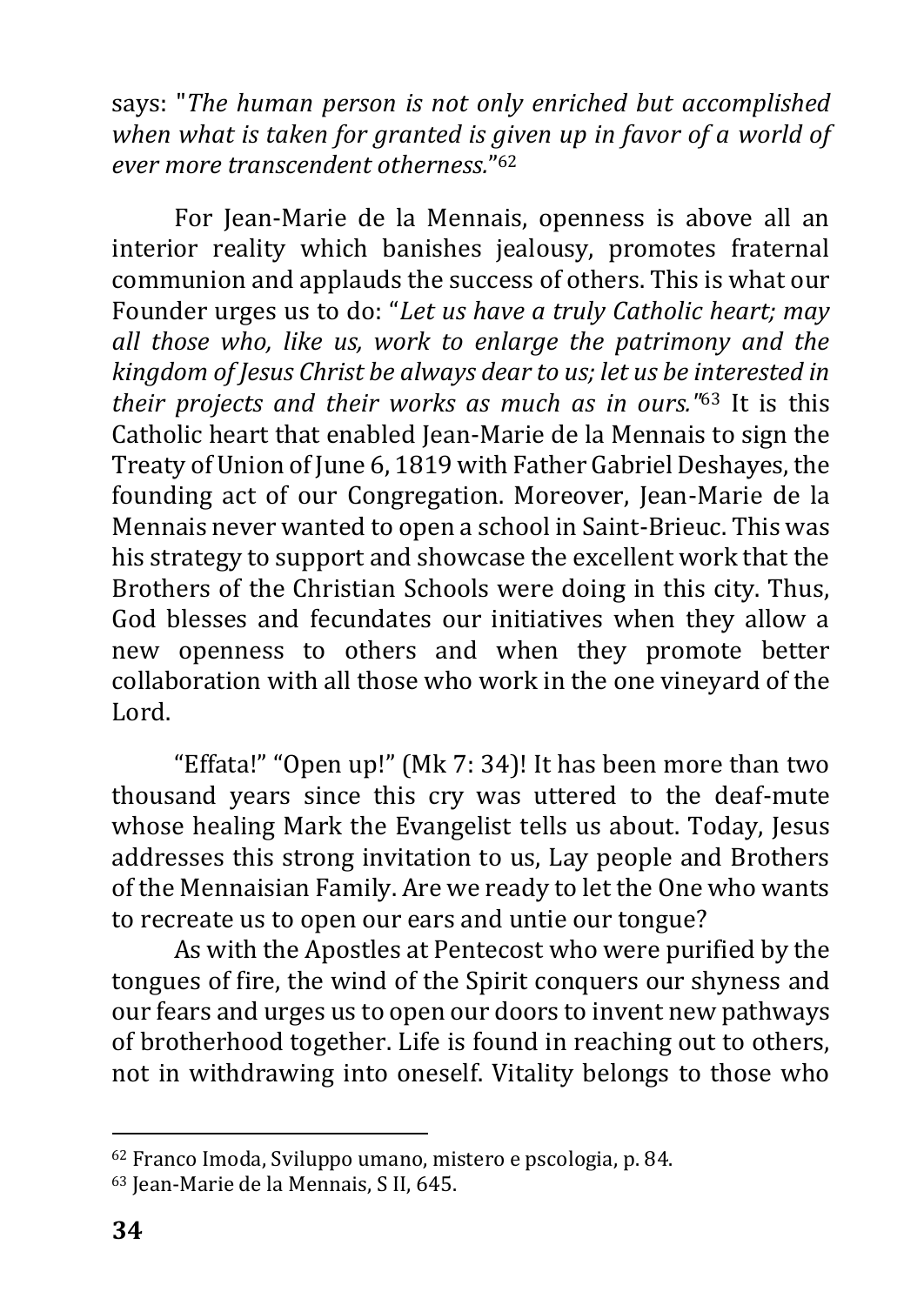dare to open up. Fertility meets those who set out in search of the others' promised land. This is a vital exodus for the Mennaisian Family whose presence "*has proved to be a source of renewal and fresh commitments, of audacious progress and of new fecundity*" (GC 2018, n° 16).

## <span id="page-34-0"></span>**3- Welcome Like a Child**

**"***Truly I tell you, anyone who will not receive the kingdom of God like a little child will never enter it*." (Mk 10, 15)

Through the voice of Jesus, Mark the evangelist shows us a new way of relating to others, namely, welcoming like a child. Why such a proposal which upsets the usual patterns? In Jesus' time, women and children were considered second-class people. Thus, during the multiplication of the loaves, Matthew notes that Jesus fed about five thousand men, "*without counting the women and the children*" (Mt 14: 21).

For Jesus, welcoming like a child is learning to live in simplicity (Mk 9: 35). Likewise, the child does not demand anything but receives everything as a gift from the Father. He does not rely on himself. He is devoid of pretension and sufficiency. It also means consenting to be reborn and to be converted by God to new ways of relating, after the example of Nicodemus (Jn 3: 1-21). It also implies accepting to make oneself small, to live in humility and to recognize one's weaknesses (Mt 18: 1-5). In other words, traveling the path of simplicity, of daily conversion and of humility leads to welcoming like a child.

Faithful to the teaching of the Master, the Church has always encouraged Christians to practice openness to others. In this way, Aphraate the Wise recognized, among others, two main qualities in a humble person: simplicity and readiness to convert. Saint Augustine, in his long quest for God, understood that we truly reach our neighbor through simplicity and humility. Saint Benedict affirms that humility enables people, especially monks,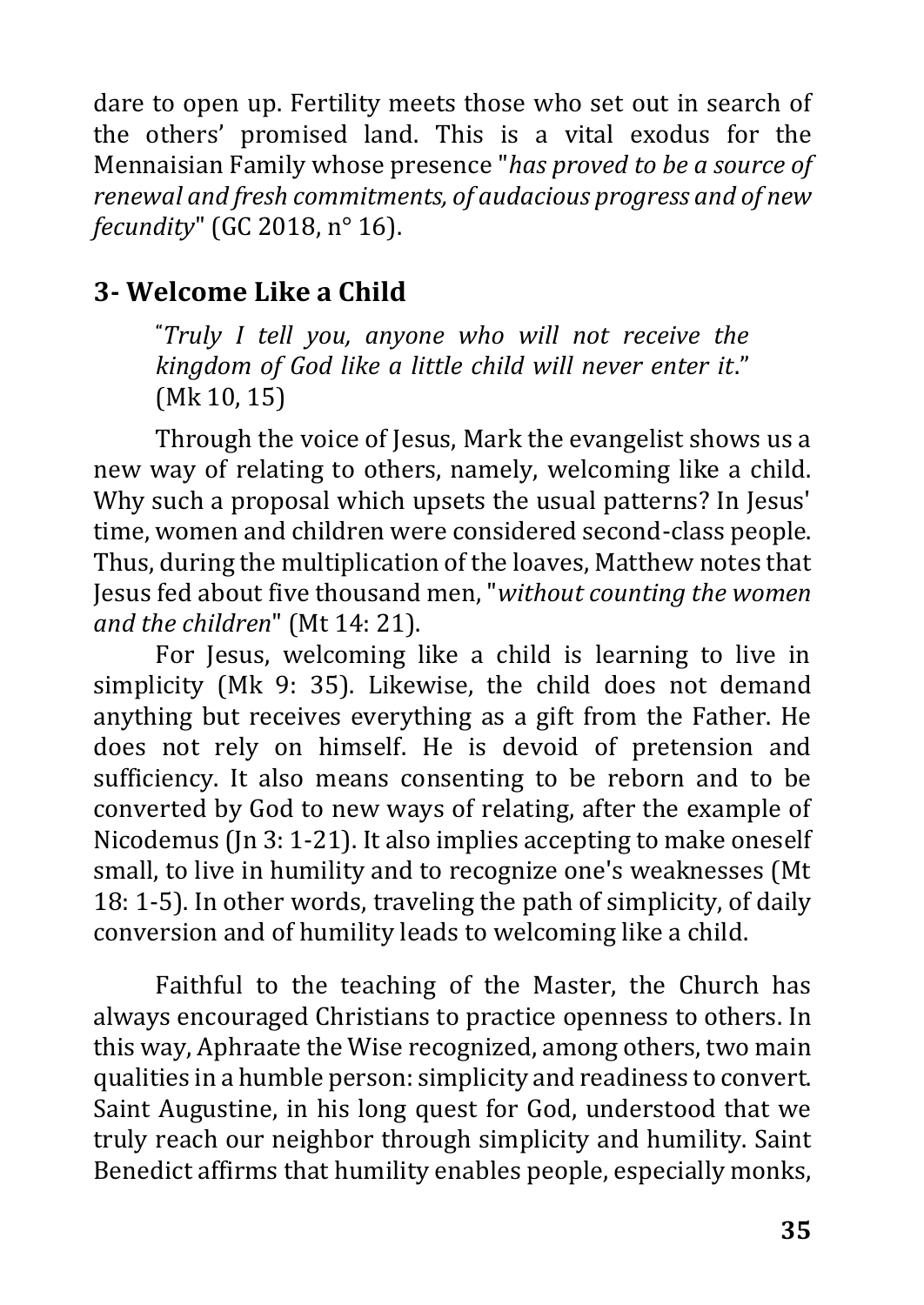to be more in the likeness of Christ who welcomes all, with particular attention to the least and most fragile. Pope Francis forever encourages the Church to be a community of "*brothers welcoming each other, taking care of one another*".<sup>64</sup> Learning to welcome others in simplicity and humility – like a child – allows them to be themselves while offering them the possibility of a new beginning.

In relational psychodynamics, welcoming like a child can help people perform at their very best. First of all, it presupposes a state of "virginity" which allows us to welcome others as they are and not as we would like them to be. Such an attitude inclines us to learn from others. It is the very behavior of the child that allows himself to be educated, trained, accompanied. Then, it requires creativity that includes the difficult habit of letting go and opening up to others so that we can dream and imagine things together. Finally, it requires equality. No one is superior to another. Everyone contributes their own contribution to the construction of the common house. Isn't that the best definition of love? Because "*to love is to want to exist by others and for others*. *By others implies receiving; for others involves giving*." 65

To help Brothers welcome like a child, Jean-Marie de la Mennais urges them to "*let themselves be led with childlike simplicity*".<sup>66</sup> Simplicity in relationships and in actions. As for Gabriel Deshayes, he considers this virtue as the key that gives access to everyone. "*It is by the simplicity of your life,*" he said to his Brothers, "*that you will acquire the esteem and affection of all.*" <sup>67</sup> Moreover, Jean-Marie also conceives of humility as a means of welcoming others like a child. He always encouraged the Brothers to make humility the backbone of their life. In his letters, he kept reminding them that it is the little children that

 $64$  Pope Francis, Message for the World Day of Peace, January 1st, 2014.

<sup>65</sup> François Varillon, Joie de croire, joie de vivre, p. 63.

<sup>66</sup> Jean-Marie de la Mennais, S II, 650.

<sup>67</sup> Gabriel Deshayes, Religious Calendar, June 30, 2020.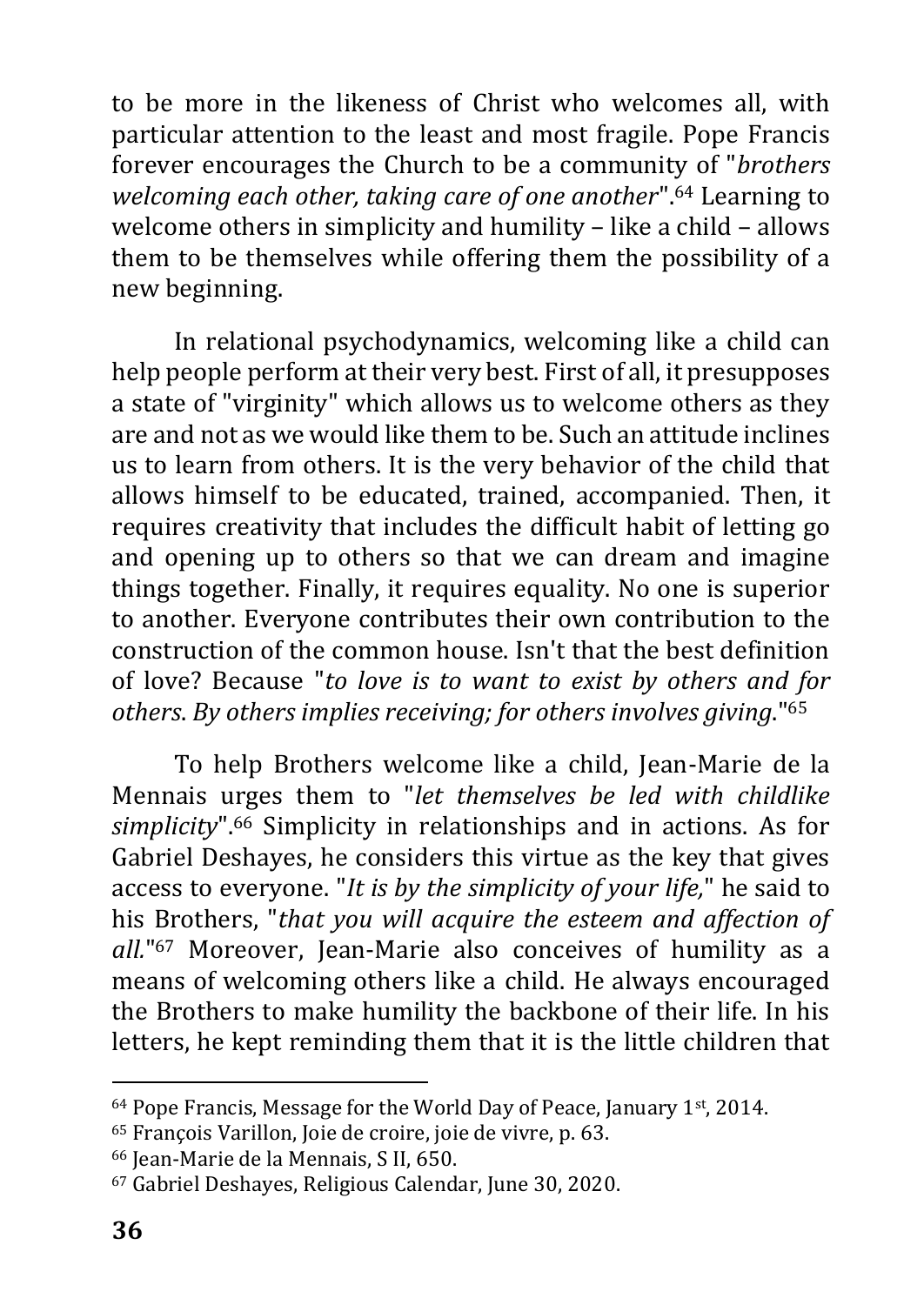the Lord has blessed and to whom he has promised his kingdom. Thanks to her humility, Mary, Martha's sister, obtained the best part<sup>68</sup> by choosing to welcome Jesus into her home and listening to him.

In addition to urging Brothers to open their doors, Jean-Marie de la Mennais did so himself. During the French Revolution, as a young adolescent, he helped several priests in difficulty, including Father Louis Vielle, by leading them to the family home. In 1841, he opened the doors of the novitiate of Ploërmel to a few young Gascons sent by the Archbishop of Auch, Mgr de la Croix d'Azolette. A little later, he welcomed young people from Normandy. In 1849, a dozen young Englishmen recommended by Cardinal Wiseman arrived at the Motherhouse to begin their novitiate.

With humility and simplicity, the Brothers and the Lay people of the Mennaisian Family are invited to welcome one another. This entails giving time to others, listen to them with empathy and sympathy and being present to their moments of joy and sadness. It involves putting yourself in someone else's shoes to experience what they are experiencing from the inside and to walk with them at their own pace. It requires giving them a helping hand to forge ahead. It necessitates knowing how to offer your assistance at the right time and slip away when you need to.

In psychology, the child who opens up to welcoming others goes through three stages. In the first, he discovers caring, which refers to the ability to look after the well-being of others. In fact, he tries to take responsibility for the neighbor who needs his help. For instance, he does not hesitate to share his food with the dog, the cat, his mother, his father, his brother or his sister. In the second stage, the child experiences gratitude which introduces him to a reciprocal exchange. He gives and, at the same time, he

<sup>68</sup> Jean-Marie de la Mennais, Letter to Brother Julien Kerdavid, May 21, 1844.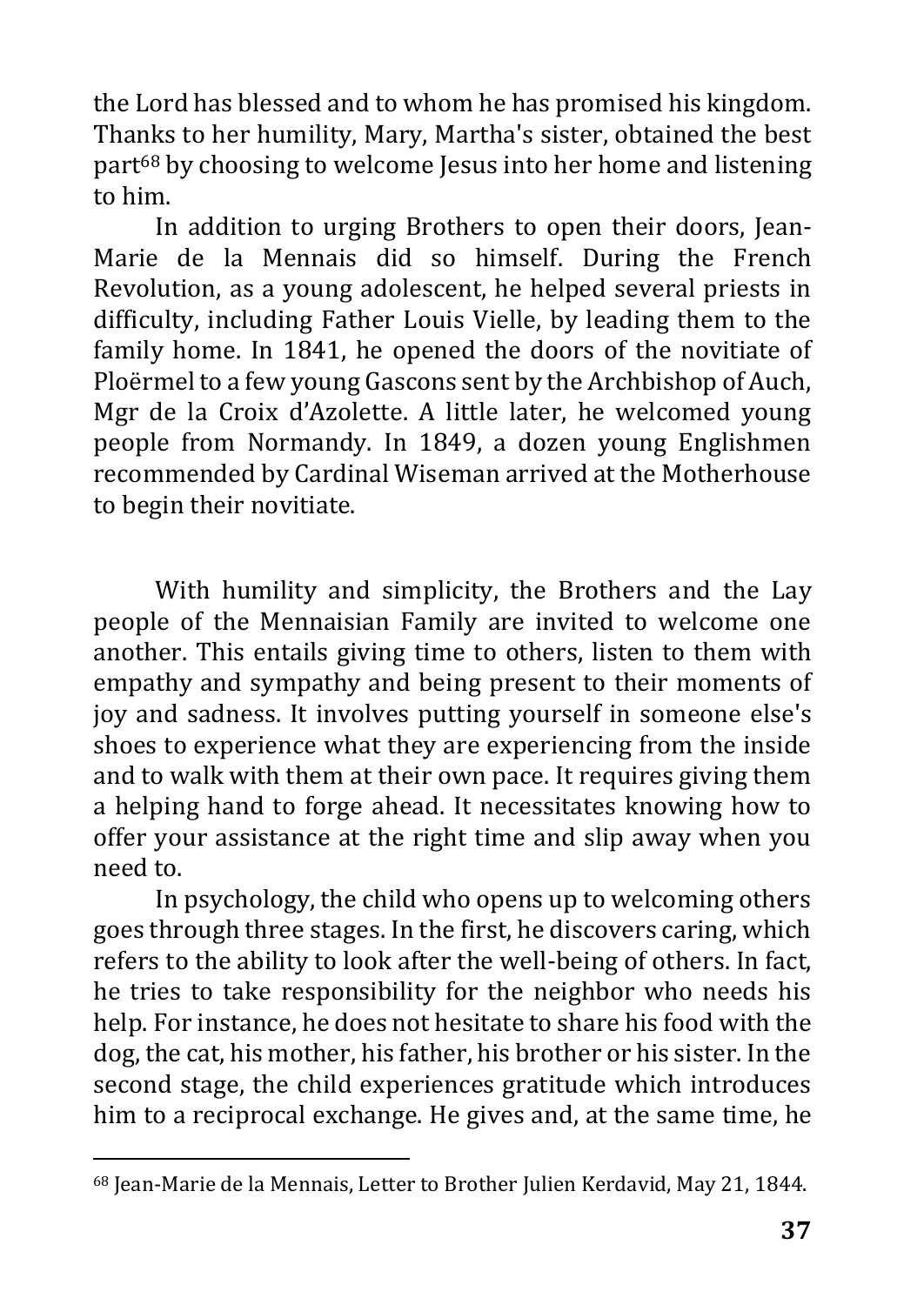learns to receive with joy, humility and simplicity. In the last stage, he opens up to amazement that allows him to acknowledge the beauty of all that surrounds him.

Knowing how to welcome like a child means welcoming others with a smile that makes them savor the joy of simplicity. It means looking at others with a benevolence that transmits to them the beauty of humility. It involves simple, calming gestures that communicate respect. It implies learning to give generously and to receive gratefully. This is a whole life plan for the Brothers and the Lay people of the Mennaisian Family if they want to reach out to others.

#### <span id="page-37-0"></span>**4- Embrace**

#### "*Jesus took the children in his arms, placed his hands on them and blessed them*." (**Mk 10: 16**)

When stating that Jesus embraced children, Saint Mark intends to highlight the tenderness of God towards humanity. Indeed, embracing people expresses love, affection and closeness to them. This warm gesture strengthens ties, values others and signifies reconciliation. For instance, on the return of the prodigal son, the evangelist Luke specifies that the Father falls on his neck and covers him with kisses (Lk 15: 20). As Francine Vincent so well noted, the experience of God's tenderness makes it "*possible to forgive, to give above all else, to open one's arms to welcome the fragility of others, but also to give oneself body and soul, to give one's life so that the love of God can be spread*." <sup>69</sup> By embracing children, Jesus shows his love for them and makes them his brothers.

In the New Testament, Jesus manifests his tenderness through concrete gestures. Indeed, his hands touch to give new life (Lk 7: 14), to heal (Mk 7: 34), to bless and love (Mk 13: 16).

<sup>69</sup> Francine Vincent, La théologie de la tendresse, Appoint, September 2020, p. 13.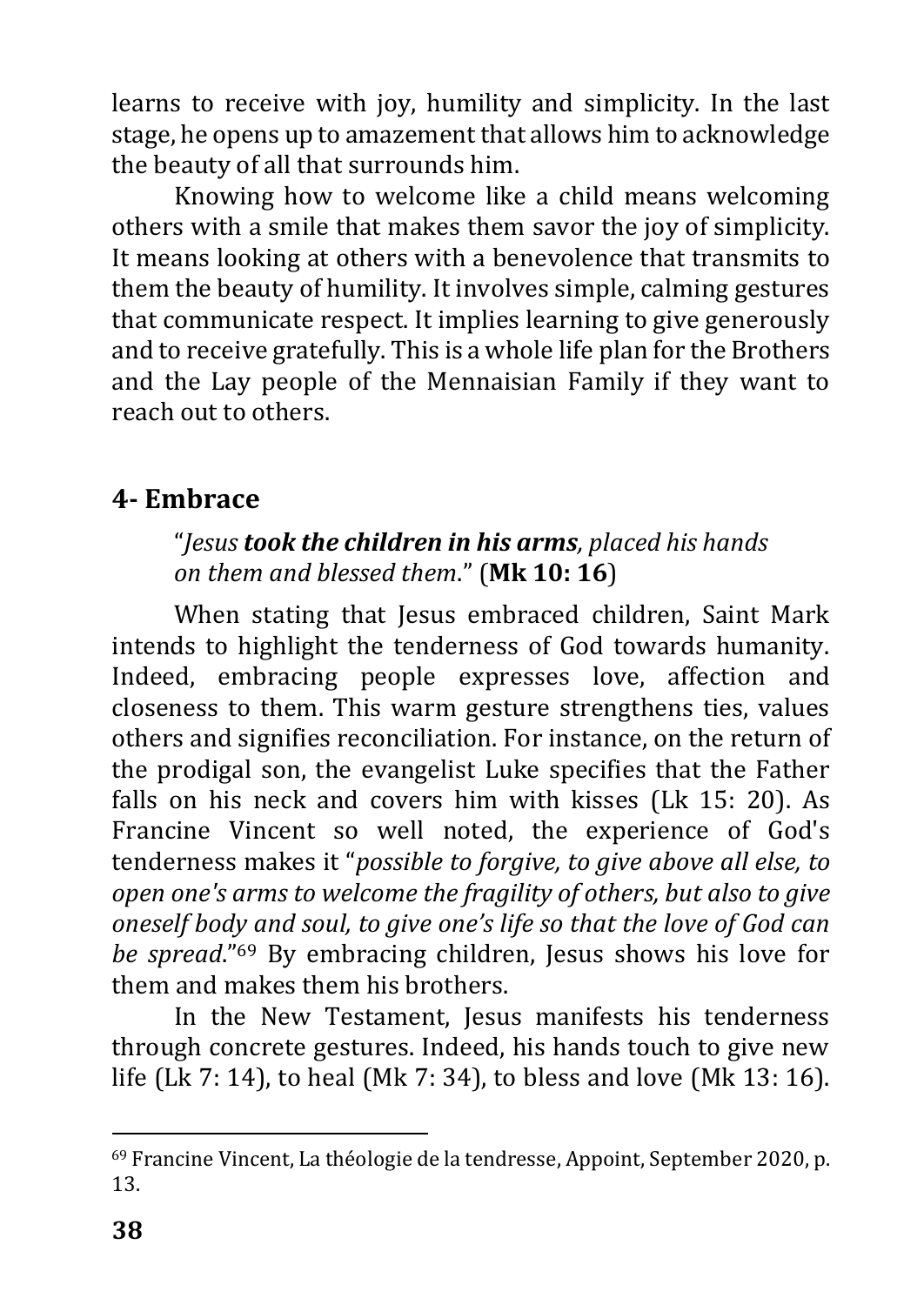His gaze expresses his love (Mk 10: 21) and his forgiveness (Lk 22: 61). In short, his tenderness speaks of the closeness and affection that the Lord feels for all mankind.

Like the Master, the Church has always attached great importance to love for God and neighbor. For the Church, this double reality is intimately connected. This is the conviction of the apostle John: whoever claims to love God whom he does not see, while he does not love his brother whom he sees, is a liar (1 Jn 4:20). Saint Clement of Alexandria and Origen underscore the transforming action of Christian love. It is a light that opens the eyes of the heart, a life force that promotes unity. For Saint Gregory of Nazianze, it is a source of communion and of solidarity which allows people to take care of each other. "*Love*," Pope Benedict XVI reminds us, "*grows through love. Love is divine because it comes from God and unites us to God; through this unifying process, it makes us a 'we' which transcends our divisions and makes us one, until in the end God is all in all*."<sup>70</sup>

In everyday life, and especially in these times of social distancing and the health crisis due to COVID-19, everyone is aware of the importance of gestures of affection for sound mental equilibrium. In this regard, Thomas de Eccleston reports a significant though reckless experience of Frederick II. This German emperor wanted to know what language humans would have spoken without the influence of education. He thought it would be Greek or Hebrew. To convince himself of this, he chose two newborns. He separated them from their mother and entrusted them to a nurse whose mission was to provide for their basic physiological needs: food, water, sleep, rest. But she should never speak to them while avoiding gestures of affection. Frederick II could not answer his question. After a few months, the two children died. In other words, in order to grow and live, a person must satisfy not only his/her basic biological needs but

<sup>70</sup> Pope Benedict XVI, Deus caritas est, n° 18.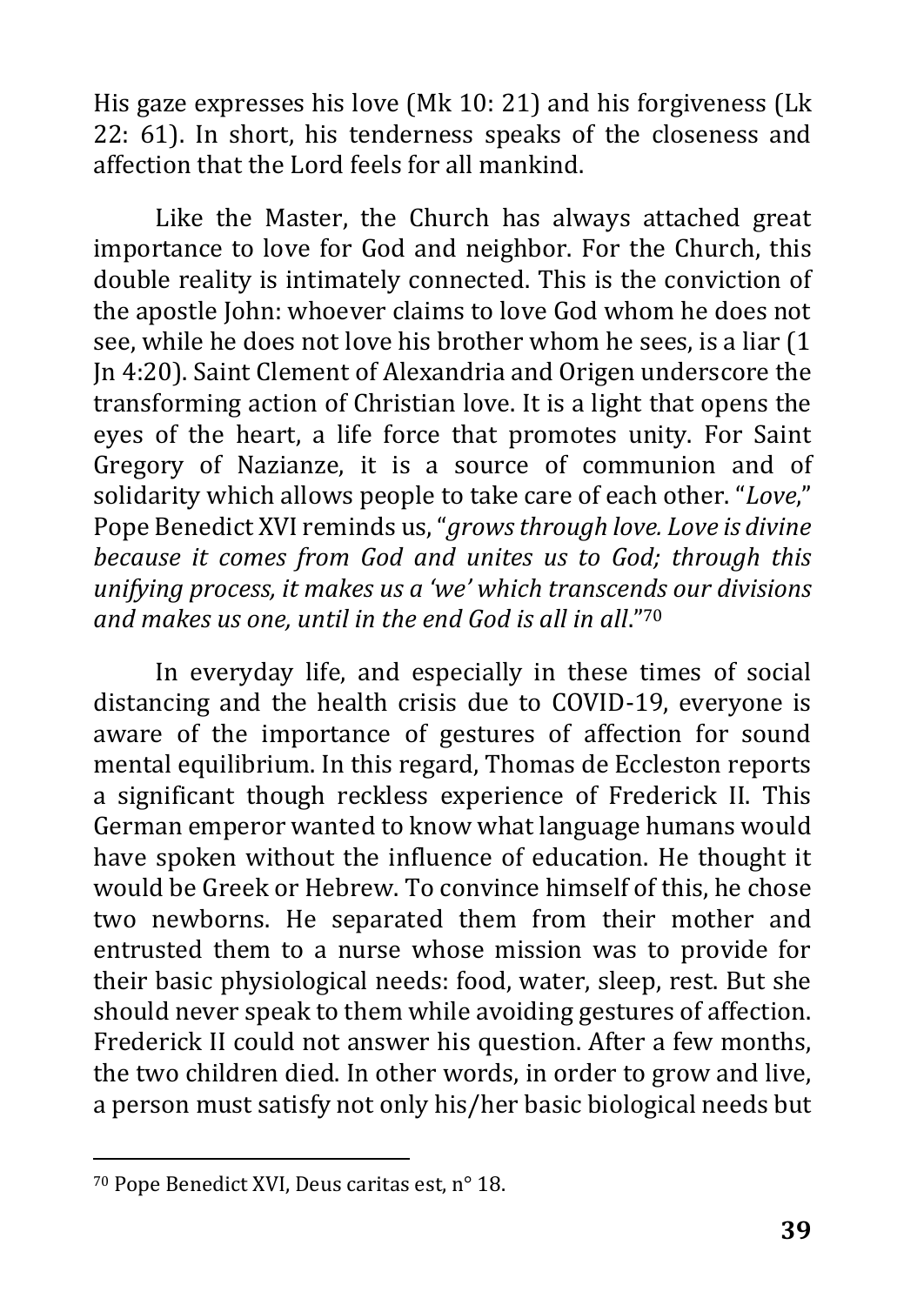his/her needs for affection, love and relationship as well. Thus, "*love nourishes love and each step gives a new capacity to love*."<sup>71</sup> It is the soul that gives strength, energy, dynamism and life to a human relationship and provides it with the tenderness necessary for the well-being of living together.

Jean-Marie de la Mennais provides his Brothers practical advice to educate them in brotherly love. He advises the practice of charity and tolerance in forgiving others rather than accusing them. He advocates carrying each others' burdens and acknowledging that ours is arguably heavier than anybody else's. He recommends applying the "*oil of charity*" <sup>72</sup> to mend and heal what has been hurt by "*minor frictions of character*".

Nurturing brotherly love is learning to be happy with the joy of others, to have compassion and to lend one another mutual support in order to come to God and accomplish his work. It is to avoid "*subjects of quarrel*", "*harsh or sour speech or reproach, marks of contempt or impatience*" (Rule of 1823). It is training to be close to each of your Brothers. It is striving to have "*that gentleness full of joy, peace, love and hope*" <sup>73</sup> for everyone, especially those it would be reasonable to complain about.

During his life, Jean-Marie de la Mennais did not only encourage his Brothers to live fraternal love, but he also set an example. Through the letters he wrote, he particularly demonstrates his affection for the Brothers and Daughters of Providence, his family, his friends. For instance, his correspondence always ends with an affectionate message such as: "*I embrace you, my dear Brother or my dear friend, very tenderly*". On April 26, 1808, he wrote to his "*fond friend*" Bruté de Rémur to invite him to Saint Malo where he would be delighted to offer him hospitality and where his joy would be at

<sup>71</sup> As testified by Bernard et de Marie LEBRETON, in Croire Aujourd'hui, numéro spécial 2008: L'aventure du couple, p. 11.

<sup>72</sup> Jean-Marie de la Mennais, S II, 603.

<sup>73</sup> Jean-Marie de la Mennais, Mémorial, p. 123.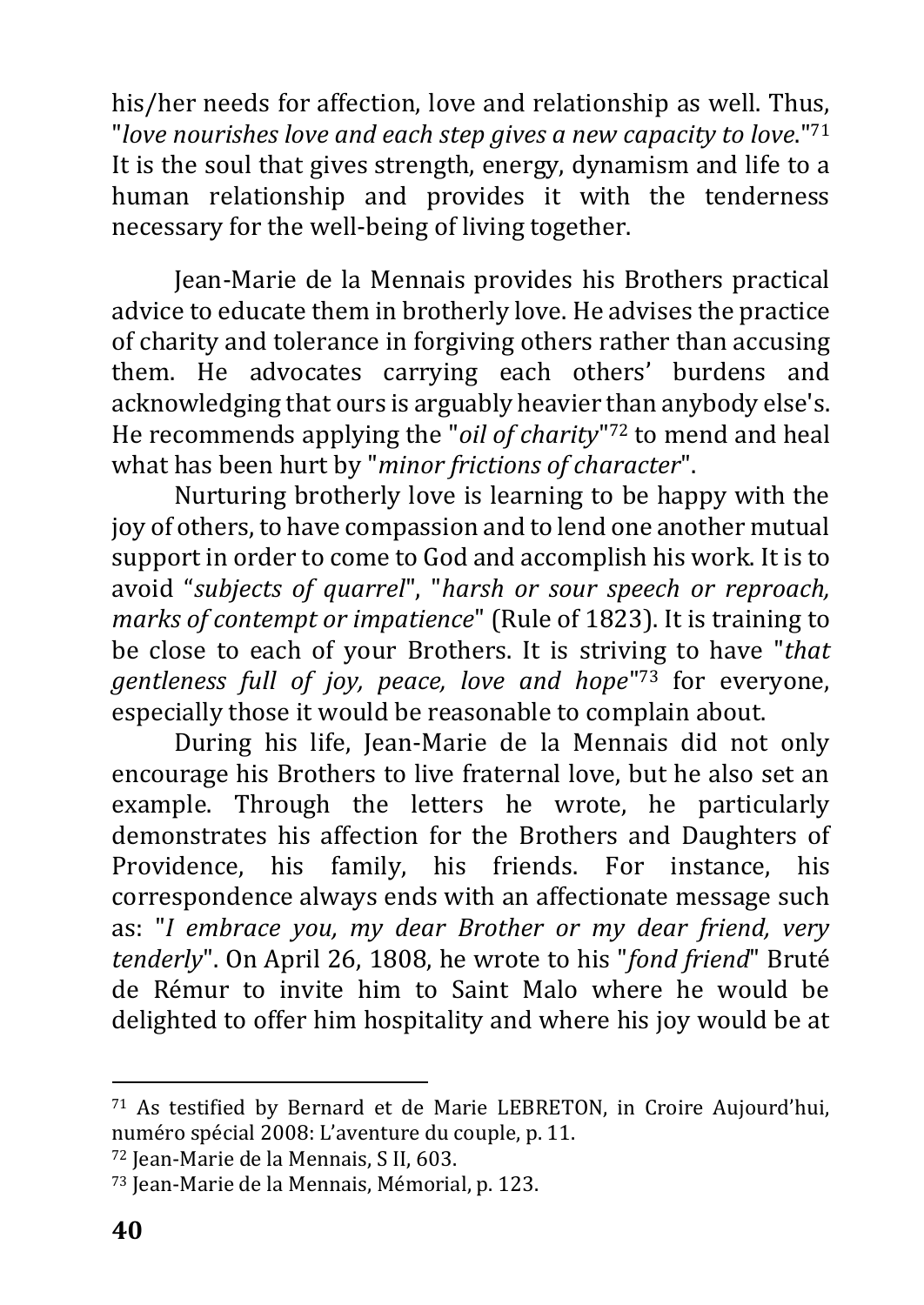its highest. After the passing away of the father of Miss Hélène de Lucinière, whom our Founder affectionately calls "*my excellent friend*", he comforts her by reminding her that he shares her suffering and sadness. To Jean-Joseph Querret, whom Brother Arsène Pelmoine presents in "*Recherches Historiques*" n° 54 as the "*first lay Mennaisian*", Jean-Marie de la Mennais has always manifested an unwavering friendship made of tenderness and trust, proximity and respect. As a result, he did not hesitate to seek his participation in the intellectual formation of the Brothers.

Faithful to the legacy of the teachings of the Church and of our Founders, the Brothers and the Lay people of the Mennaisian Family are invited to live fraternal love in the small details of daily life. To achieve this, Saint Teresa of Calcutta provides us with a remarkably interesting methodology:

"*Don't imagine that love, to be true, has to be extraordinary. What we need is to keep loving. How is a lamp made to shine, if not by continuously adding small drops of oil to it? If there are no more drops of oil, there will be no more light ... What are these drops of oil in our lamps? They are the little things of everyday life: joy, generosity, small words of kindness, humility and patience, a thought for others, our way of being silent, of listening, of looking, of forgiving, of speaking and of behaving. These are the real drops of love that burn a whole lifetime with a living flame*."<sup>74</sup>

<span id="page-40-0"></span><sup>74</sup> Mother Teresa of Calcutta, in « Croire aujourd'hui », Numéro spécial 2008: L'aventure du couple.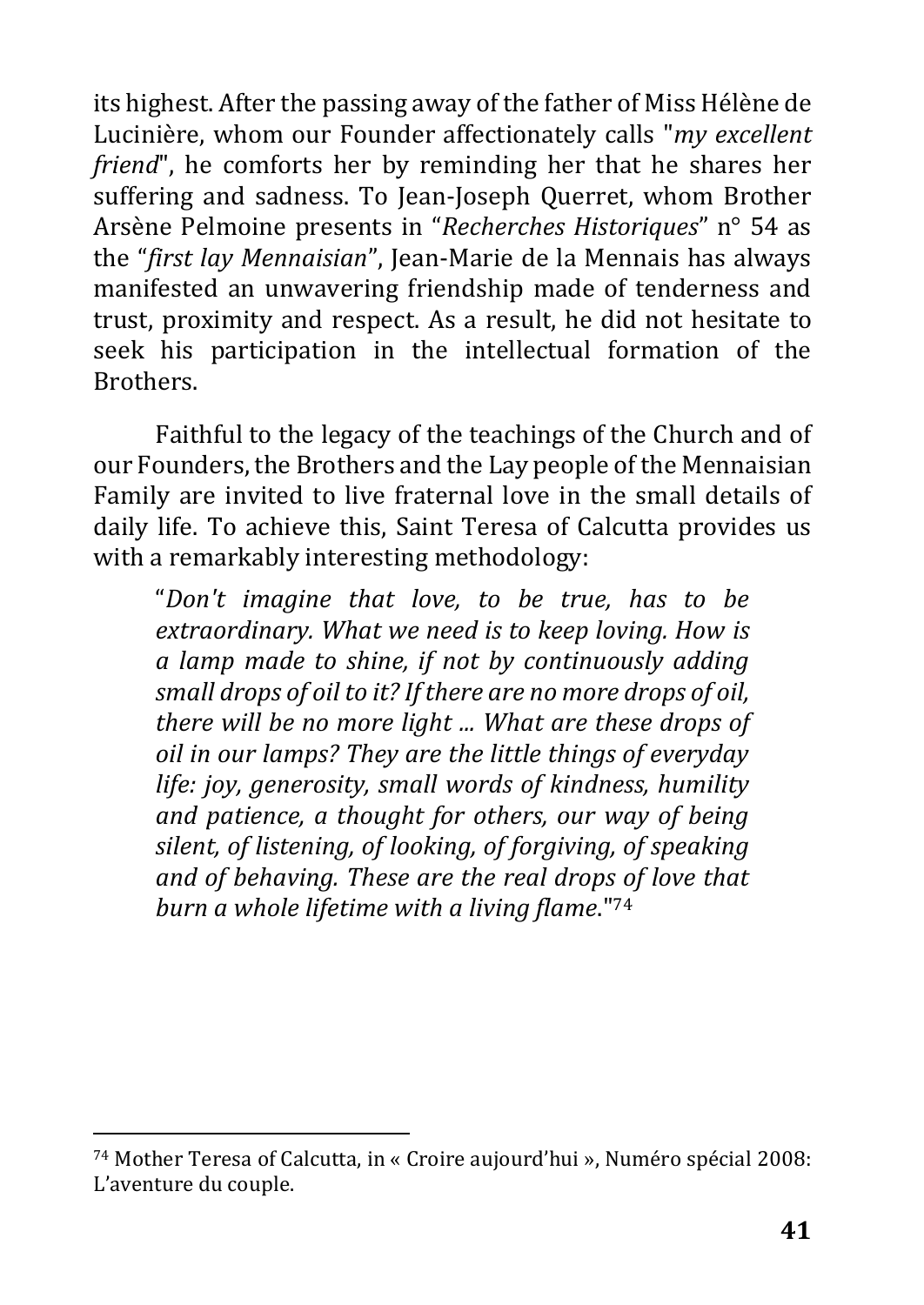#### **5- Bless**

#### "*Jesus took the children in his arms, placed his hands on them and blessed them*." (**Mk 10: 16**)

After pointing out the gesture of Jesus who embraces, Mark emphasizes another just as significant gesture: that of blessing. Indeed, Jesus blesses the children. The verb "to bless" comes from the Latin term "*benedicere*" which literally means "*to speak well*" of someone. In Hebrew, to bless is to give life. As he blessed the children, Jesus wished that God would help them develop and blossom to their full potential.

In the New Testament, God's blessing is synonymous with overabundance. The Lord gives us more than we need. What was impossible becomes possible. Thus, the crowd eats to repletion the bread blessed by Jesus and there is some left (Mt 14: 19-20, Mk 6: 41-42, Lk 9: 16-17). The overabundance of God now has a face: Jesus. In him, the Father "*has blessed us and filled us with the blessings of the Spirit*" (Eph 1: 3).

Being blessed then becomes a commitment to bless. Christians who bless imitate the generosity of the Father, "*for he makes his sun rise on the wicked and on the good, he makes rain fall on the just and on the unjust*" (Mt 5: 45). In so doing, they learn not to return evil for evil, nor insult for insult. On the contrary, they dedicate themselves to blessing others because that is their vocation (1 Pet 3: 9).

In order to fight against backbiting which consists in denigrating others, the Church has always encouraged Christians to be benevolent (Gal 5: 22) which is a superb pedagogy for learning to speak well of brothers. For Aphraate the Wise, a benevolent person is a humble person. Pope Francis never ceases to warn Christians against the temptation to slander. His words are rather strong when condemning gossip. He compares it to a scourge worse than COVID-19. He suggests two remedies as a cure: prayer which teaches us to bless instead of cursing and conversion of the heart which educates to benevolence.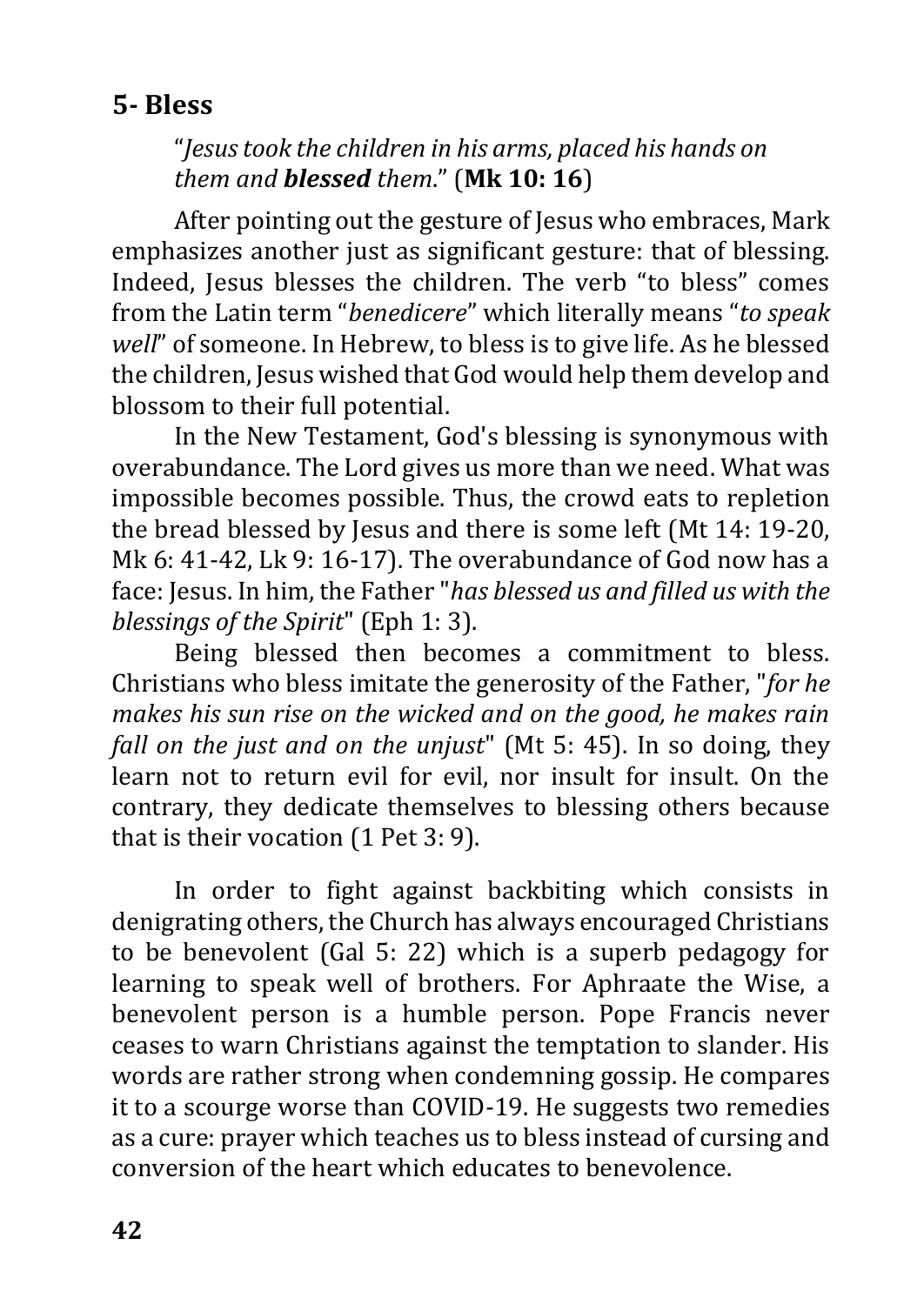Where the development of a human being is concerned, many psychologists are unanimous in recognizing that acknowledging someone's worth plays a determining role. Indeed, speaking well of others is to congratulate them on their qualities, their successes and their talents. It is wishing what's best for them, giving them the recognition they need to grow and thrive. It is giving then a hand to make their dreams come true. It is helping them to have confidence in themselves and to develop their potentialities.

In his educational pedagogy, Jean-Marie de la Mennais advocates a benevolent presence. The educator is the close big brother who builds confidence and motivates. He is the angel who fosters self-development. He is the good shepherd who calls everyone by name and who accompanies each stage of growth (Jn 10: 1-5). He is the father and mother who manage to put themselves in their children's shoes so they can share their joys, sorrows, difficulties and shortcomings. This explains Jean-Marie de la Mennais' insistence on the importance for Brothers to be good, benevolent and indulgent towards all. This is his advice to help them speak well of each other.

To be blessed and to bless, the Brothers and Laypeople of the Mennaisian Family are invited to:

- develop eagle eyes, which are said to be very sharp, so as to detect and see the best in each one;
- acquire the heart of the giraffe, this animal with the biggest heart, so as to love the beauty that is hidden deep in each person;
- <span id="page-42-0"></span>- have the artist's hands, skillful and delicate, to help others bring out the best in themselves.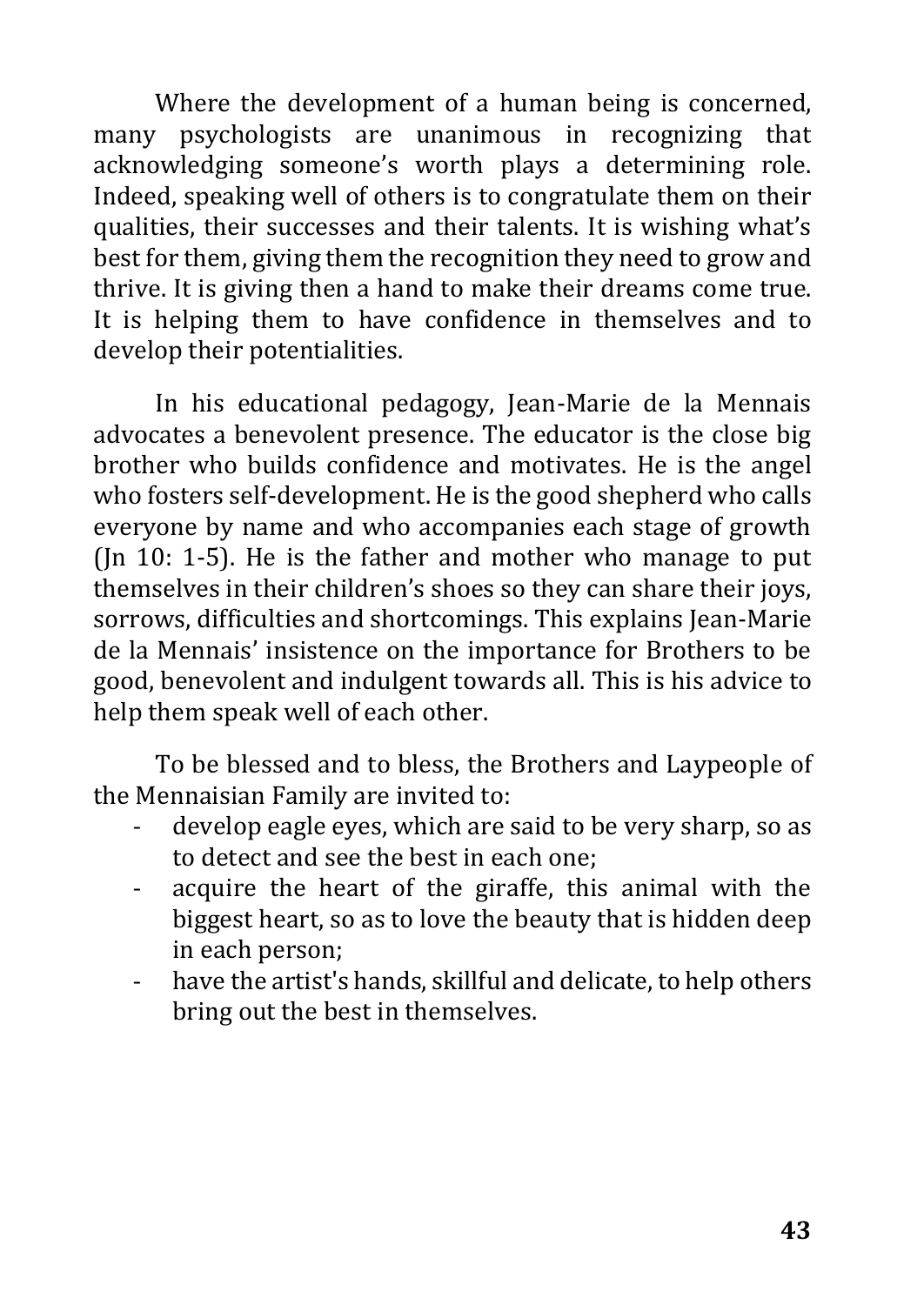#### **6- Lay Hands On**

"*Jesus took the children in his arms, placed his hands on them and blessed them*." (**Mk 10: 16**)

Like a painter, Mark the evangelist portrays Jesus laying his hands on children. This gesture is not only that of sending on a mission, of the gift of the Spirit and of blessing but the bodily gesture also signifies protection and security. In fact, when Jesus lays his hands on someone, he reassures and creates the conditions for people to flourish and give their full measure.

In New Testament theology, Jesus lays his hands on people to purify (Mk 1: 40-42) and to heal (Mk 6: 4-5, Lk 4:40). The Apostles do this not only to tell the beggar to stand up and walk (Acts 3: 7-8) but also to send him on a mission (14: 26-28). In the latter case, this laying on of hands is a gesture of solidarity, of communion and of responsibility. He who is sent is not alone: he receives the assistance of the Holy Spirit and of the Church that send him. In short, whoever receives the laying on of hands is clothed with the strength of God which guarantees him steadfastness and perseverance in the pursuit of the good. Like Saint Paul, he abandons himself to the grace of God because the power of the Lord gives its full measure in his weakness (2 Cor 12: 9).

In the history of the Church, those who have been purified, healed, saved by Christ have become new creatures able to give their lives so that others may live. This is what the various martyrs over the centuries testify to: by shedding their blood like Christ, they glorify his name and show that the grace of the Lord always comes to the aid of our weaknesses. In the words of Saint Ambrosius, <sup>75</sup> Christ is the doctor who heals our wounds, the

<sup>75</sup> Saint Ambroise, De Virginitate 16, 99.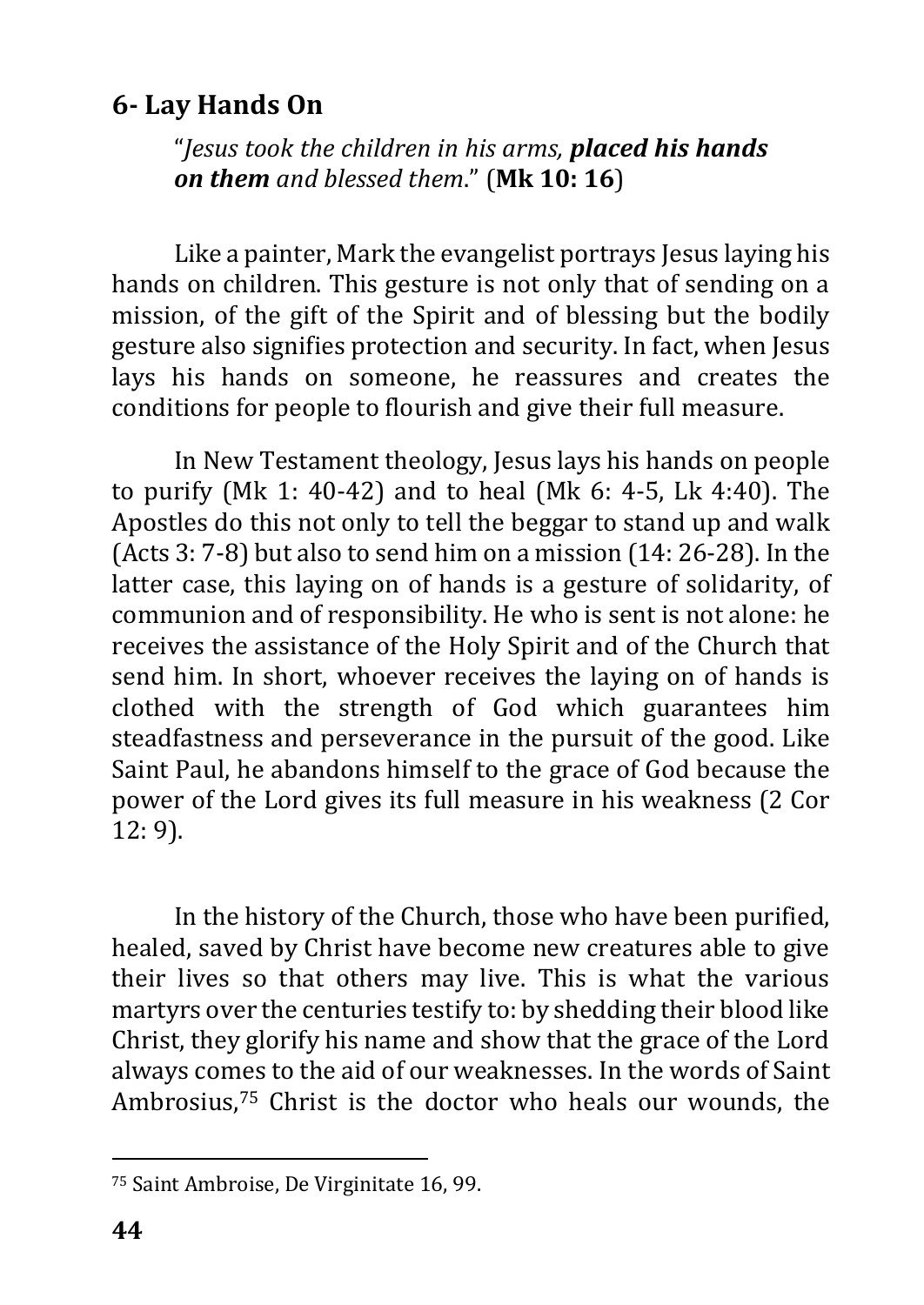fountain that soothes our fevers, the light that dispels our darkness. "*Strength*, says Saint Augustine, *is a love that endures everything for those it loves.*" 76

In everyday life, we experience two types of desire. The first, – emotional desire – is defined by Margareth Arnold as a force that draws us towards what is intuitively valued as good for us here and now or which prompts us to flee from what is intuitively perceived as bad for us here and now. The second, – rational desire – is motivated by the search for and the achievement of good in oneself. But it could happen that what is good for me clashes with the good in itself. A mature person succeeds in making rational desires prevail while allowing the expression of emotions. Didn't Jesus weep at the grave of his friend Lazarus (Jn 11: 35) or sweat blood in the Garden of Gethsemane while doing the Father's will (Lk 22: 44)? A life without emotions would not be a human life. The camera does not marvel at a beautiful landscape while a person's eyes admire a beautiful sunset or contemplate a raging sea. A healthy management of emotions, of which Christ gave us many examples during his public life, constitutes a real strength for those who want to remain firm and constant in the accomplishment of good in itself. Bernard Lonergan rightly asserts: "*Emotions give intentional consciousness its mass, its moment, its energy, its strength. Without them, our decisions would be like a sheet of paper*." <sup>77</sup> In short, accepting, recognizing and learning to manage one's emotions is to embrace one's authentic humanity.

Jean-Marie de la Mennais conceives of strength as an assumed weakness that is expressed through thoughtfulness. This is what he means when he invites the Brothers to spare the weaknesses of others. Concretely, this consists in avoiding

<sup>76</sup> Saint Augustin, De moribus Ecclesiae.

<sup>77</sup> Luigi Maria Rulla, Depth psychology and vocation, p. 92.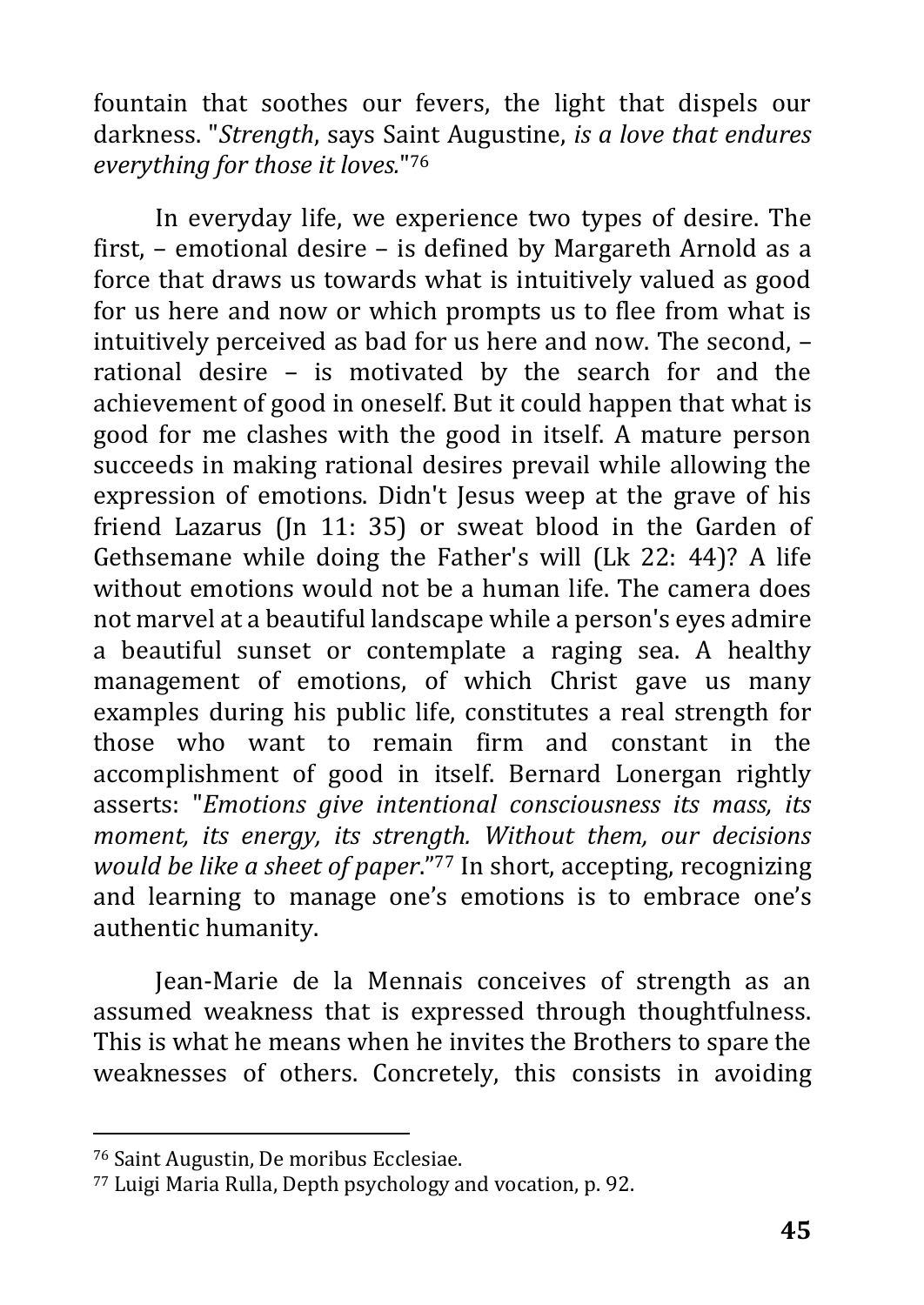"*finishing off the already crumpled reed*", or "*putting out the wick that is still smoking*" or "*causing the slightest pain to those who do us the most harm*". This also means acquiring that maturity which allows us to welcome the grace of belonging to a family "*which offers support to our weakness and which surrounds us with barriers to prevent us from turning back and falling".* <sup>78</sup> Finally, it commits us to walking on the road to perfection by assuming our weaknesses, by being, in daily life, full of indulgence for our brothers while "*valuing ourselves the last and most imperfect of all*".<sup>79</sup>

For each member of the Mennaisian Family to be able to give their full potential, it is essential to develop this spirit of poverty which leads each one to open their hands and their heart to welcome others with their resources and their shortcomings. In so doing, each one will gradually learn to give the best of himself by living according to the logic of love which bears everything for those he loves. Everyone will strive to give priority to the good in themselves over their emotional desires. Everyone will commit to embracing empathy as a lifestyle, avoiding extinguishing the still smoking wick or finishing off the already crumpled reed. Here is a whole life journey for the Mennaisian Family that wishes the power of the Lord to give its full measure in its weaknesses! This is laying hands on others after the example of Jesus and according to the recommendations of Jean-Marie de la Mennais!

<sup>78</sup> Jean-Marie de la Mennais, S II, 636.

<sup>79</sup> Jean-Marie de la Mennais, S II, 639.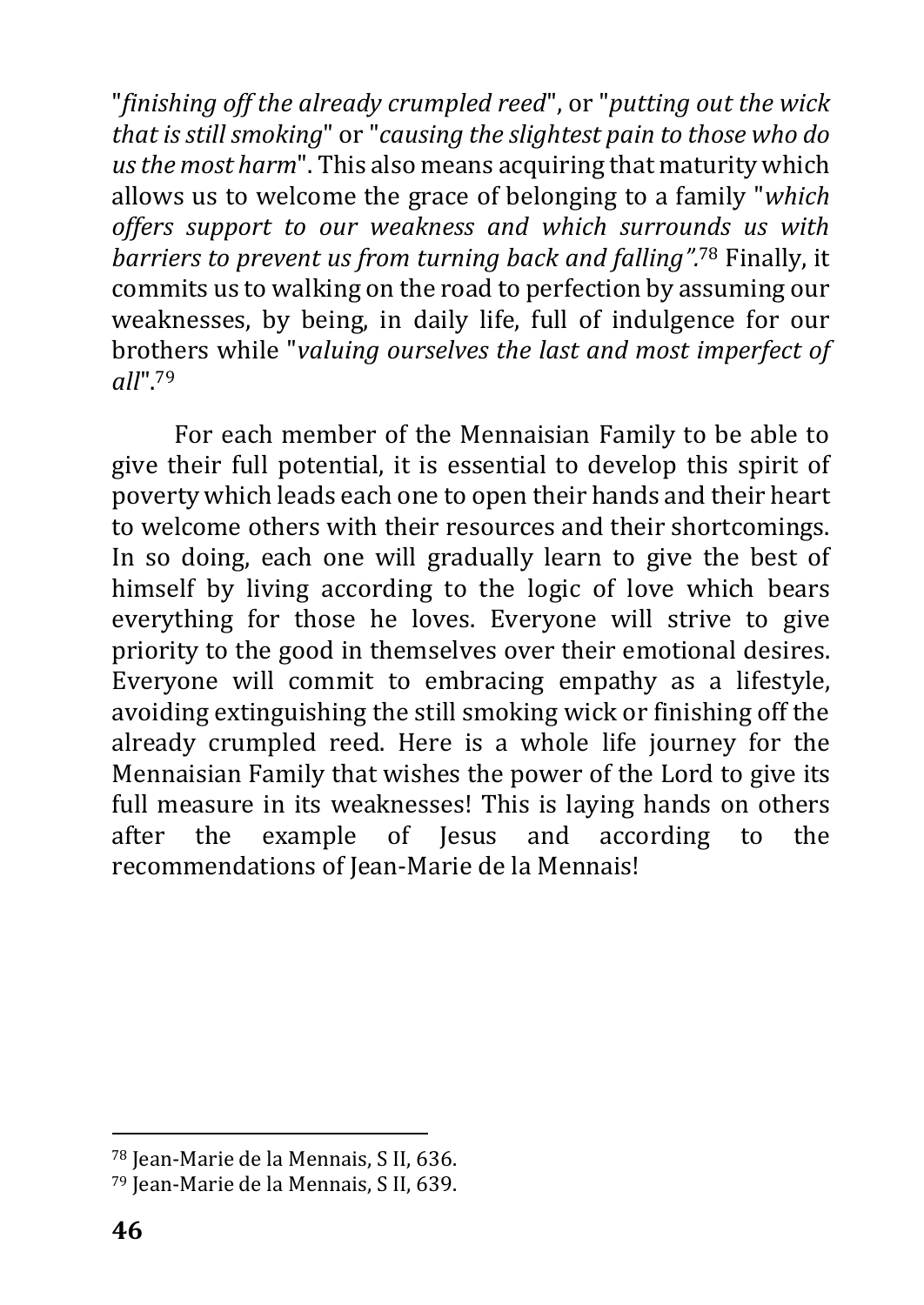# <span id="page-46-0"></span>**CHAPTER III DARING TO GO OUT TO THE PERIPHERIES**

Daring to go to the peripheries is the audacious route proposed by the last General Chapter to all the Lay people and Brothers of the Mennaisian Family to live the apostolic dimension of their vocation: to be brothers or sisters of children and young people, especially the poorest. In fact, when the Lord calls someone, he always entrusts him with a mission: to bring the Good News to the poor, to announce release to the captives and recovery of their sight to the blind (Lk 4: 18). Pope Francis reminds us that we are all invited to respond generously to this call to come out of our own comfort to reach the different peripheries that need the light of the Gospel.

Daring to go to the peripheries is to be faithful to our original charism. As the Brothers of Christian Schools had to be at least three in community, and as the rural communes did not have a budget capable of paying three teachers, Jean-Marie opted for the solution of one teaching Brother living with the parish priest. Thus, our charism led us to the peripheries, that is to say, where others did not go, at the service of the poor children of the Breton countryside, the peripheries in those days.

Daring to go to the peripheries, such is the missionary conversion to which we are called. In fact, it is all about making ourselves close to the poor, allowing ourselves to be evangelized by them, discovering Christ in them, listening to them and becoming their friends. In so doing, we practice the preferential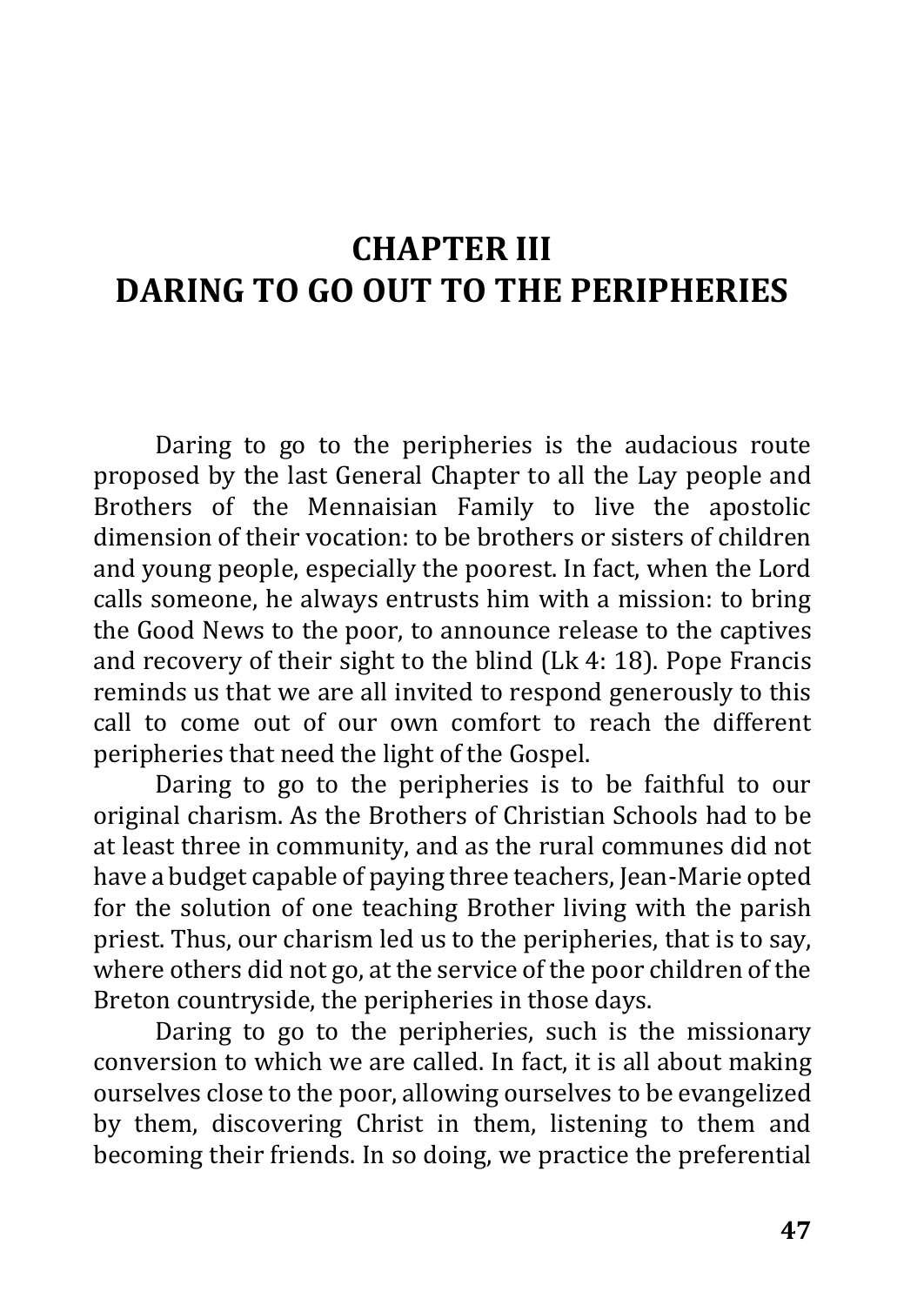option for the poor. This same conviction was Jean-Marie de la Mennais' when he wrote to Brother Lucien Deniau on May 15, 1849: "*Even if we had lost our case in court, we would not have sent the poor away: they are sacred for us.*"

Dare to go to the peripheries means learning to open your heart, ears, eyes and hands to different forms of poverty. The unemployed lack the benefit of work; this goes against their dignity and rights. The sick lack health even if they have a wellstocked bank account. The migrants are deprived of stability: they are looking for an identity, a country, a home. The young or the itinerants long for the affection and warmth of a family, while single persons suffer from the lack of relationships. A young person who fails at school lacks the benefit of success and selfesteem. The child whose parents are divorced requires guidance; he needs attention. The young adult who has never heard of Jesus Christ lacks the wealth of the gospel.

So as to explore this theme, we have to listen to Jesus who did not remain indifferent to the sufferings of the people of his time. The text of Mark on the multiplication of the loaves (Mk 6: 34-44) and on which Jean-Marie de la Mennais relied to define the mission of the Congregation, namely, to give food to children and young people, will serve as guide in our meditation.

## <span id="page-47-0"></span>**1- By Another Road**

"*When Jesus landed and saw a large crowd, he had compassion on them, because they were like sheep without a shepherd. So, he began teaching them many things. By this time, it was late in the day, so his disciples came to him. 'This is a remote place,' they said, 'and it's already very late. Send the people away so that they can go to the surrounding countryside and villages and buy themselves something to eat*.'" (**Mk 5: 34-36**)

In this passage, Mark the evangelist emphasizes Jesus' compassion for a crowd that is like sheep without a shepherd.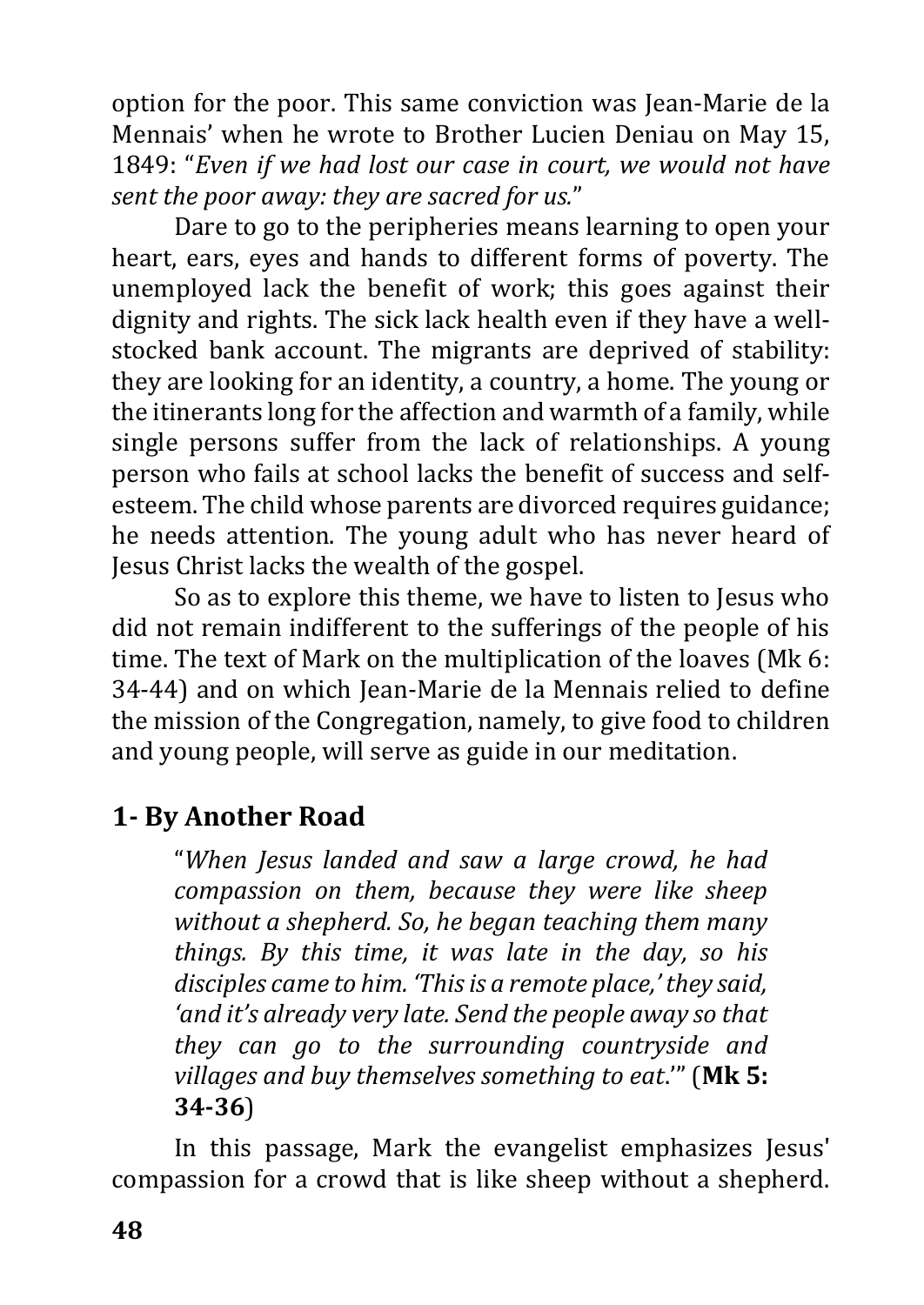Such a spectacle disrupts the Master's program: he wanted to withdraw with his disciples for a well-deserved rest. However, he began to teach them at length. But as it's getting dark, his disciples interrupt him discreetly and ask him to dismiss his listeners.

The situation is serious: "*The place is deserted and already the hour is late*" (Mk 6: 35). People are tired and hungry. Faced with this situation of distress, the disciples propose the most reasonable and convenient solution: that they all go and buy themselves something to eat (Mk 6: 36). But, surprise! Jesus points out "another way". This alternative, the fruit of Jesus' active compassion, is the right answer at the right time because it saves from indifference, individualism and comfort; it invites us to put ourselves at the service of these "*sheep without a shepherd*". It is the same invitation that emerges from the parable of the Good Samaritan (Lk 10: 29-37). Unlike the priest and the Levite who choose to walk by on the other side, the Good Samaritan, seized with compassion, opts for another course of action, that of closeness and benevolence.

In the early Church, following the complaint of Hellenist Christians that their widows were disadvantaged compared to those of Hebrew origin, the response, perhaps not the most obvious, was the institution of deacons whose mission was the service of charity (Acts 6: 1-7). Is not serving the poor prolonging the active compassion of Christ? In the martyrology of Saint Lawrence, it is reported that this deacon, summoned to hand over the goods of the Church of Rome, appears before the tribunal with poor people and declares: "*These are the true treasures of the Church: they never decrease and always increase.*" This is why Saint Teresa of Calcutta liked to say that it is always better to teach someone to fish than to give them a fish every day. It is this other way that Pope Francis describes as "*a love that*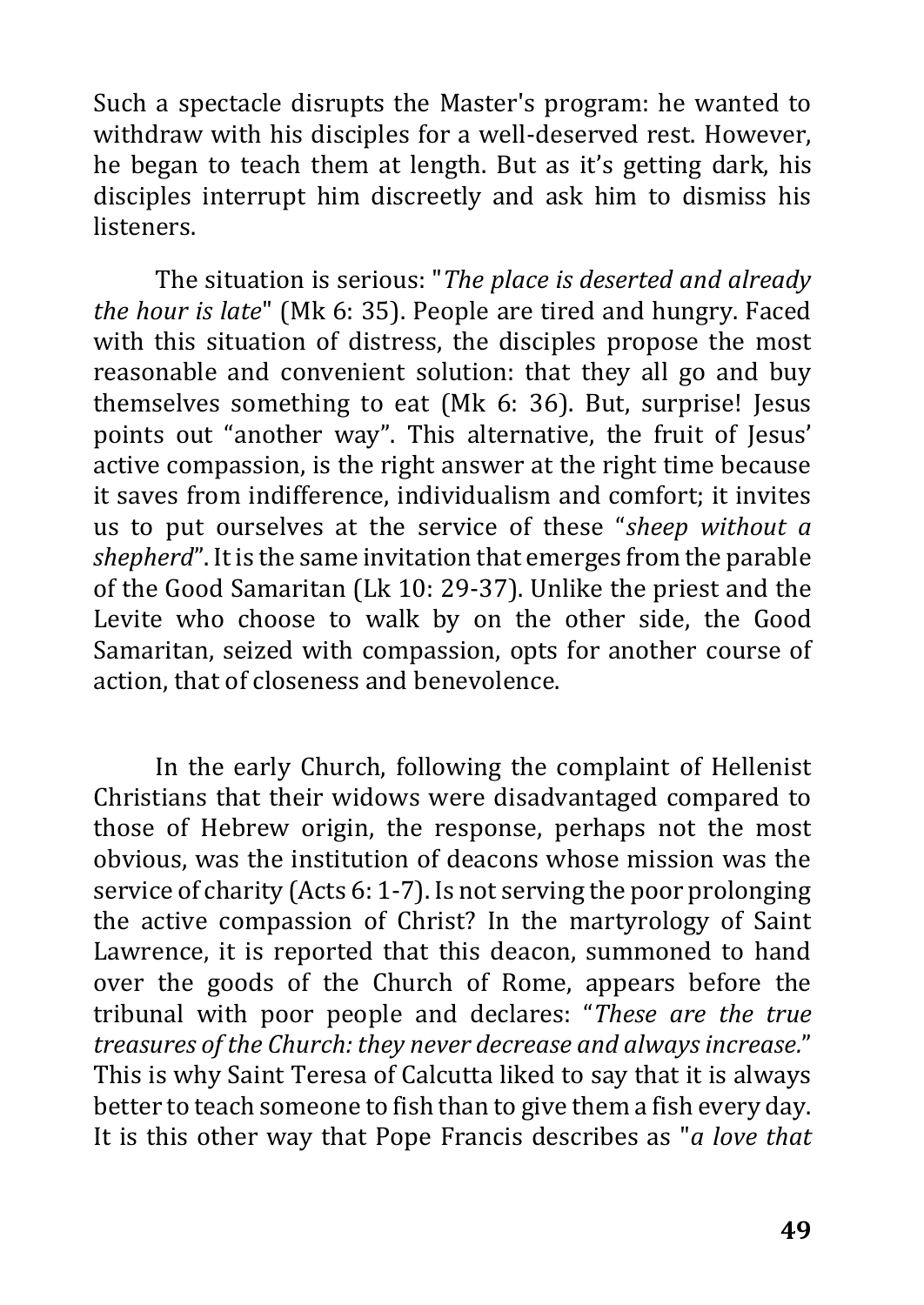*tastes of compassion and dignity*".<sup>80</sup> Such language is understood by all and makes it possible to show the wounded humanity of today the face of the merciful love of the Father.

Compassion sprouts very early on in the heart of Jean-Marie de la Mennais. As a child, he did not hesitate to look for priests in difficulty to lead them home. In Saint-Brieuc, as vicar capitular, he was deeply moved by the distress of the children of Brittany as Jesus was by the poor and the little ones of his time. Thus, his experience of compassion is at the origin of our Congregation. This is the interpretation that Brother Maurice Chotard gives:

"*When Father Jean-Marie de la Mennais saw idle children running the streets, unsupervised, exposed to all dangers ... he felt compassion for them. But how was he to remedy this evil? There was only one way: to open schools. How, on the other hand, would he find masters, already in poor supply? He would train them. This is what he decided to do in 1817*." 81

Subsequently, our Founder endeavored to transmit this compassion to his sons and daughters by reminding them that they must be ready to sacrifice everything to come to the aid of children and young people. He exhorted them: "*At the sight of this multitude of children who call on us for help, no human interest will hold us back; we will rush towards them, we will take them in our arms, and we will say to them: Dear children, whom Jesus, our Savior, loved so much, whom he deigned to embrace and bless, come to us, stay with us; we will be the guardian angels of your innocence*." 82

Initially founded for the Breton countryside, the Congregation extended its missionary field nineteen years later, sending five Brothers to establish a mission in Guadeloupe. This

<sup>80</sup> Pope Francis, Fratelli Tutti, n° 62.

<sup>81</sup> Brother Maurice Chotard, Le Corsaire de Dieu, n° 54.

<sup>82</sup> Jean-Marie de la Mennais, S II, 538.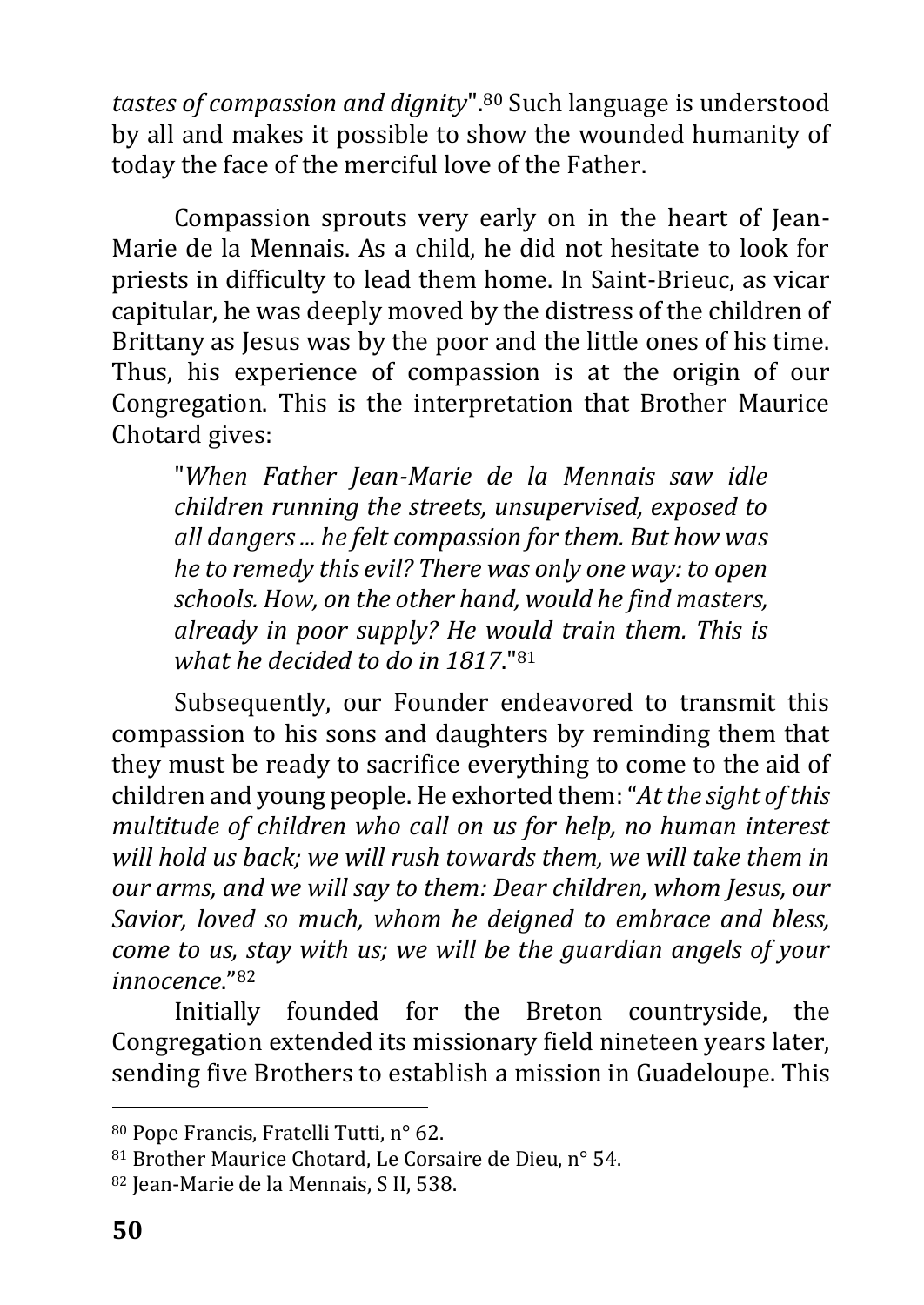adventure was a concrete response to Admiral Rosamel's touching appeal for slaves in the West Indies. Thus, compassion is not only the cradle where the Congregation was born, but it is also the force which pushed it to go beyond borders to meet geographical and existential peripheries.

Today, only compassion can save the Mennaisian Family from indifference and make it venture to the peripheries. This is the only way if we are to make Jesus Christ known and loved by children and young people. It is the key to help us widen our sphere of influence and reach those who are not immediately targeted, even if they are close to us. Compassion provides the necessary audacity and creativity when implementing voluntary and solidarity projects in favor of the poorest.

## <span id="page-50-0"></span>**2- At the Discretion of Providence**

"*But Jesus answered, 'You give them something to eat.' They said to him, 'That would take more than half a year's wages! Are we to go and spend that much on bread and give it to them to eat?*' " (**Mk 6: 37**)

As the Apostles suggest that the crowd be dismissed, Jesus offers a bewildering response. He asks them to feed five thousand men, not counting women and children. But how can the Master suggest that they give what they do not have? At the end of this long day, they too are probably hungry and have nothing. The group bursar must have something in the common purse, but the disciples point out the impossibility of such an expense: "*That would take more than half a year's wages!" (*Mk 6: 37).

From a human perspective, giving what you do not have is impossible. But in God's logic, everything is possible for those who trust Providence (Lk 1: 37). The Lord himself invites us to trust him: he feeds the birds of the air which neither sow nor reap and he clothes the lily of the field better than Solomon in all his glory. Does he not know our needs even better than we do?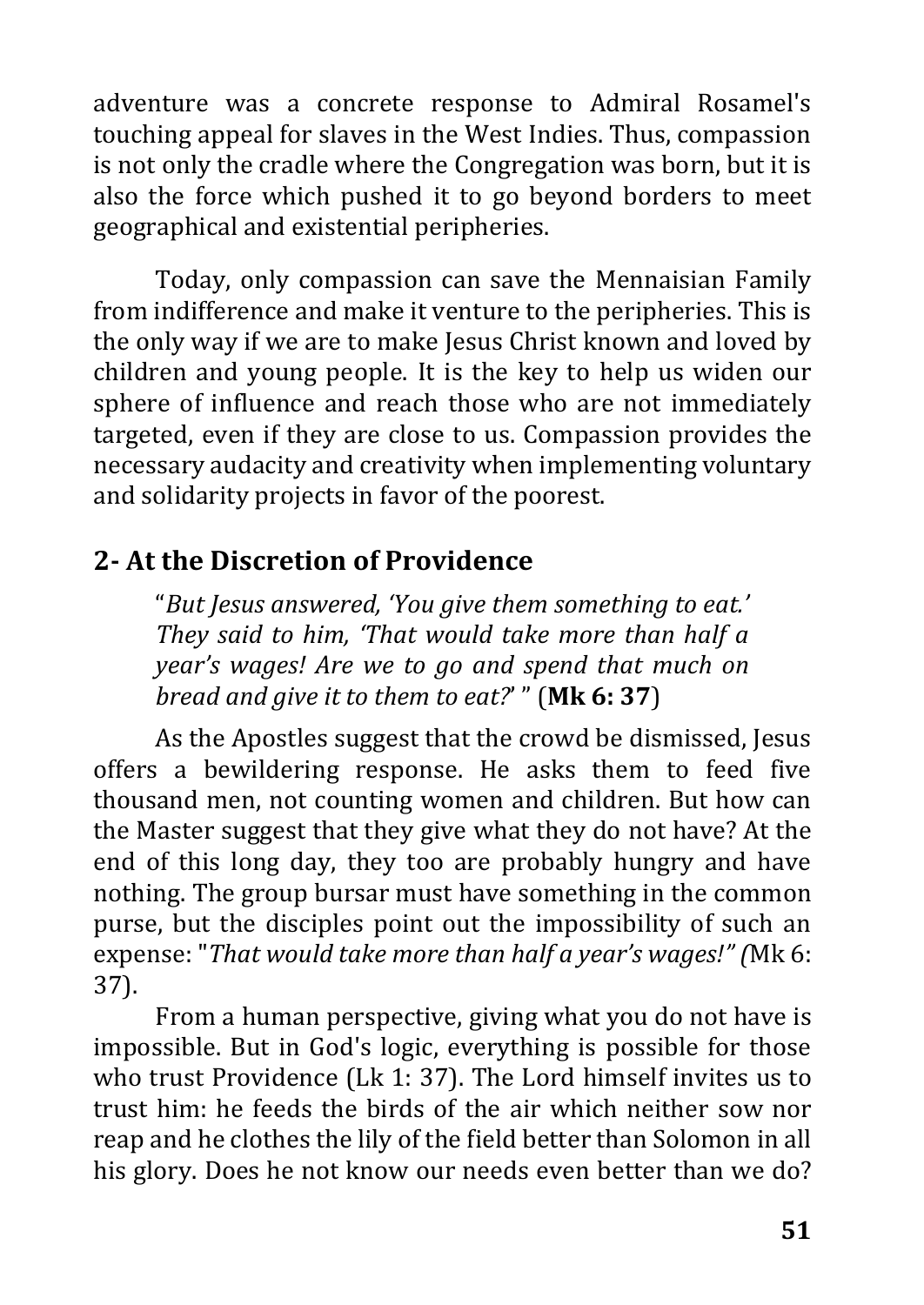Are we not worth more than the grass of the fields? (Mt 6: 26- 34). Daring to go to the peripheries is to risk surrendering to Providence and believing that God always gives us what he asks of us (Lk 9: 1-6). In fact, it means experiencing this existential poverty which consists in receiving everything from him in his own good time. Such is the condition for him to perform wonders for us and through us (Lk 1: 46-56). He provides the bearings to move forward with Him, especially when it is dark and when someone else takes us where we would rather not go (Jn 21: 18).

At the outset, the Church always encouraged Christians to trust God and surrender to his Providence. Why such an exhortation? "*The testimony of Scripture is unanimous: the solicitude of divine Providence is concrete and immediate, it takes care of everything, from the smallest things to the great events of the world and of history*."<sup>83</sup> This is why Saint Gregory of Nazianze invites his faithful to let themselves be led by the providential love of God because "*he makes his sun rise on the wicked and on the good, and makes his rain fall on the just and the unjust*" (Mt 5: 45). For Saint Paul of Nole, surrender to Providence is the weapon which allows the athlete to run in the stadiums of the world to make Christ known. In his book: "*The City of God*", Saint Augustine interprets history as a struggle between two loves: love of oneself "*to the point of indifference towards God*", and love of God "*to the point of indifference to oneself*".<sup>84</sup> The sign that Christians are coming out victorious in this fight can be seen in their readiness to serve others, especially the poorest.

Saint Teresa of Avila identifies two fruits that those who live according to Providence bear. They are patient: they have learned to wait for the hour of God. Nothing troubles or frightens them: those who have God lack nothing. Pope Francis indicates a

<sup>83</sup> Catechism of the Catholic Church, n° 303.

<sup>84</sup> Saint Augustine, The City of God, XIV, 28.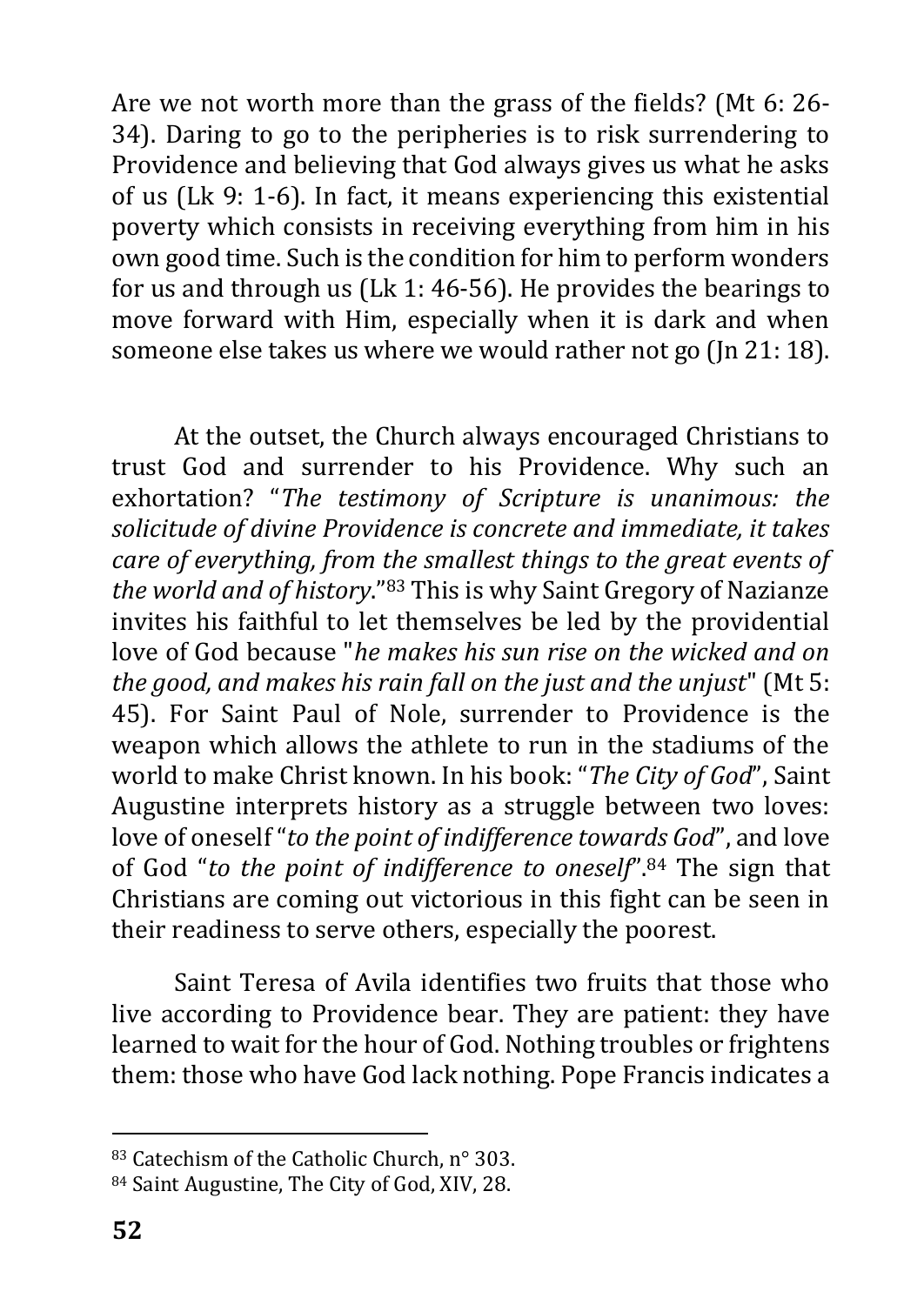third one: hope. This virtue provides the necessary audacity to look beyond personal comfort and prejudices that block the horizon to welcome the surprises of God as did Abraham, Elizabeth and Mary.

Jean-Marie de la Mennais' and Gabriel Deshayes' decision to found our Congregation for the Breton countryside is an act of surrender to Providence. This is Jean-Marie's interpretation forty years later:

"*When I think of this little mustard seed that I threw in the earth forty years ago, without really knowing what would become of it, but in the care of Divine Providence, what comfort it is, after so many years of hard work and hardship, to see our work spread in Brittany, establish itself in the south of France and extend beyond the seas. At this sight, I am mystified and cry out with the Scripture: Yes, the hand of God is there*."<sup>85</sup>

For Jean-Marie de la Mennais, trusting Providence means letting oneself be led by the hand, like a little child, wherever the Lord wants to take you. It means learning to be flexible and docile in his hands. It means throwing oneself with closed eyes in his arms because he never disappoints whoever surrenders to him in all confidence. Thus, when the mission becomes more difficult, when failure looms on the horizon and when contradictions, misunderstandings and disappointments multiply, whoever trusts Providence succeeds in hoping against all hope and walks with God who is always faithful to his promises. "*Hope against all hope is the motto of the children of the Promise, and God, I know, is powerful enough to turn the stones into children of Abraham: so, I do not lose confidence.*" 86

<sup>85</sup> Jean-Marie de la Mennais, Circular Letter for the 1857 Retreat.

<sup>86</sup> Jean-Marie de la Mennais, GC III, 312.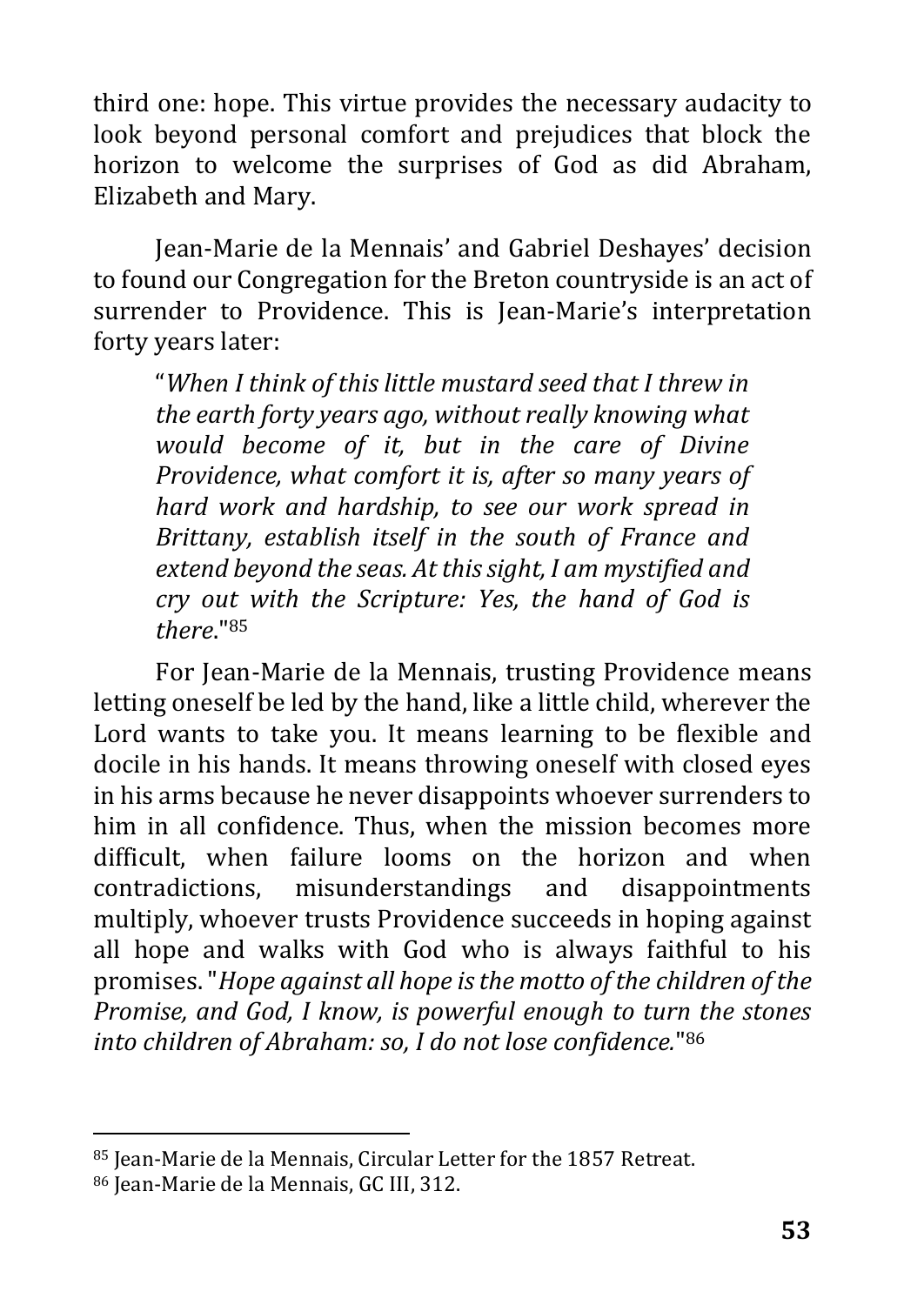Trusting Providence is the way the Mennaisian Family can dare go to the peripheries. This is the miracle to be welcomed and carried out daily: achieving free self-giving. This is what will enable us to offer what we do not have to those who are hungry and whom we do not want to send away empty-handed. This is the vaccine that will help us develop antibodies against pessimism, the virus that attacks and kills promises of new life.

#### <span id="page-53-0"></span>**3- In the Footsteps of Missionary Disciples**

"*Jesus asked them: 'How many loaves do you have? Go and see.' When they found out, they said, 'Five - and two fish.*'" (**Mk 6: 38**)

Mark shows Jesus in consultation with his apostles. The exchange is rather brief. Faced with their embarrassment to answer his question: "*How many loaves of bread do you have?*", the Master makes them a simple proposition: "*Go and see*." After a quick investigation, they found "*five loaves of bread and two fish*". Clearly insufficient to feed five thousand men!

With the phrase "*Go and see*," Mark emphasizes the importance of the active participation of the missionary disciple. Indeed, only one who is open and available can set out with others. As regards the recipients of his mission, he welcomes their collaboration and contribution, their "*five loaves of bread*" and their "*two fish*". This active willingness and participation could be compared to the good soil in which the small mustard seed is sown and called to grow and surpass all the other trees (Mt 13, 31-32) or to the pinch of leaven that will raise the whole dough (Lk 13, 20-21). To dare go to the peripheries, following the example of the apostles and at the invitation of the Master, the missionary disciple must be ready to meet those who are willing to make their contribution to the construction of the common house.

The Church, family of God, today as it was yesterday, must be available to serve those who, from the outside, call for help.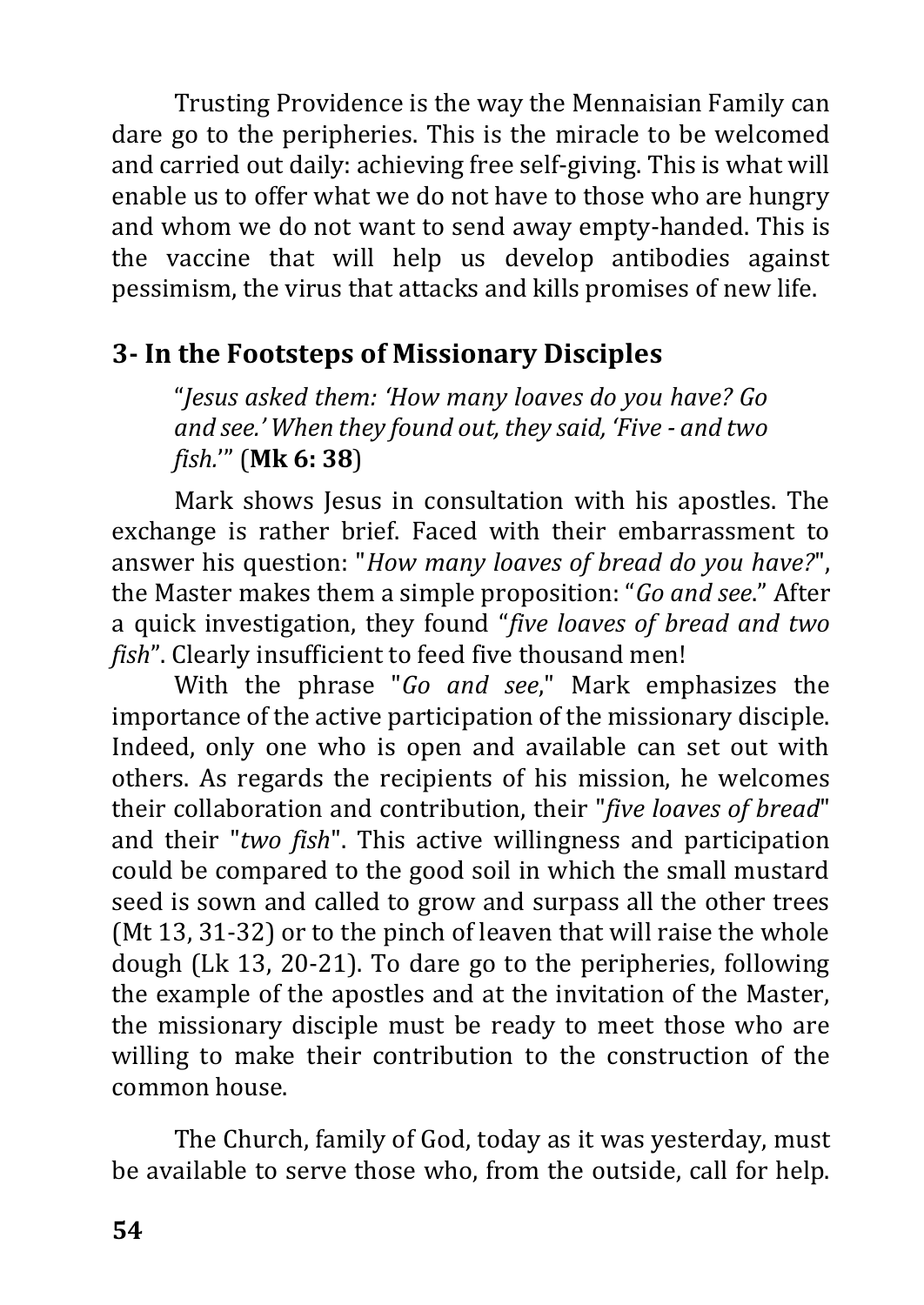Thus, the apostle Peter sets out and meets Cornelius, welcoming his invitation. This spells a Pentecost for the Gentiles. A new phase in the spread of the Gospel opens up (Acts 10: 1-48). Throughout the centuries, willing witnesses sprouted in the life of the Church. Just remember the missionaries who left everything behind to take the gospel to the ends of the earth. In 1547, Saint François Xavier met a Japanese fugitive who wanted to become a Christian. Recognizing a call from God in this person's desire, he decided to travel to Japan to take the gospel there. In 1549, despite the death penalty against anyone who administered baptism, Saint Francis Xavier managed to create a community of around one hundred faithful. After serving as a missionary in Japan, Saint Maximilian Kolbe volunteered to starve to death in the Auschwitz concentration camp instead of a father, Franciszek Gajowniczek. Saint Teresa of Calcutta, a missionary disciple in India, always saw herself as a "*pencil in the hands of God*".

In the words of Benedict XVI, today more than ever, "*our times demand a new readiness to help the neighbor who needs help*".<sup>87</sup> For Pope Francis, the priest, a missionary disciple, is characterized by his availability and readiness at the service of all. In so doing, the Church becomes "*the house with open doors, refuge for sinners, home for those who live in the street, house for the sick, space for young people, catechesis classroom for the children of the first communion*".<sup>88</sup> This road to pastoral conversion allows Christians to live in the synodal mode by contributing who they are and what they have.

Jean-Marie de la Mennais sees availability as first and foremost an interior reality, the prototype of which is the active and welcoming attitude of the shepherds at the news from the Angels. "*Let us go to Bethlehem to see what has happened, the event which the Lord has made known to us*" (Lk 2: 15). In so

<sup>87</sup> Pope Benedict XVI, Deus caritas est, n° 30.

<sup>88</sup> Pope Francis, Homily for Holy Thursday, April 17, 2014.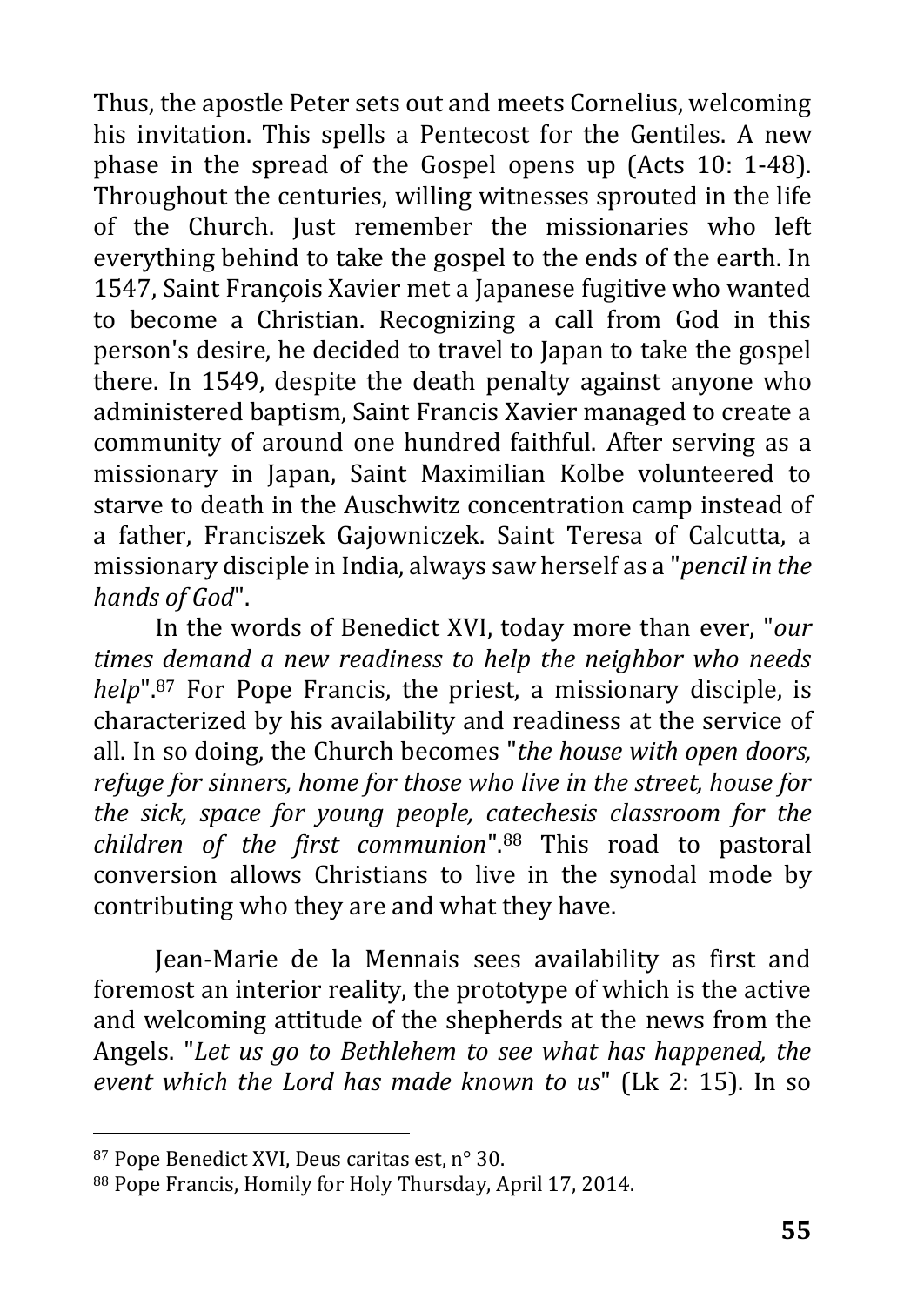doing, they act as men of good will in offering their presence to the Lord. For our Founder, a Brother is a missionary disciple when he, like the shepherds, strives to "*want what God wants, as he wants it, when he wants it*". <sup>89</sup> Better still, he is fundamentally an envoy of Jesus in the footsteps of the Apostles. Like them, he has nothing, he is nothing. What is weakest is what the Lord chooses and sends into the world to be his witnesses.

The sons and heirs of Jean-Marie de la Mennais have learned availability, this value which makes it possible to be sent out for the mission wherever the Lord sends them. Thus, we can better understand the attitude of the Brothers at the end of the retreat of 1837 when our Founder asked for five volunteers to go to Guadeloupe. Of the sixty Brothers, fifty-two responded favorably.

"*Go and see*" is the invitation that the Lord extends today to the entire Mennaisian Family. Responding to this call with generosity and availability will save us from withdrawing into ourselves, this meanness that kills by asphyxiation. Life belongs to those who dare go out to the peripheries at the invitation of the Master. Fecundity befriends travellers like Abraham and Sarah, like the people of Israel on their way to the promised land, like our missionary Brothers of yesterday and of today.

When we open ourselves to the call of the Lord who sends us, the impossible becomes possible. His grace touches our everyday life and transforms our fears and our limitations into missionary audacity, into a generous response full of fruitfulness for the Mennaisian Family and the Church. It converts our shortcomings into service and dedication, especially for the poorest children and young people. Our joy and our enthusiasm become a call and a challenge for those around us. How responsive are we to the inclination the Lord gives us to dare go out to the peripheries and meet those who can only offer us "*their five loaves*" and "*their two fish*"?

<sup>89</sup> Jean-Marie de la Mennais, S II, 628.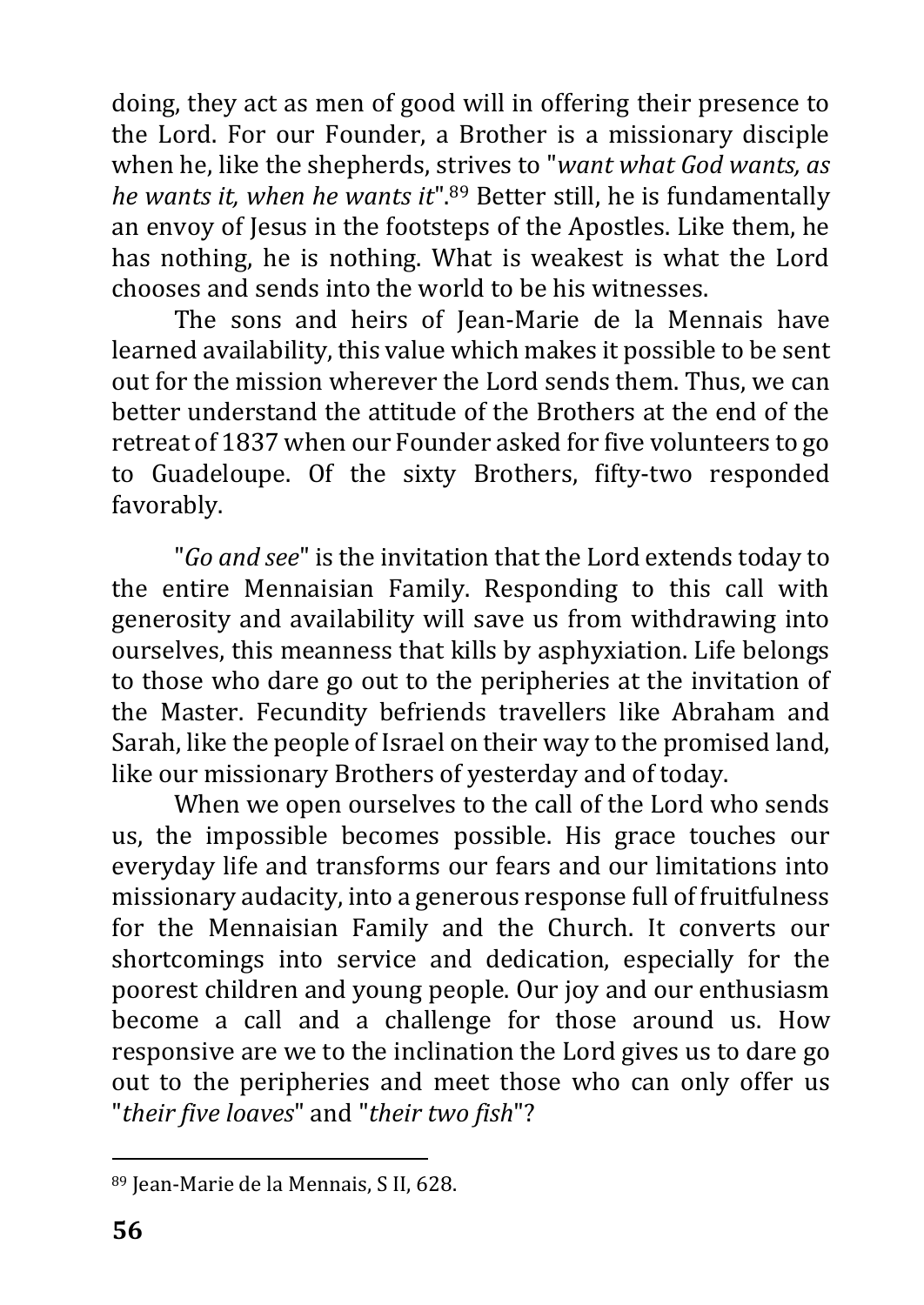#### <span id="page-56-0"></span>**4- At the Service of Fraternity**

"*Then Jesus directed them to have all the people sit down in groups on the green grass. So, they sat down in groups of hundreds and fifties."* (**Mk 6: 39-40**)

At the command of Jesus, the Apostles made the crowd sit down. Isn't it a well-deserved rest if they've been up for a long time? The place is nice: "*the grass is green*," says Mark the evangelist. However, one detail should be noted: people group together "*in groups of one hundred and fifty*". Order reigns. Sitting in groups of a hundred and fifty on the green grass implies that everything is ordered at the service of the fraternity.

Mark's allusion to "g*reen grass*" and specification "*by groups of one hundred and fifty*" refer to the good Shepherd who makes his flock rest on green meadows and leads them to still waters (Ps 22: 1 -2). In fact, the Good Shepherd takes care of his sheep and knows each by name. When the wolf comes, he protects and defends them (Jn 10: 1-17). If one gets lost, he is ready to go look for it. When he finds it, he is so happy that he puts it on his shoulders (Lk 15: 1-7). He is also concerned about the sheep that do not yet belong to his flock and he intends to do everything possible to bring them together in the same fold (Jn 10: 16). In so doing, he is a Pastor who really puts himself at the service of the fraternity.

From the beginning, faithful to the teaching of Christ, the Church has always invited Christians, especially community leaders, to care for those in their charge, following the example of the Good Shepherd. Their mission is to watch with devotion over the flock, not by commanding as masters, but by putting themselves at the service of the fraternity (1 P 5: 2-3). Thus, in a concise formula, Saint Augustine synthesized his understanding of his ministry at the service of the Church of Hippo: "*For you I am a bishop, with you I am a Christian*". The Rule of Saint Benedict asks the abbot of the monastery to pay special attention to members of the community who are tired. For Saint Gregory the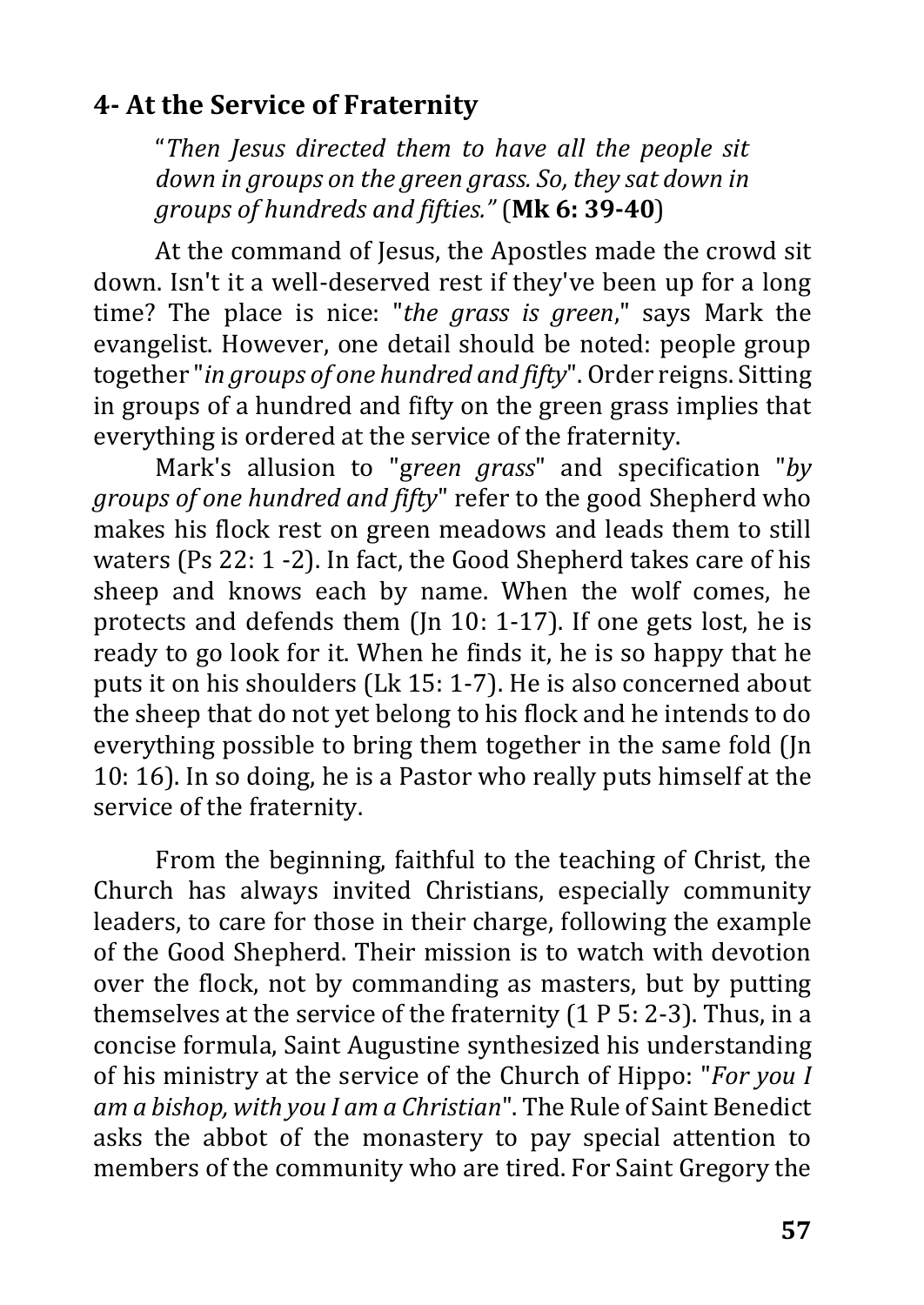Great, the good shepherd must be rooted in contemplation. This is the way of welcoming the needs of others into his heart so that they become his own. This allows him to be everything to everyone. Pope Francis concurs when he encourages bishops and priests to be "*pastors living with the smell of the sheep*". But how do you get there? By living in the midst of the flock, joining Christians in their daily life, going to the peripheries of their existence: such is the methodology of the Church to be at the service of fraternity.

From Jean-Marie de la Mennais' point of view, the Brother's mission as shepherd has a double dimension. It is both presence and proximity to children and young people to take care of and protect them: "*We will count one by one these tender sheep that you have placed in our care and we will defend them against the constantly renewed attacks that they are under*."<sup>90</sup> It is also a preferential option for the most fragile. Thus, "*a Brother is sent, as Jesus Christ himself was, to take in the scattered sheep of the house of Israel*."<sup>91</sup>

Serving the fraternity like the Good Shepherd means learning to give one's life to take care, protect and defend the smallest and most fragile. It is daring to go in search of those who are far away so as to bring them back to the common home. This is the mission that the General Chapter of 2018 entrusts to the Mennaisian Family when it invites all to venture to the peripheries. No one can save himself alone. Brotherhood is our new frontier, our vaccine against individualism that leaves "*those who are not interesting*" <sup>92</sup> by the wayside.

<sup>90</sup> Jean-Marie de la Mennais, S I, 556.

<sup>91</sup> Jean-Marie de la Mennais, S II, 560.

<sup>92</sup> Simone Weil's expression.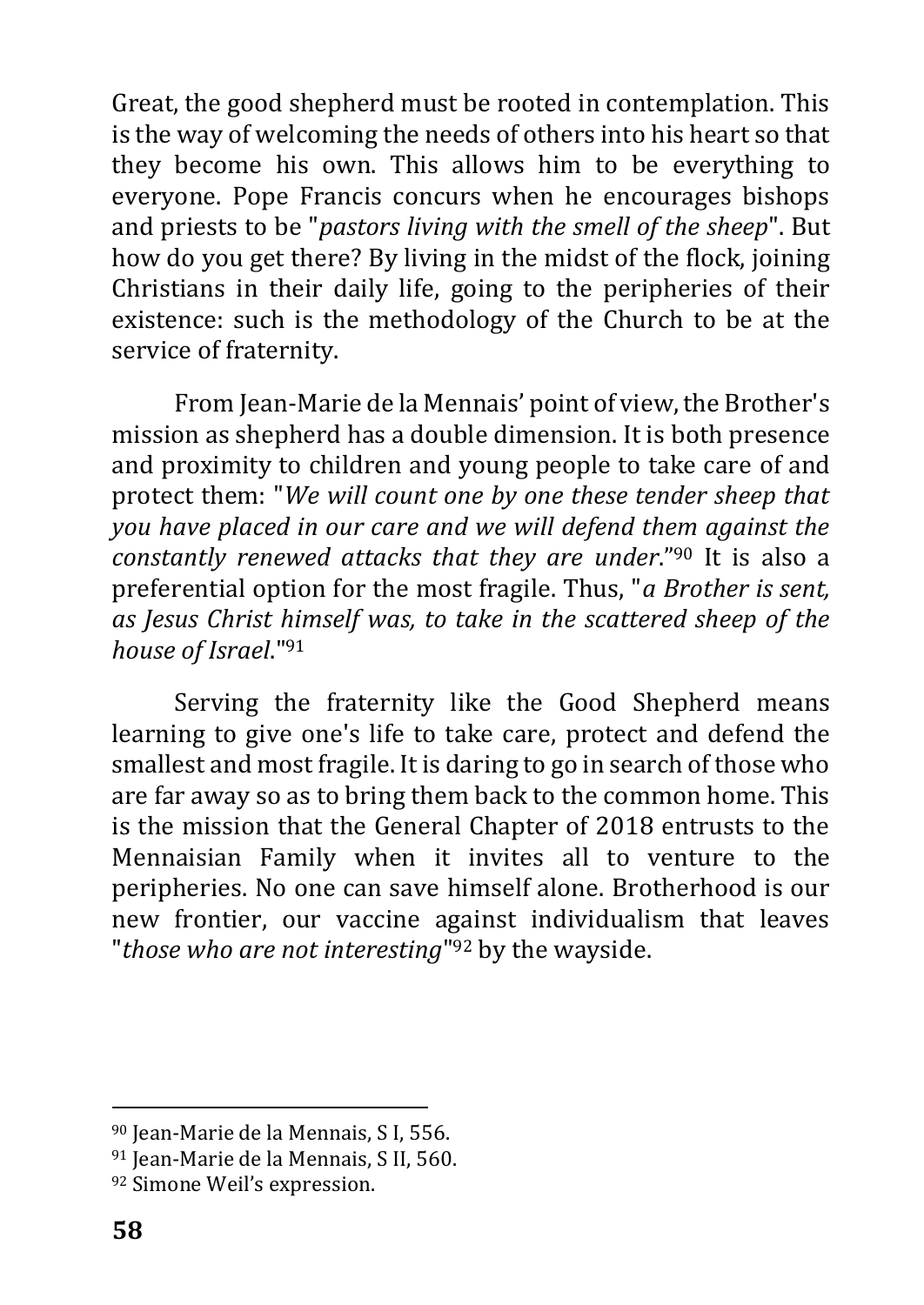#### <span id="page-58-0"></span>**5- In Response to Hunger**

"*Taking the five loaves and the two fish and looking up to heaven, Jesus gave thanks and broke the loaves. Then he gave them to his disciples to distribute to the people. He also divided the two fish among them all. They all ate and were satisfied, and the disciples picked up twelve basketfuls of broken pieces of bread and fish. The number of the men who had eaten was five thousand*." (**Mk 6: 41-44**)

Mark the evangelist highlights several of Jesus' actions: he takes the five loaves and two fish, he looks up to heaven, he blesses, he breaks, he gives to the disciples… Jesus gets involved: he responds to our needs. He is not indifferent to our needs.

But what sort of bread does today's world need? If we refer to the letters that make up that word, the **bread** (in French **pain**) that Jesus would break in 2021 would be called presence (**p**résence), love (**a**mour), identity (**i**dentité) and food (**n**ourriture).

During the COVID-19 pandemic, loneliness is also taking its toll. On this subject, the testimonies of the elderly and the young speak volumes. Saint Teresa of Calcutta rightly asserted that loneliness is one of the greatest forms of poverty in our world. What if Jesus was counting on us today to break the bread (**Pain**) of **presence** by bonding with those who are encumbered with the burden of isolation and abandonment? Wasn't that what he himself did when he approached and took care of the man left half-dead by the wayside (Lk 10: 25-37)?

When we look at the rise of racism, intolerance, and armed conflicts around the world, how can we not think that all these difficulties stem from a deep lack of **love** (**Amour**)? Indeed, our hearts have hardened: there is no more room for patience, forgiveness, self-denial, free service, compassion (1 Cor 13: 1- 13). Consequently, the greatest danger that threatens us today is deficiency of love. **Love broken and shared** is the only force that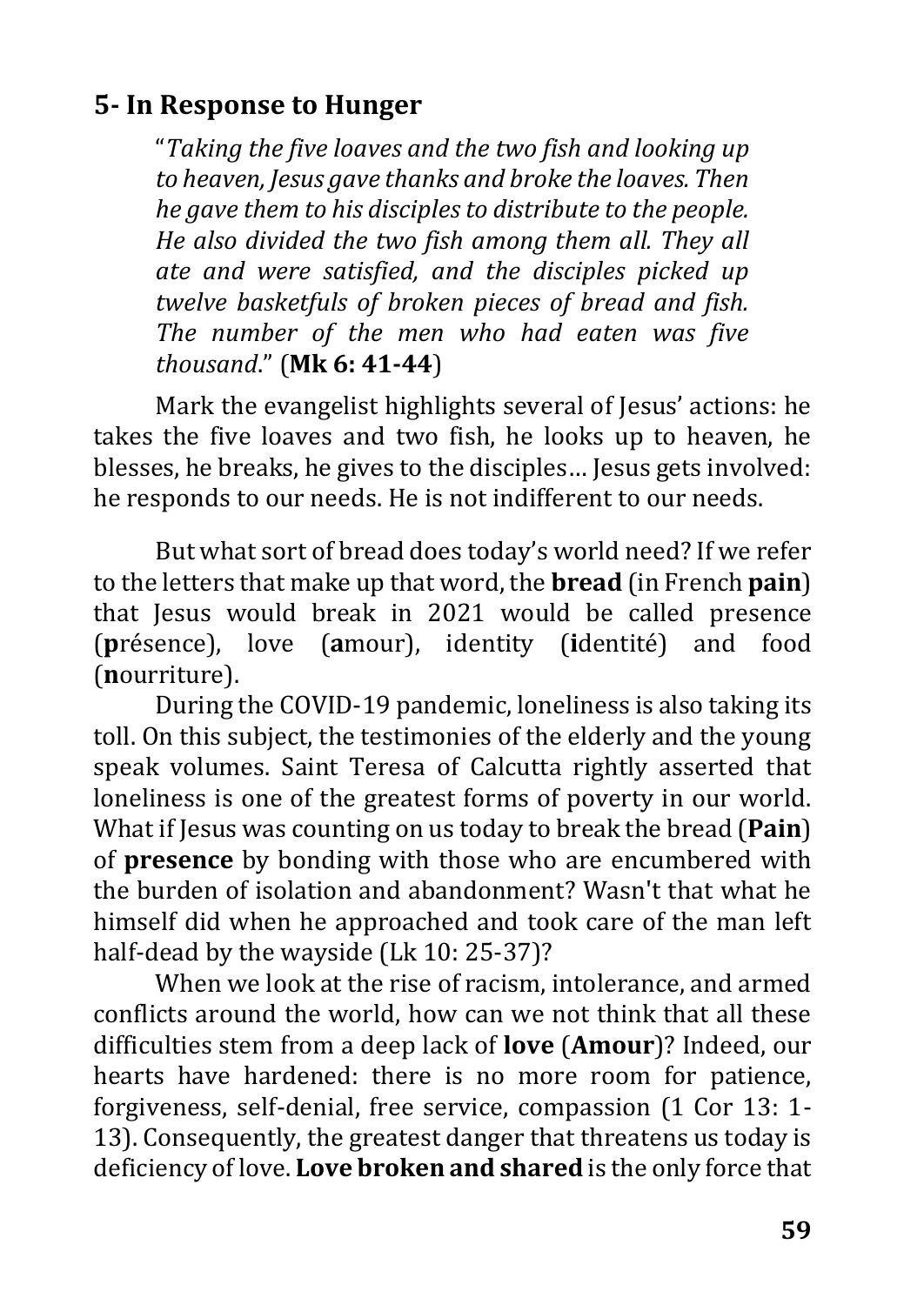will help us welcome others as brothers or sisters (Mt 23: 8). Our world hungers for this revolution of tenderness which Pope Francis often speaks about.

Today, the number of **identity** (**Identité**) groups continues to increase in our society, especially among young people. They are going through **a real identity crisis**. Usually, these small groups reside at the peripheries and do not feel recognized or accepted. Thus, those who believe themselves to be the owners of the country, gang up against this common enemy, using the values of living together, customs and religion as a pretext. They often fall into fanaticism by creating for themselves leaders to whom they give the mission to protect them against their own insecurities and internal revolts. When Jesus breaks the bread, he shares with us what he is. He became man so that we could inherit his divinity. The identity that Christ offers, by becoming one of us, is the only one that gives roots to grow, flourish and bear fruit where we are sown. Pope Francis' comment is understandable:

"*It is a terrible alienation for a person to realize that he has no roots and belongs to no one. And there is nothing worse than feeling like a stranger in your own home, without a common identity to share with other human beings. Roots make us less alone and more complete*." 93

According to a 2018 United Nations report, 821 million people are hungry, and more than 150 million children are stunted due to malnutrition. To respond to this scourge, which is not only a tragedy but a shame, Pope Francis proposes to use some of the money used today for military spending to create a global fund to fight hunger. Obviously, our world is **hungry for food**. Can we remain indifferent to the cries of those who are starving (Mt 25: 35)? Charity urges us on (2 Cor 5: 14). It is a

<sup>93</sup> Pope Francis, God is Young.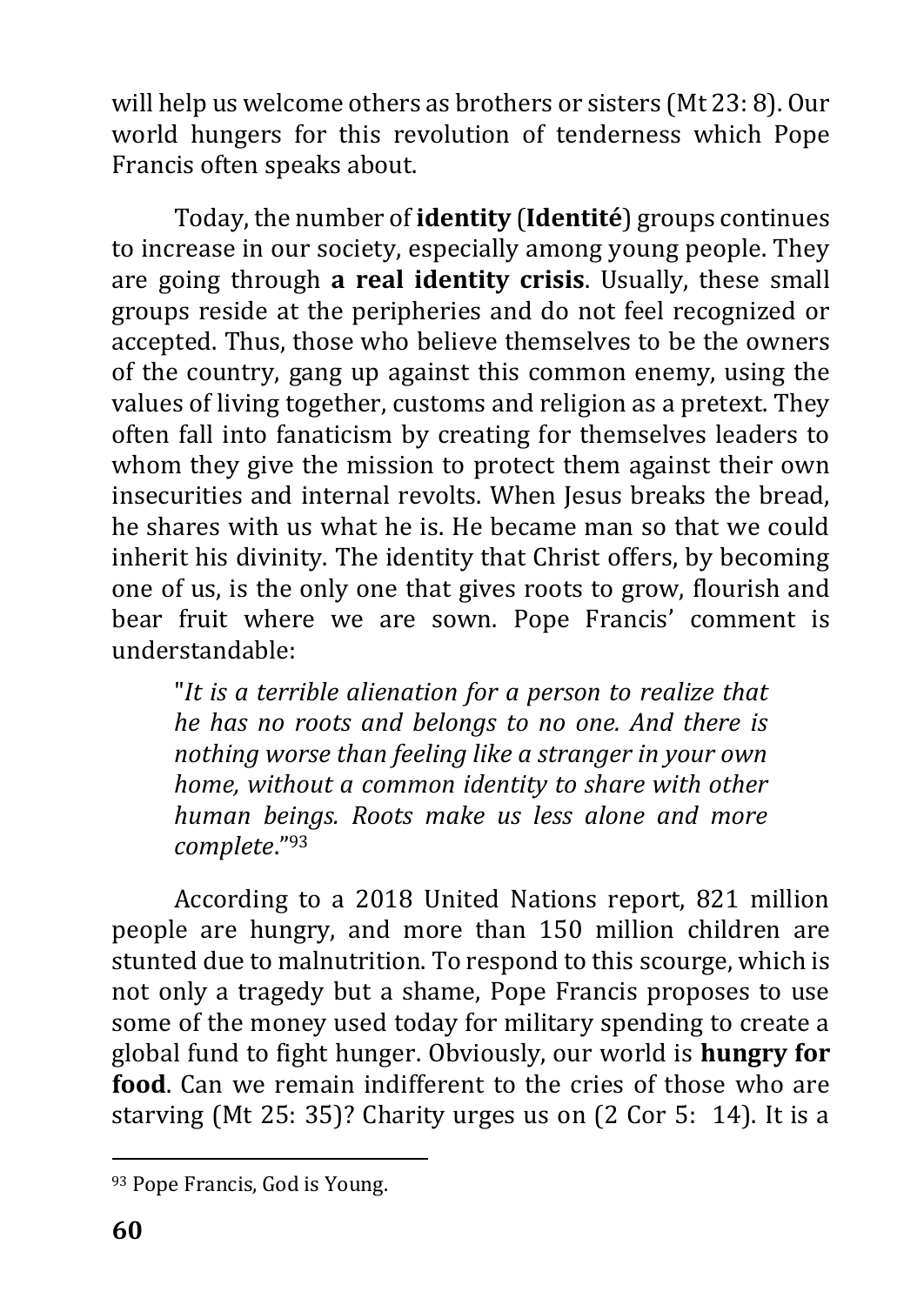pledge of our faith. Even though we cannot feed three thousand people, let's feed at least one person. This will be our modest contribution in the fight against the scourge of hunger.

To feed those who are hungry today, Jean-Marie de la Mennais recommends attitudes specific to the family or to the profession of baker. When it comes to relieving the burden of loneliness, the Mennaisian educator is that elder brother who, by his presence and closeness, implies that others can count on him to grow and flourish. Faced with a lack of love, he can be a mother who takes care and who, thanks to his/her attention and thoughtfulness, allows others to feel loved the way they are, with their strengths and weaknesses. To respond to the identity crisis that affects so many young people today, he can be a father who gives everyone the security they need to learn to believe in themselves and to develop their potential. In the fight against the scourge of hunger, he is a baker who shows creativity and audacity to respond appropriately to the needs of his community. Such is the example given to us by Brother Zoël who launched a bakery to provide bread to the town of Plouvorn during the famine of 1847. The same Brother in 1851, at the height of a typhoid epidemic, got up at four in the morning to comfort and treat the sick.

Breaking bread is the raison d'être of our Congregation. It is an urgent mission nowadays. So as to meet this missionary challenge, the Brothers and the Lay people of the Mennaisian Family are invited to lend each other mutual support. As members of the same body, we are called to be mothers, fathers, brothers or sisters, bakers when it comes to meeting the different needs of the children and young people entrusted to us. This is living more and more "*in a Mennaisian Family Mode".*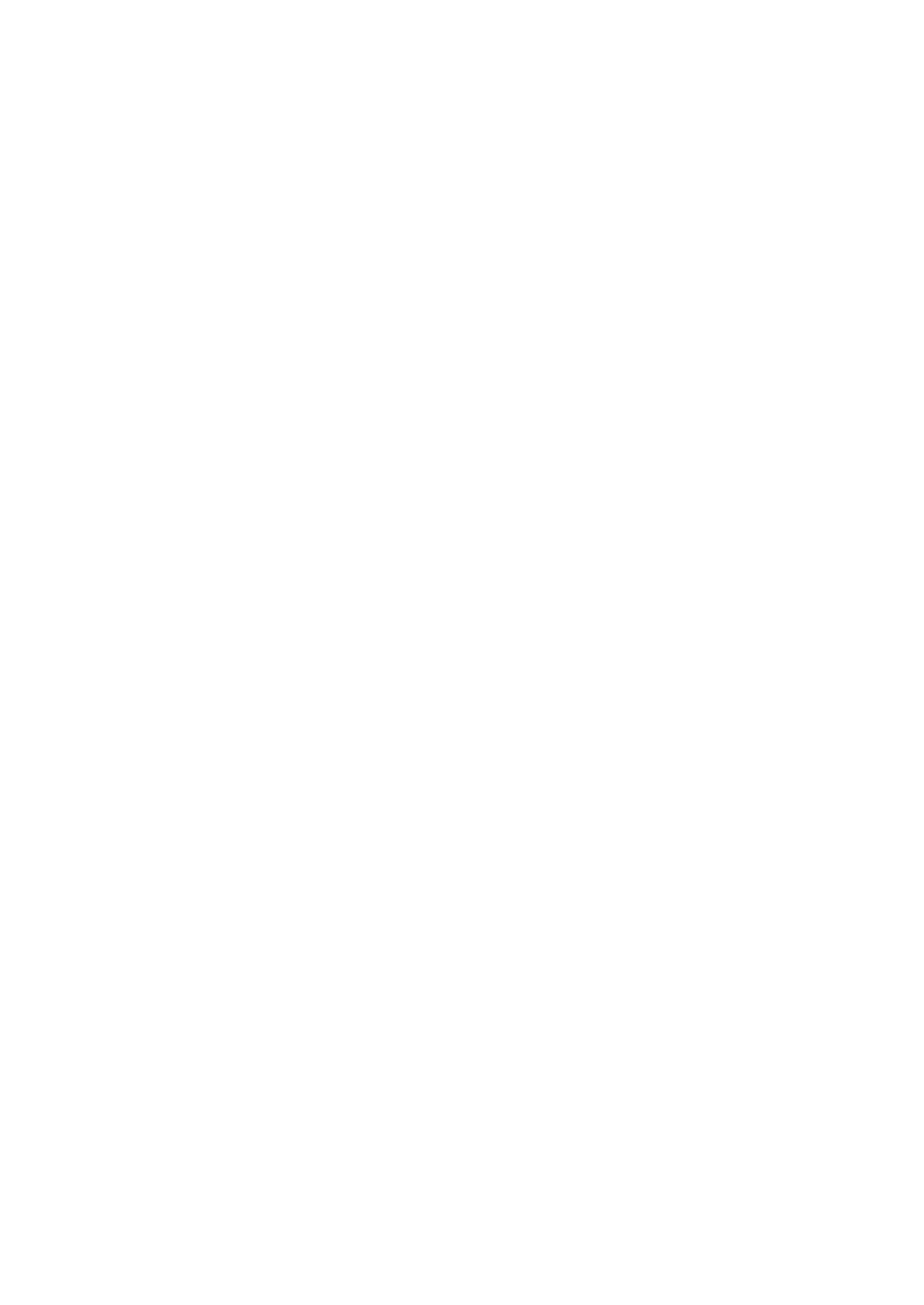# **CONCLUSION**

<span id="page-62-0"></span>A providential nod or wink! Last summer, I decided that the next circular letter would focus on the Mennaisian Family. On December 8, 2020, Pope Francis published the Apostolic Letter "*Patris Corde*" in which he invites the Church to remember the 150th anniversary of the declaration of Saint Joseph as Patron of the Universal Church. Husband of Mary and adoptive father of Jesus, who better than Joseph can take care of the Mennaisian Family, as he once did that of Nazareth!

As he lovingly watched over the growth of Jesus and taught him to walk holding his hand, Joseph is the guide who inspires us, in the storms of life, to leave the rudder of our boat in God's hands. By the example of his obedience, he accompanies us in our following of Christ, even if we have to get up in the night and go where the Lord sends us. By taking Mary into his home without setting any preconditions, he invites us to welcome others without exclusion, the way they are, with a preference for the poorest and most fragile.

When we are faced with danger and difficulties that tend to discourage us, Joseph instills in us the courage and the audacity to assume our responsibilities until the end. Committed as he was to his work to ensure sustenance to his family, he confirms that the Lord is counting on us to continue perfecting the creation of the world around us. Thanks to his discretion, he brings out the beauty of a love that liberates and puts Jesus and Mary at the center.

May Joseph teach us how to make Jesus and Mary the most precious treasure of our life!